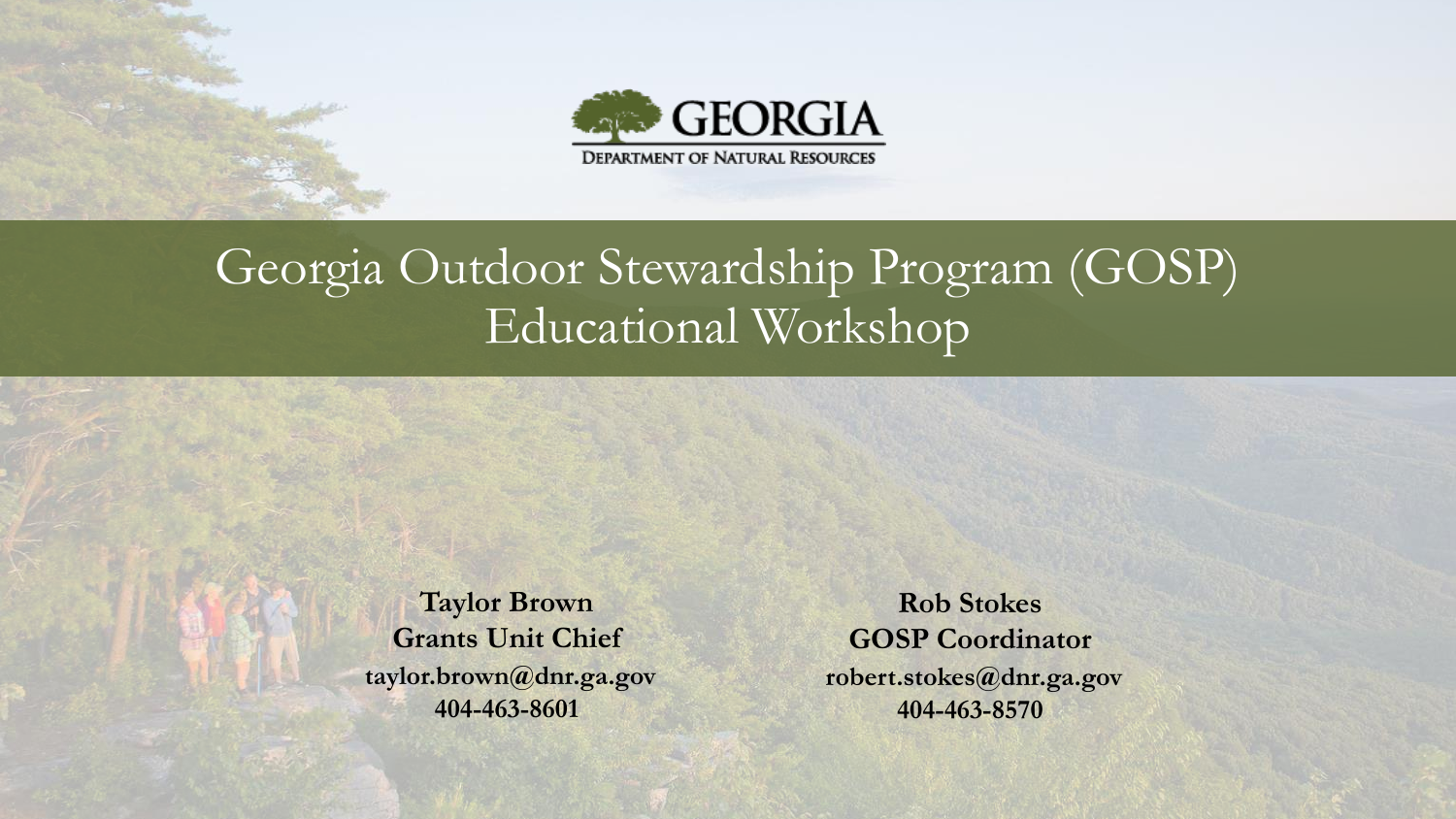#### Georgia Outdoor Stewardship Program (GOSP) Educational Workshop

- Housekeeping items
	- Fire exits
	- Restrooms
	- Today and tomorrow's schedule
- Are you the Project Administrator or main point of contact? Will you be the one completing the applications?
- The GOSP rules, policies, applicant responsibilities, forms, and program manual will be available on our web page at: [www.gadnr.org/grants](http://www.gadnr.org/grants).

**NOTE: This workshop does not contain all of the information and applicant responsibilities associated with GOSP. Applicants must adhere to the entirety of the GOSP Manual and GOSP rule.**

- This presentation will be available at <u>www.gadnr.org/grants.</u>
- Questions are STRONGLY encouraged today!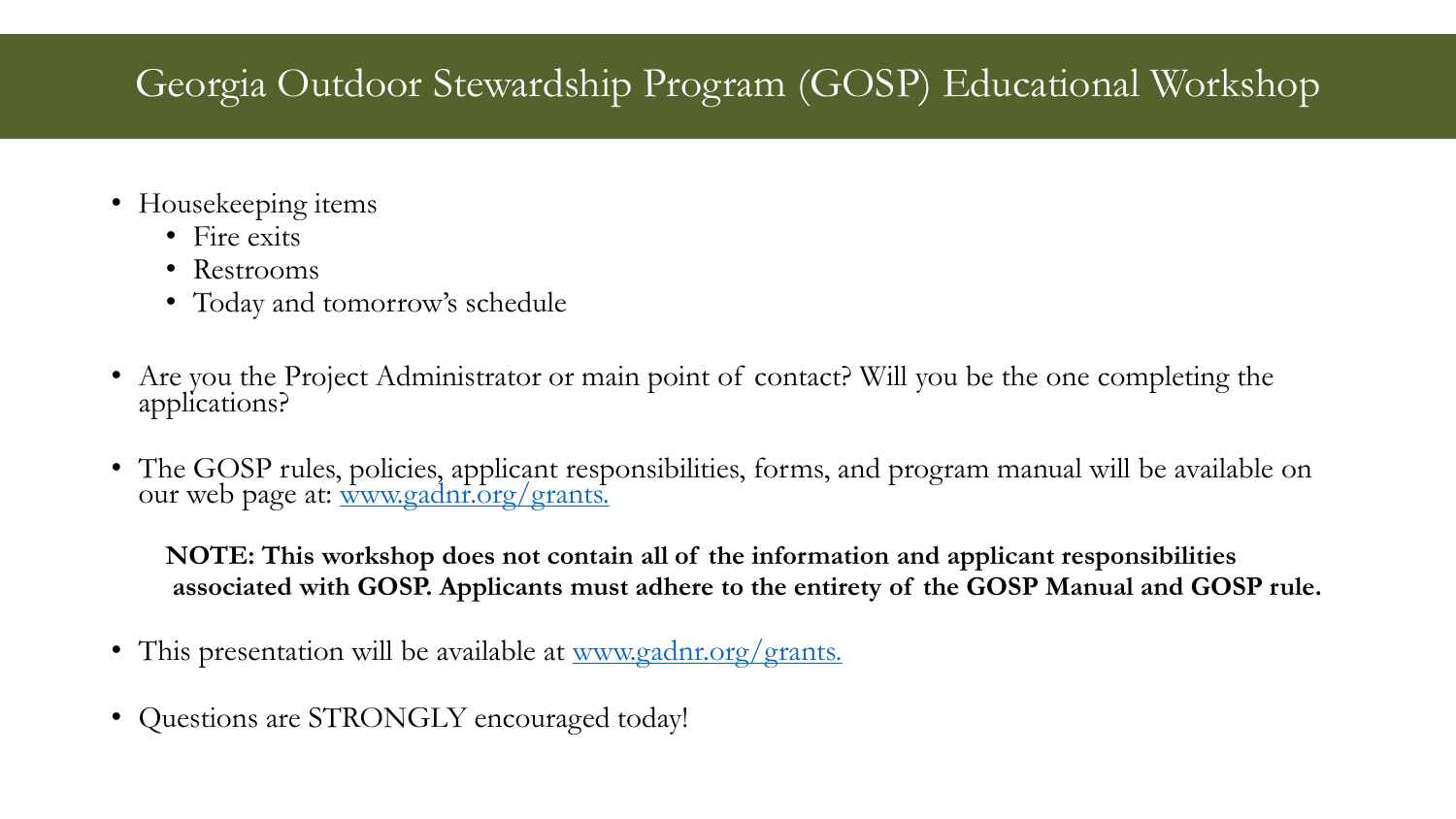

- For close to two decades, Partners and Non-Governmental Organizations sought after a funding mechanism, dedicated to securing the future of our critical natural resources.
- During the 2018 general election, GOSA (Georgia Outdoor Stewardship Act) was passed by voters with 83% voter approval.
- The Georgia Outdoor Stewardship Program became active on July 1, 2019, ushering in the inaugural 2019-2020 funding cycle.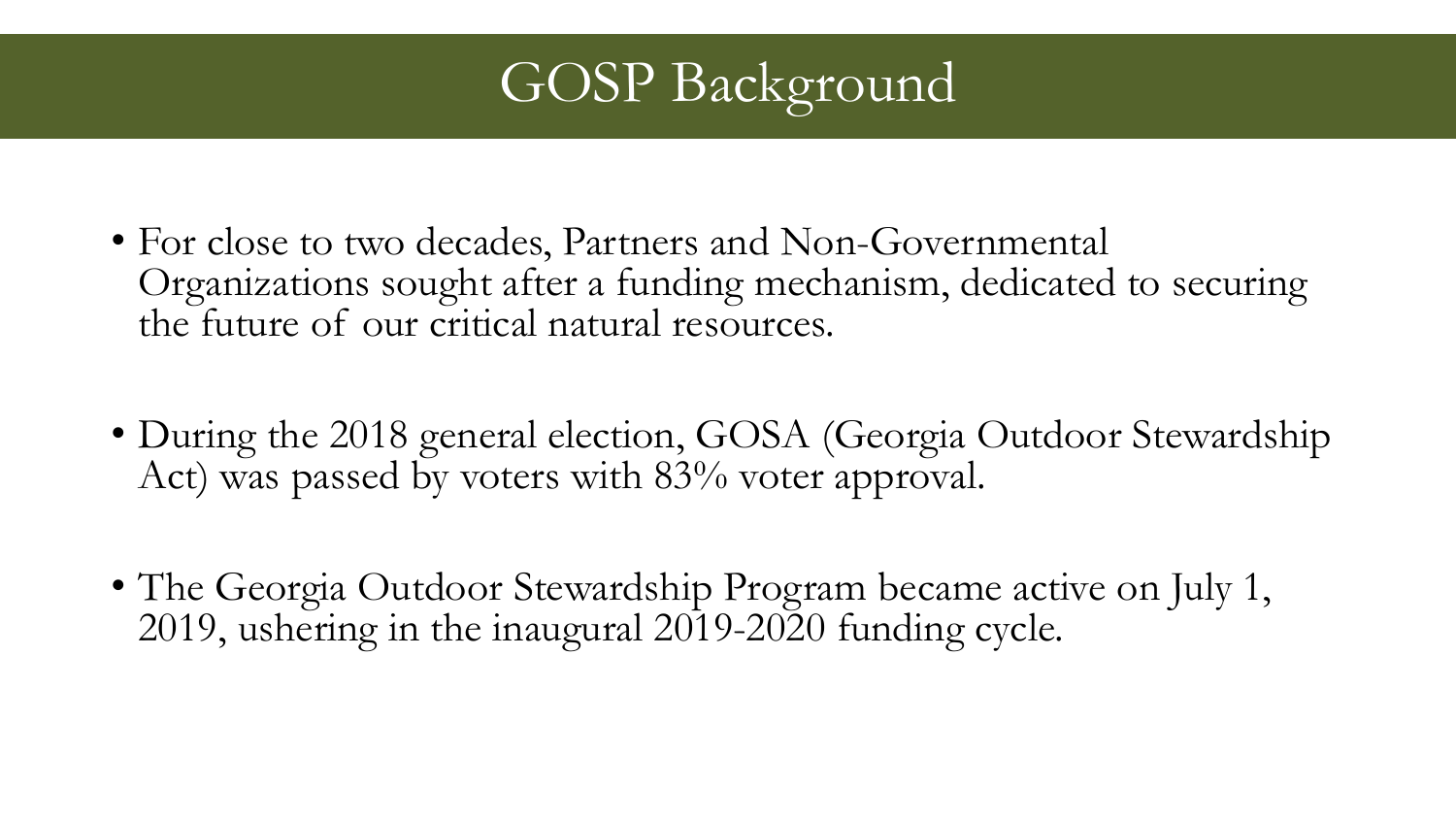

The mission of the Georgia Outdoor Stewardship Program (GOSP) Fund is to coordinate and administer funding to provide stewardship for state parks, state lands and wildlife management areas; support local parks and trails; and protect critical conservation land.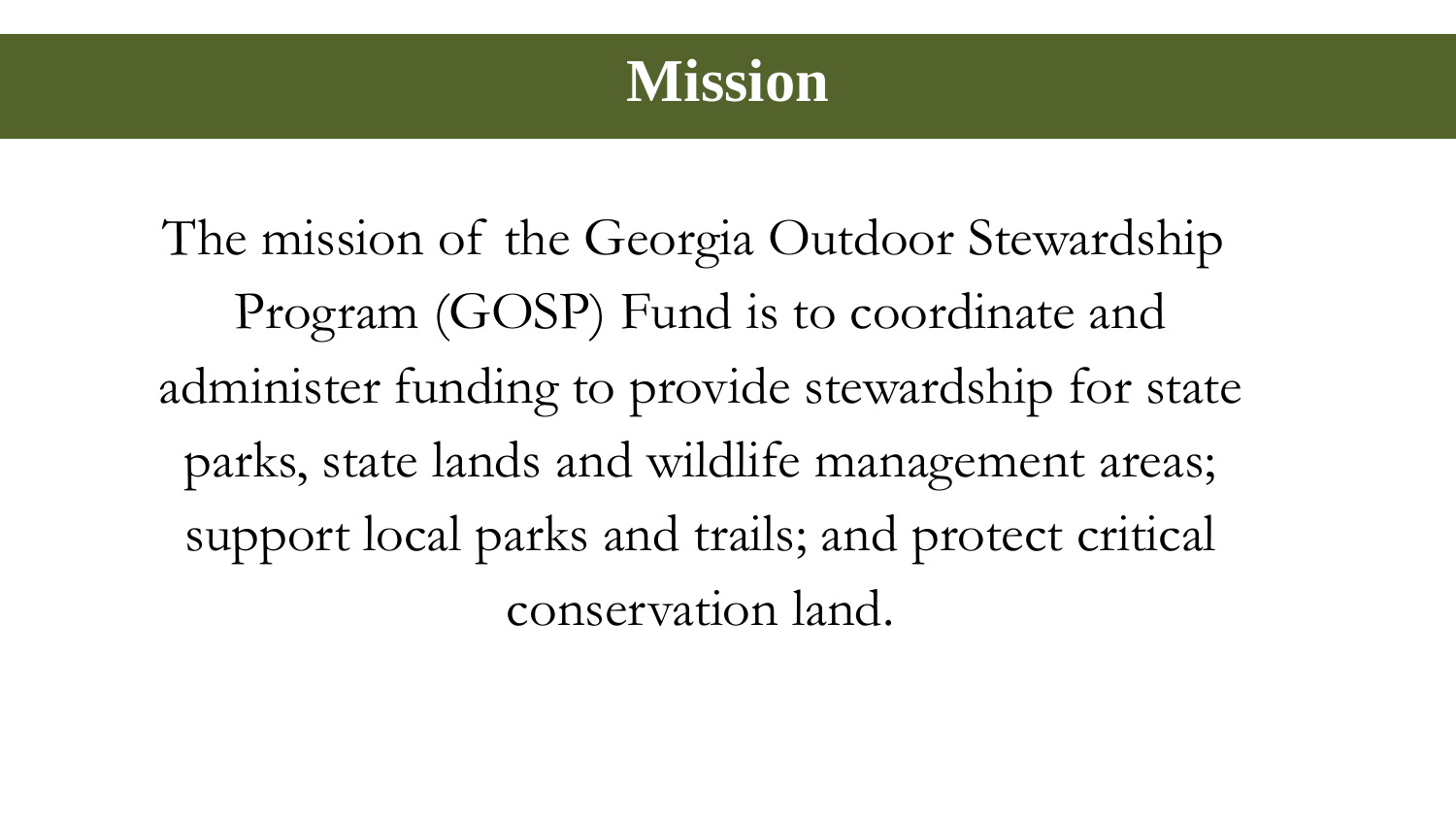## **Where Does GOSP Funding Come From?**

• GOSA authorizes up to 80% of all moneys received by the state from sporting goods store sales and use taxes collected on outdoor recreation equipment from each preceding fiscal year.

2019 – 2020 funding cycle authorized 40% of sales and use tax receipts.

- The actual amount for each cycle will be influenced by actual tax receipts from the previous year.
- Allocations for each funding pool (Local Parks and Trails of Regional Significance, State Stewardship, and State Acquisition) will be determined by the Board of Trustees prior to each cycle announcement.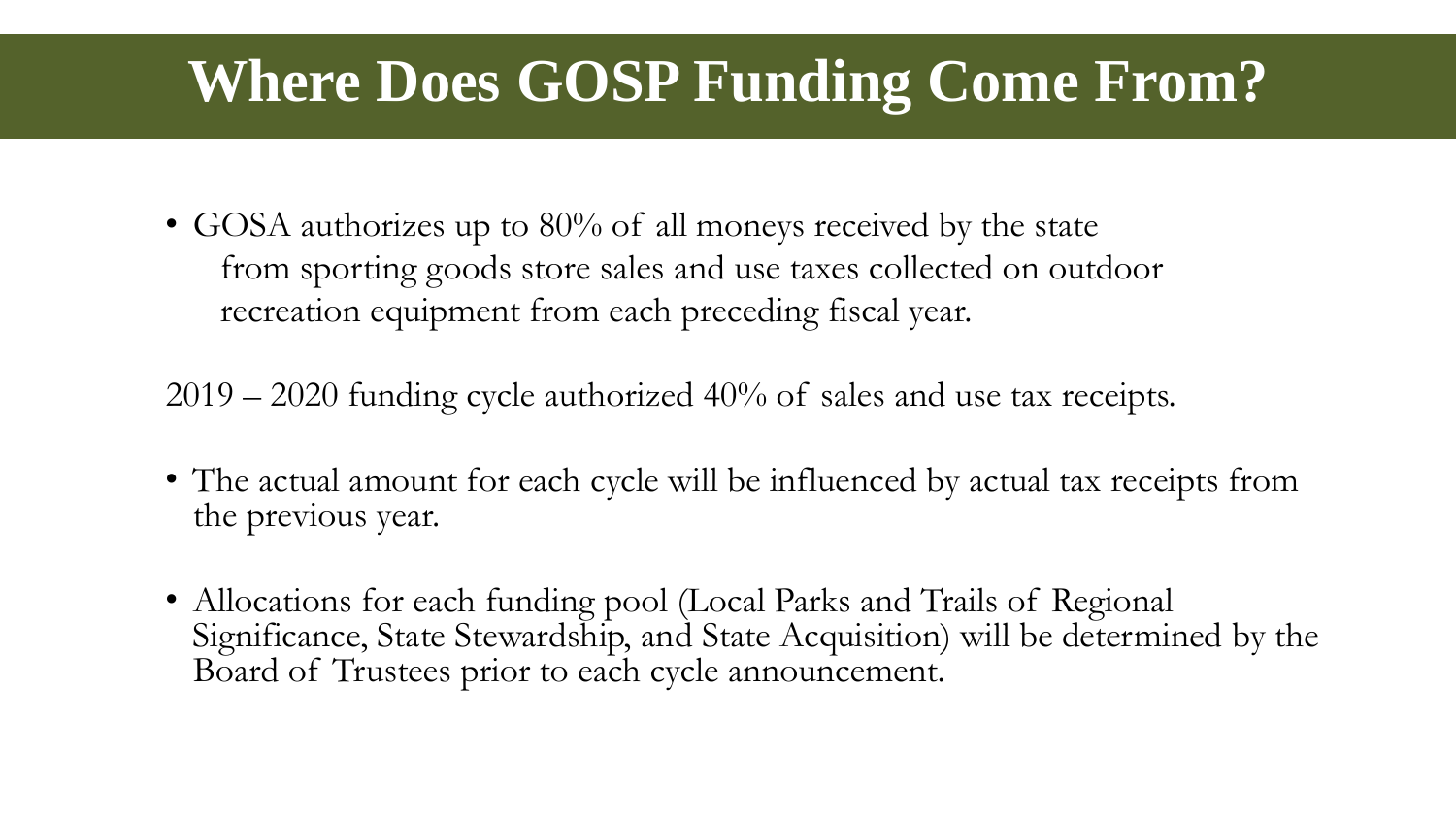



# GOSP Terms

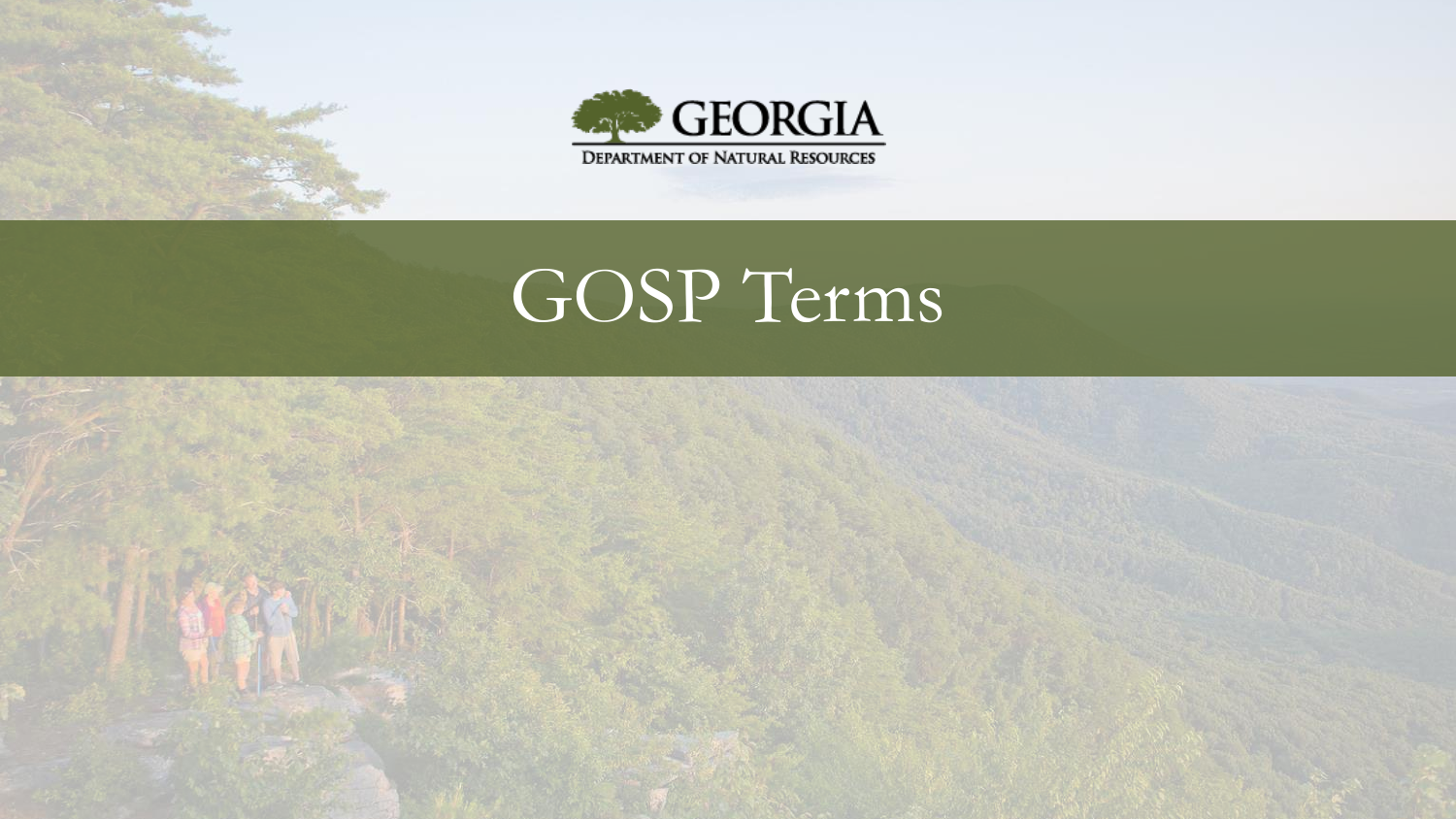### Frequently Used Terms in GOSP

- "Natural-resource recreation" means recreation in the form of boating, hiking, camping, fishing, hunting, jogging, biking, walking or similar outdoor activities.
- "Regional Significance" can be defined as serving a greater community beyond the local area, adding value to neighboring or distant communities, adding to or enhancing Georgia's state-wide resources, or impacting economic growth beyond the project's host community.
- "Stewardship" can be defined as maintenance, restoration or improvement projects.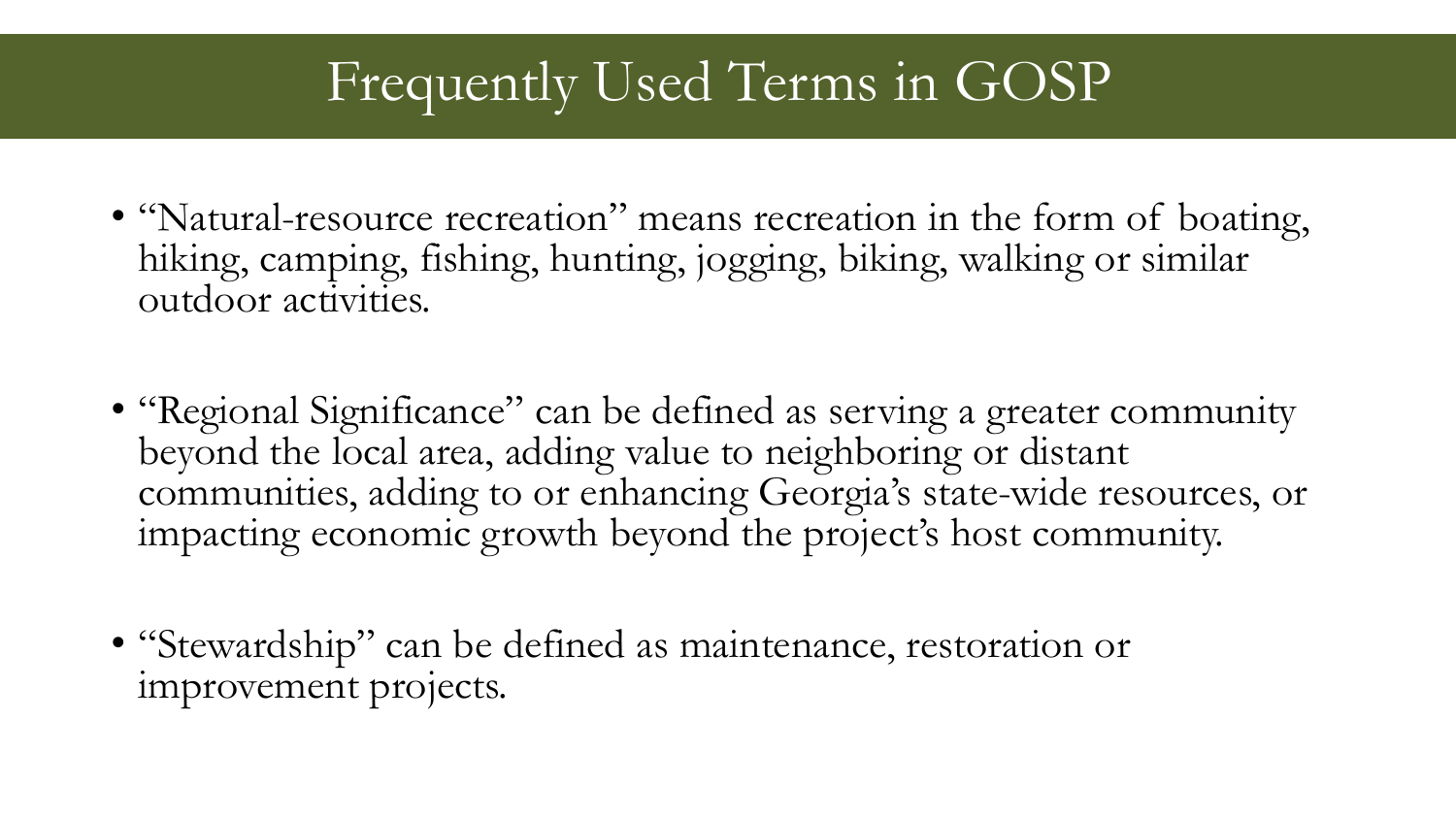



# GOSP Structure

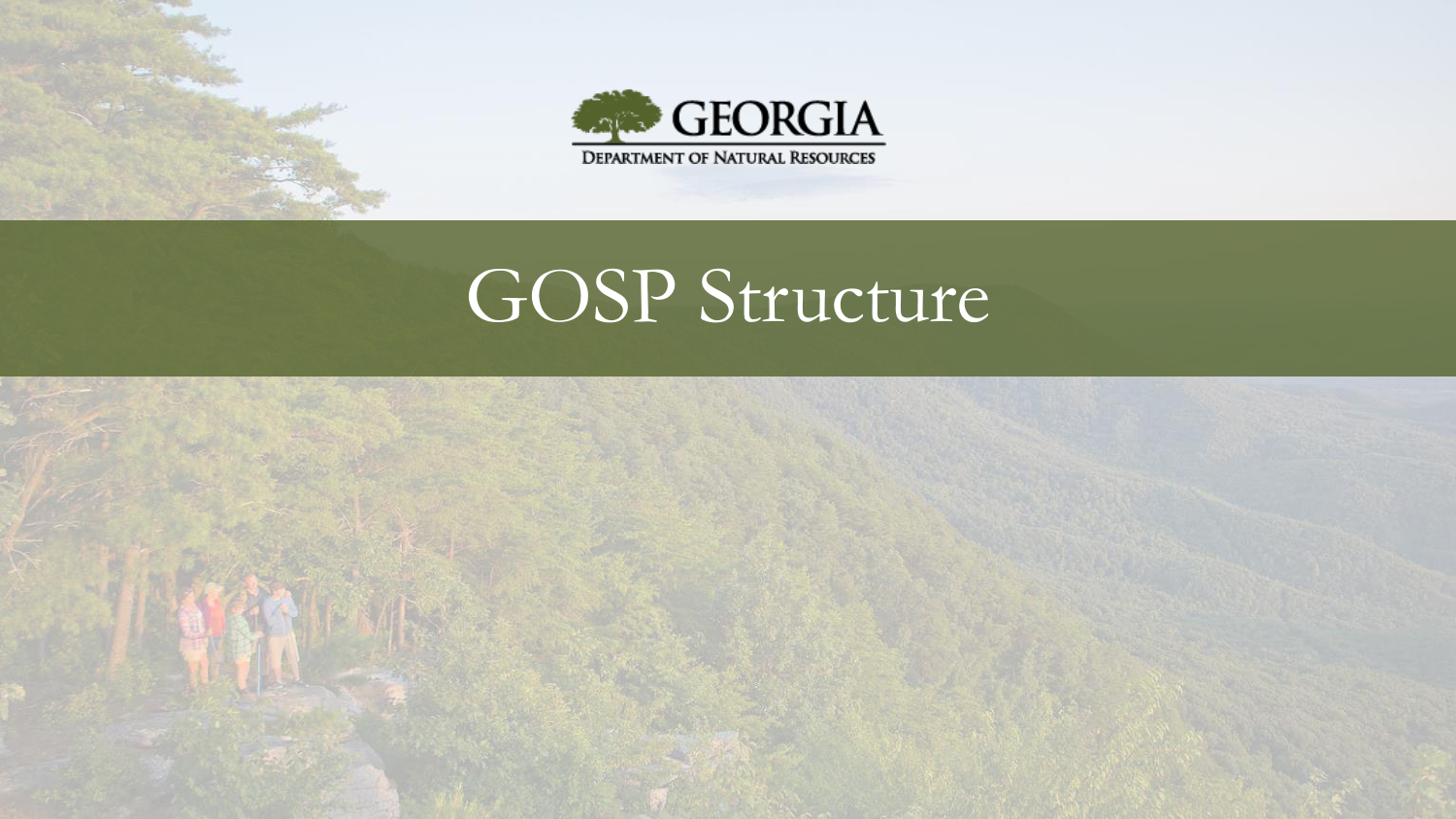#### **GOSP FY 2019-2020 Grant Cycle Timeline**

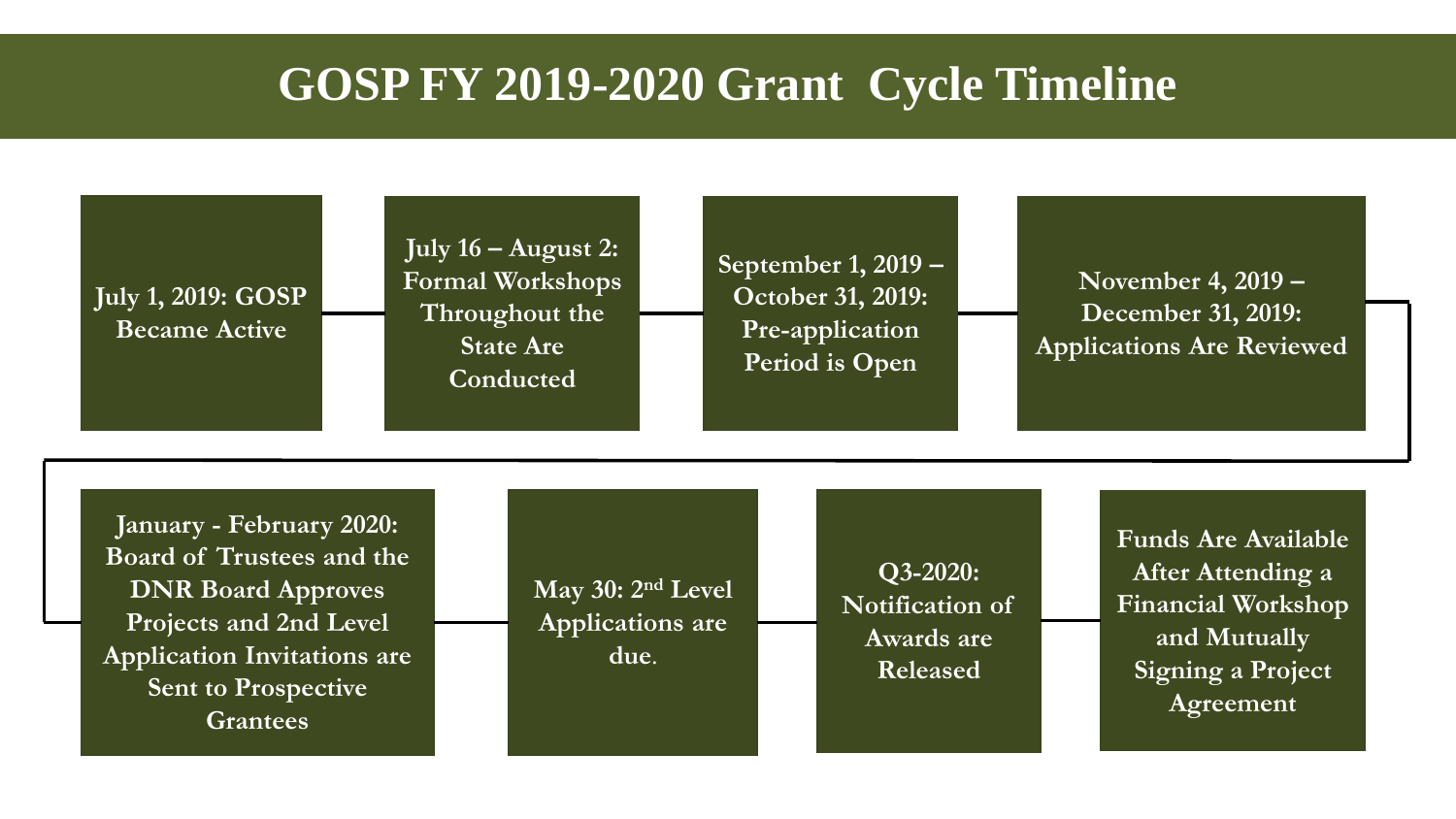### The GOSP Board of Trustees

- The Board of Trustees of the Georgia Outdoor Stewardship Trust Fund is the governing body to which eligible project applications shall be submitted for acceptance and funding.
- The Board of Trustees shall accept applications evaluate and approve these proposals in accordance with priorities established by the GOSA legislation and priorities established by the Board of Trustees.
- Projects approved by the Board of Trustees are then forwarded to the Board of Natural Resources and the appropriations subcommittees maintaining oversight authority over GADNR and GEFA.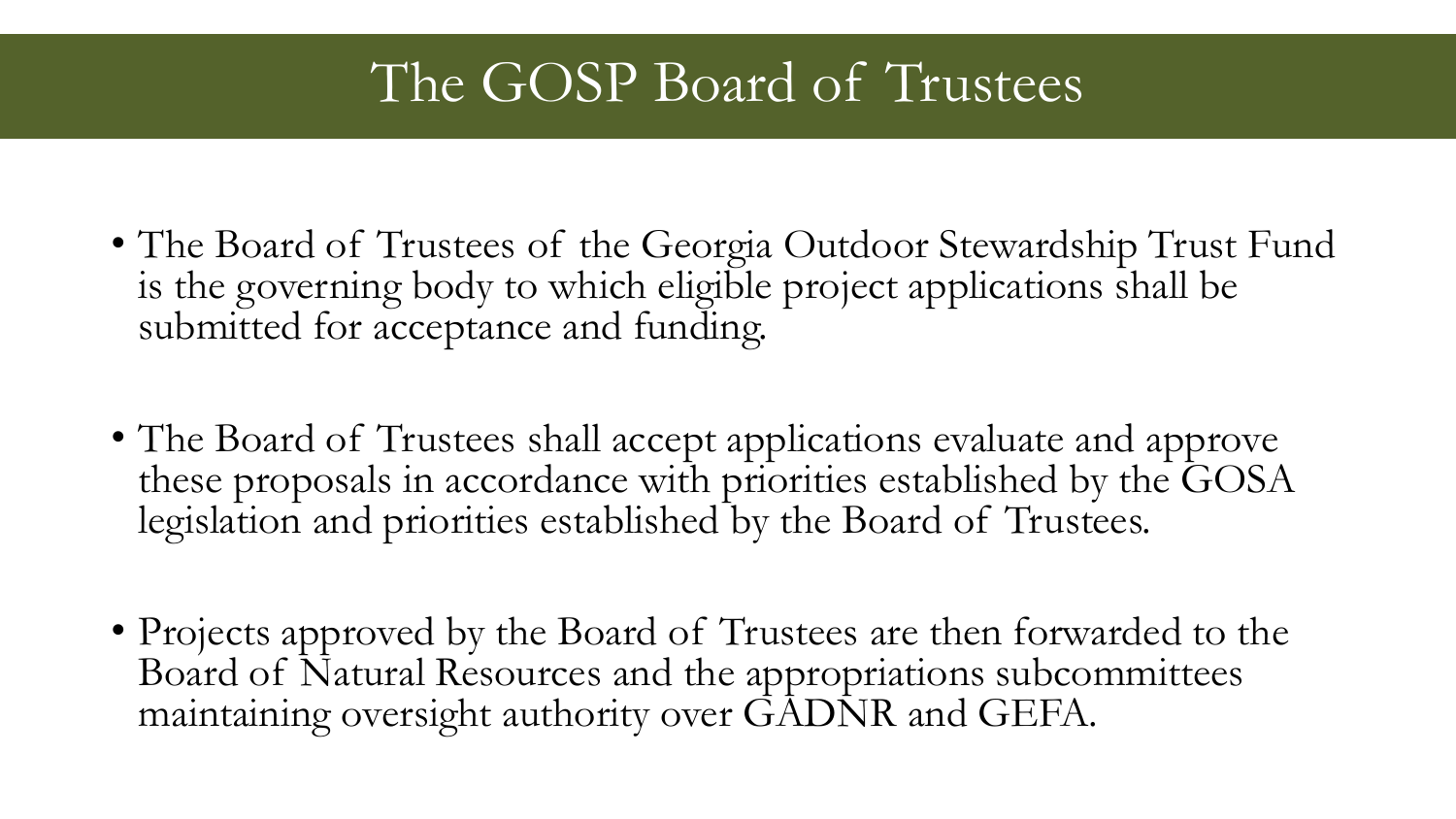### The GOSP Board of Trustees

#### The Board of Trustees consists of 11 members as follows:

#### **Voting Members**

- The Commissioner of the Georgia Department of Natural Resources (Chairperson of the Board)
- The Director of the State Forestry Commission
- The Director of the Environmental Protection Division (EPD) of the Department of Natural Resources
- The Commissioner of Transportation
- Two members appointed by the Speaker of the House of Representatives
- Two members appointed by the President of the Senate

#### **Ex Officio, Nonvoting Members**

- The director of the Coastal Resources Division of the Department of Natural Resources
- The director of the Wildlife Resources Division of the Department of Natural Resources
- The director of state parks of the Department of Natural Resources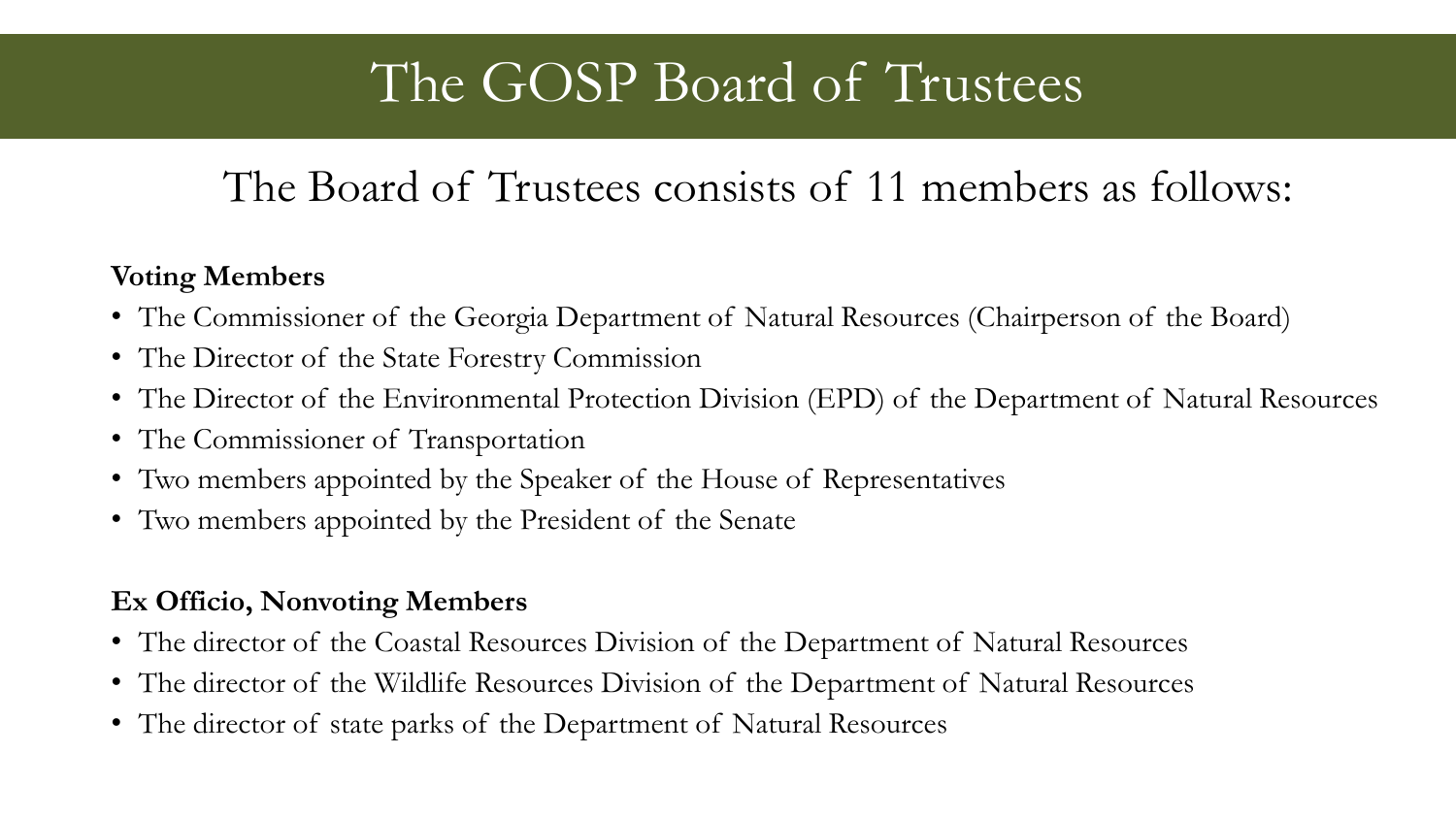### Minimum and Maximum Funding

### Local parks and trails projects have a \$500,000 minimum and a \$3,000,000 maximum funding threshold.

There is no minimum or maximum amounts for State Stewardship or State Acquisition projects.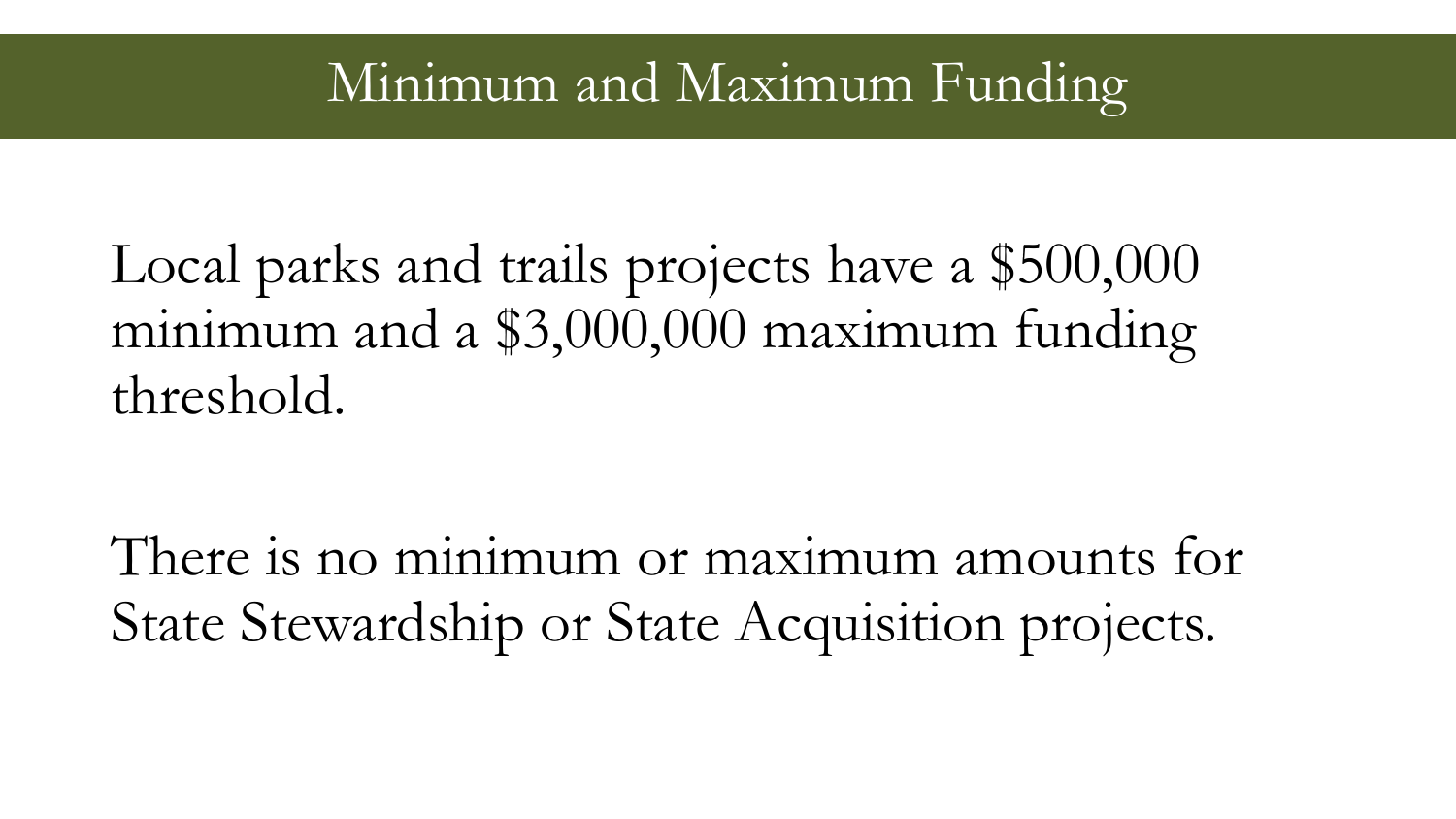### Match, Reimbursement, and Term

- Grantees pay for 100% of the total project cost and then submit for reimbursement of  $75%$  of eligible costs.
- Applicants must provide at least 25% of the total project cost as match.
- 25% of funding is held in retainage.
- Projects must be completed within 24 months of an executed project agreement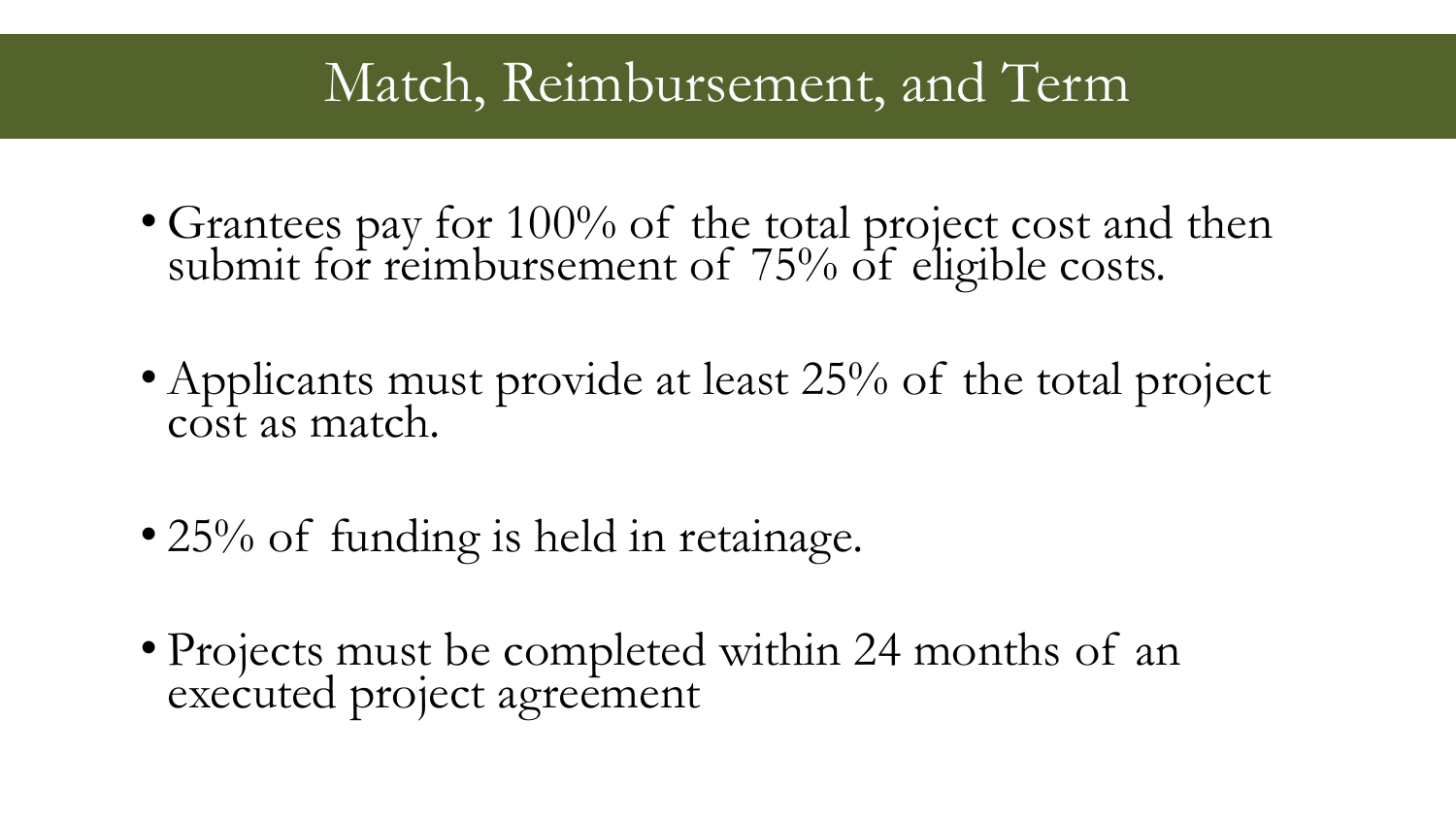

- •All Qualified Local Governments
- •Constituted Recreation Authorities
- State Agencies
- Nongovernmental Entities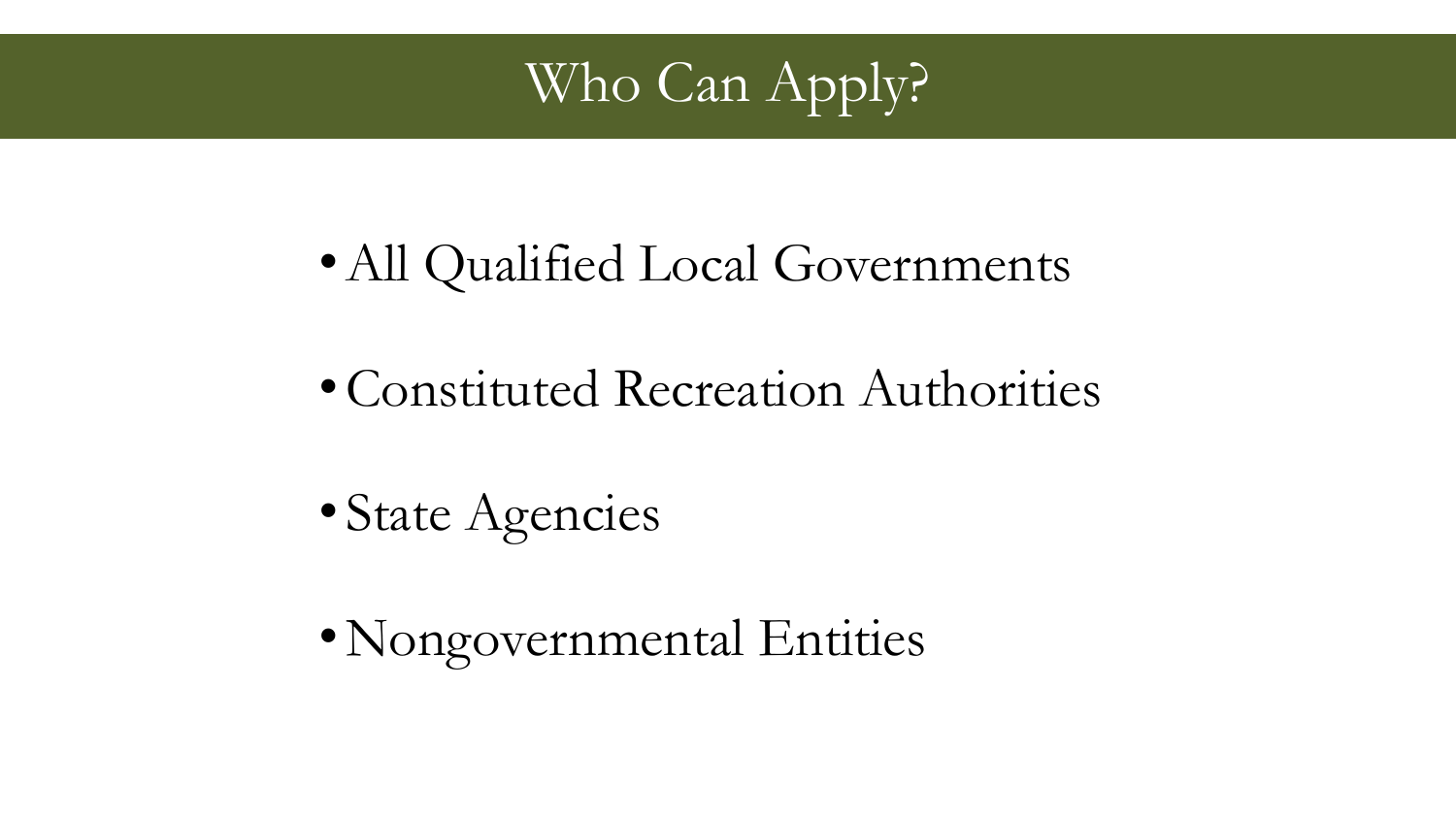### Qualified Local Governments

"Qualified Local Government" means any county or municipality meeting the definition found in paragraph 18 of subsection (a) of Code Section 50-8-2.

A county or municipality which:

- (A) Has a comprehensive plan in conformity with the minimum standards and procedures;
- (B) Has made its local plan implementation mechanisms consistent with those established in  $\hat{\mathrm{d}}$ ts comprehensive plan and with the minimum standards and procedures; and
- (C) Has not failed to participate in the department's mediation or other means of resolving conflicts in a manner which, in the judgment of the department, reflects a good faith effort to resolve any conflict.

Must be **currently** in good standing with the Department of Community Affairs (DCA).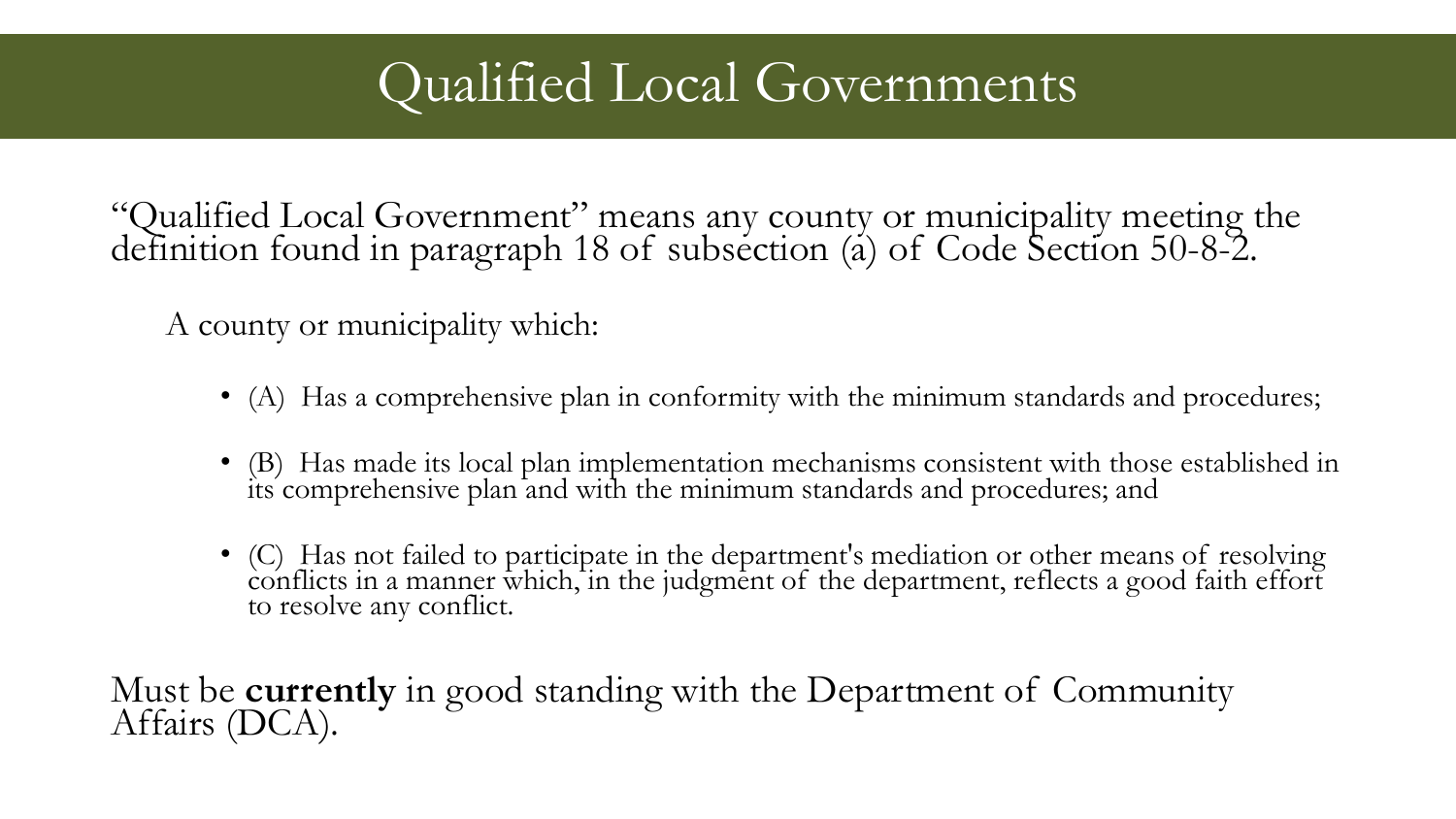### Constituted Recreation Authorities

### "Constituted Recreation Authority" means any recreation authority registered with the Georgia Department of Community Affairs.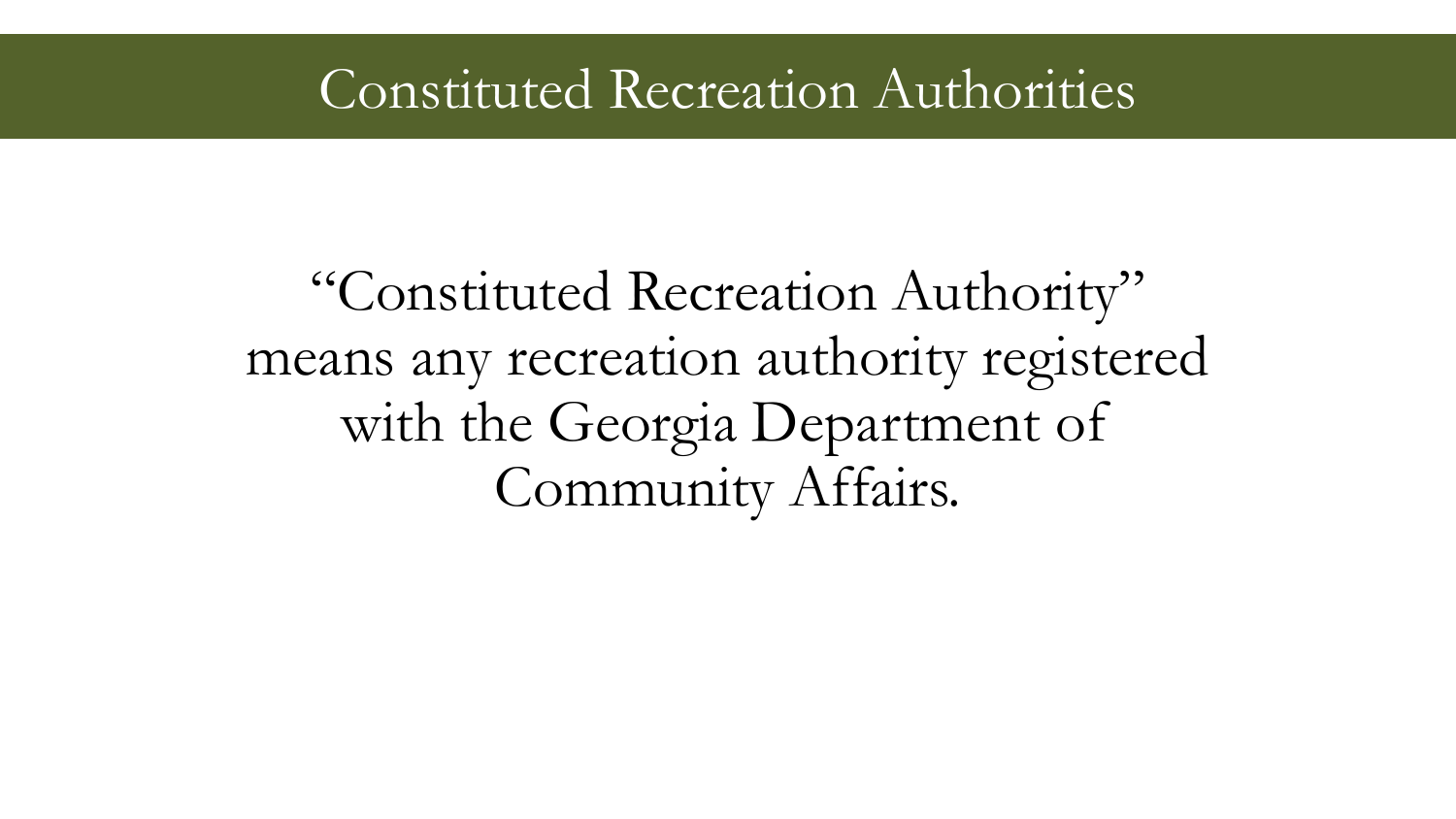### State Agencies and Nongovernmental Entities

State Agencies – Any officially recognized Georgia State governmental body.

"Nongovernmental Entity" means nonprofit organizations **primarily concerned** with the protection and conservation of land and natural resources, as evidenced by its organizational documents.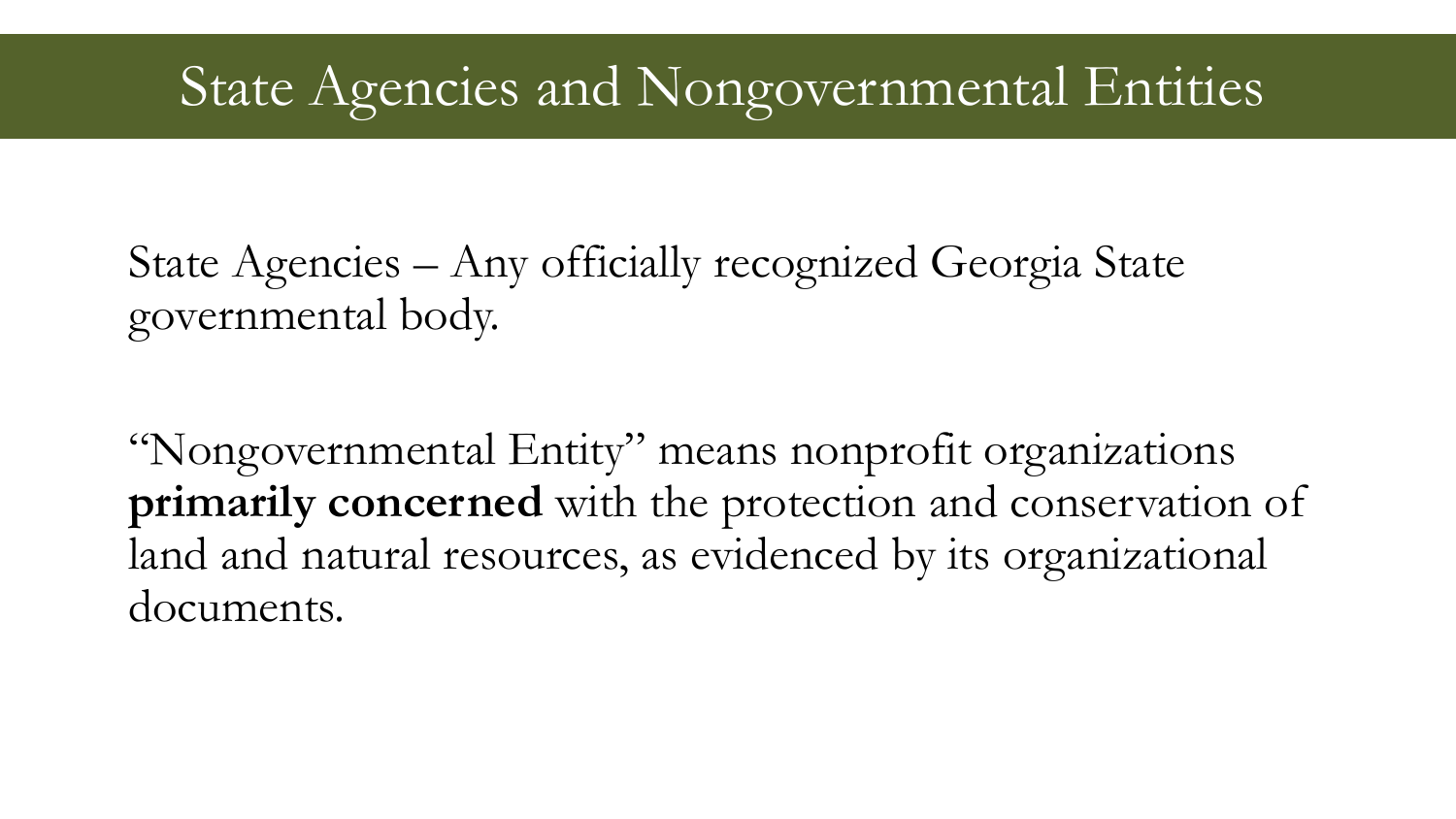

- Applicants that have active or previously awarded grants through the Georgia Department of Natural Resources (GADNR) which are currently deemed inactive by the Department.
- Entities not in good standing with the Department of Community Affairs (DCA).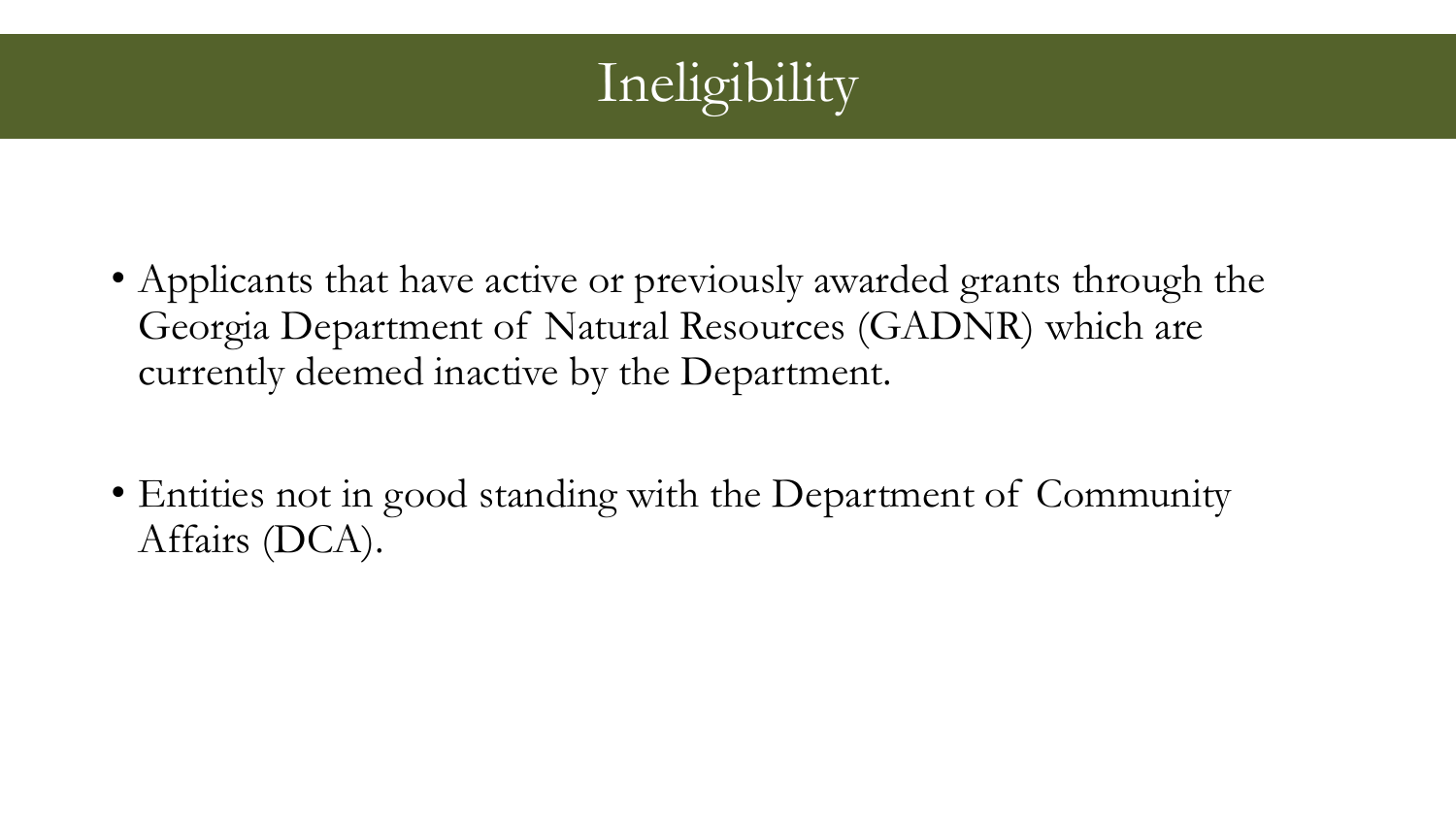



# Application and Project Types

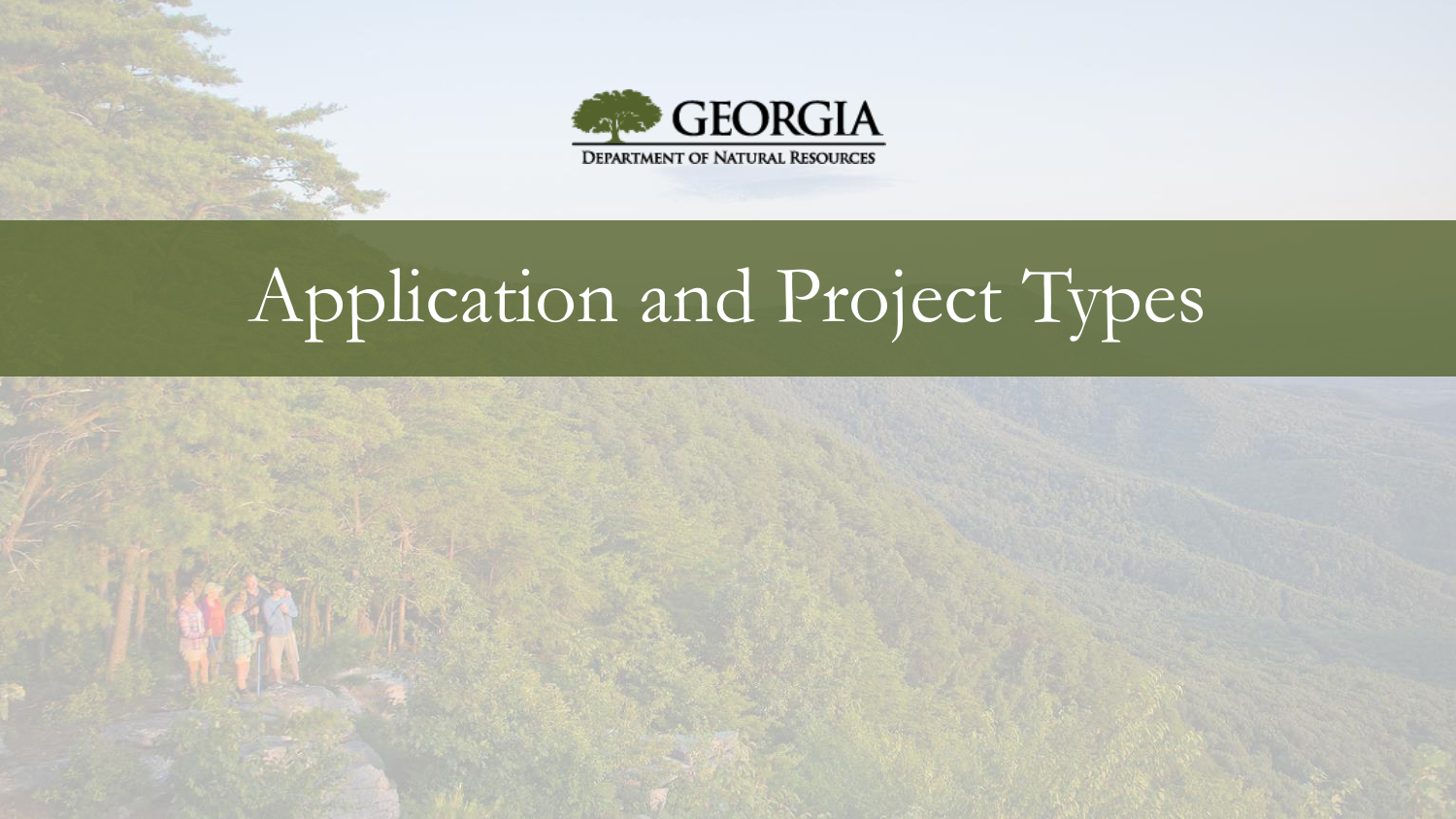### Project Selection

Applicants may only submit ONE proposal per cycle.

Applicants may also submit a Recreational Trails Program (RTP) project, although it **may not** be for the same GOSP project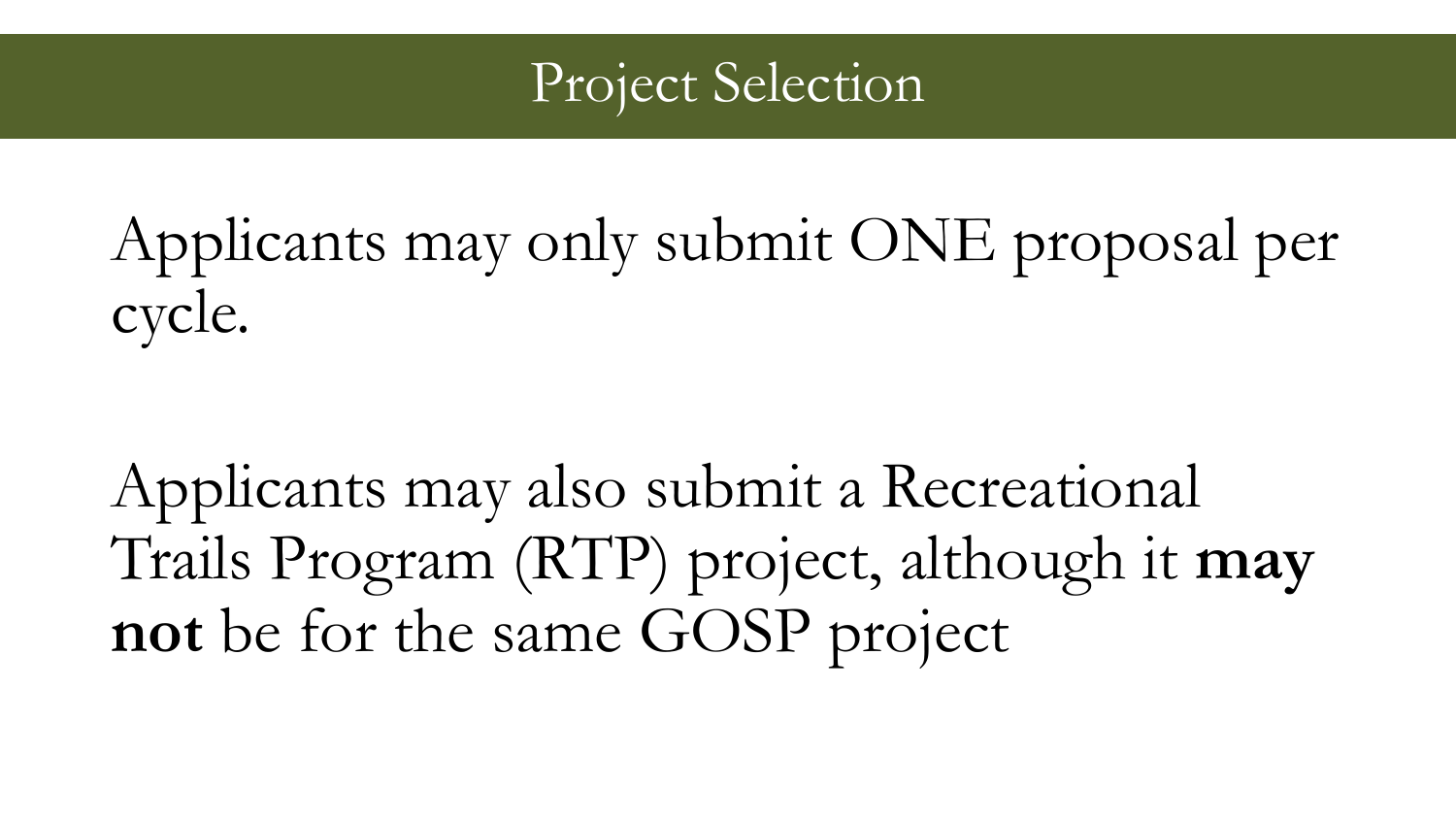### Project / Applicant Flow Chart

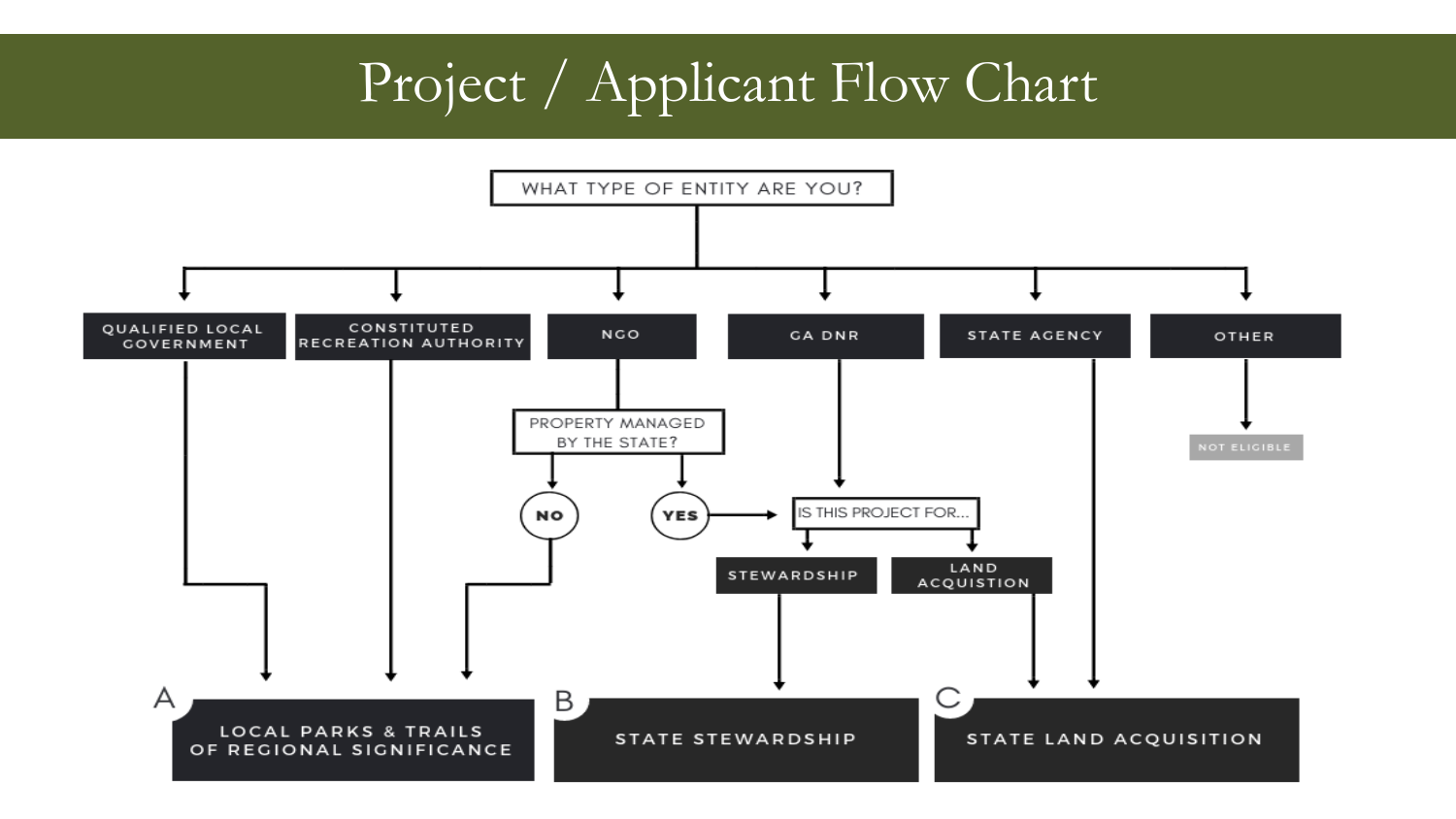### Local Trails and Parks of Regional Significance

These funding opportunities are specially reserved for **local governments, constituted recreation authorities, and nongovernmental entities** to acquire and/or improve **local** parks, trails, and conservation lands.

The Local Parks and Trails of Regional Significance Application shall be used to apply for any of the three distinct projects below:

- Acquisitions of property, to include conservation easements
- Local stewardship funding for maintenance, restoration or improvement projects
- **Combination projects** that involve both the acquisition of land, either through fee-simple, lease, or conservation easement purchase, **AND** a maintenance, restoration or improvement project.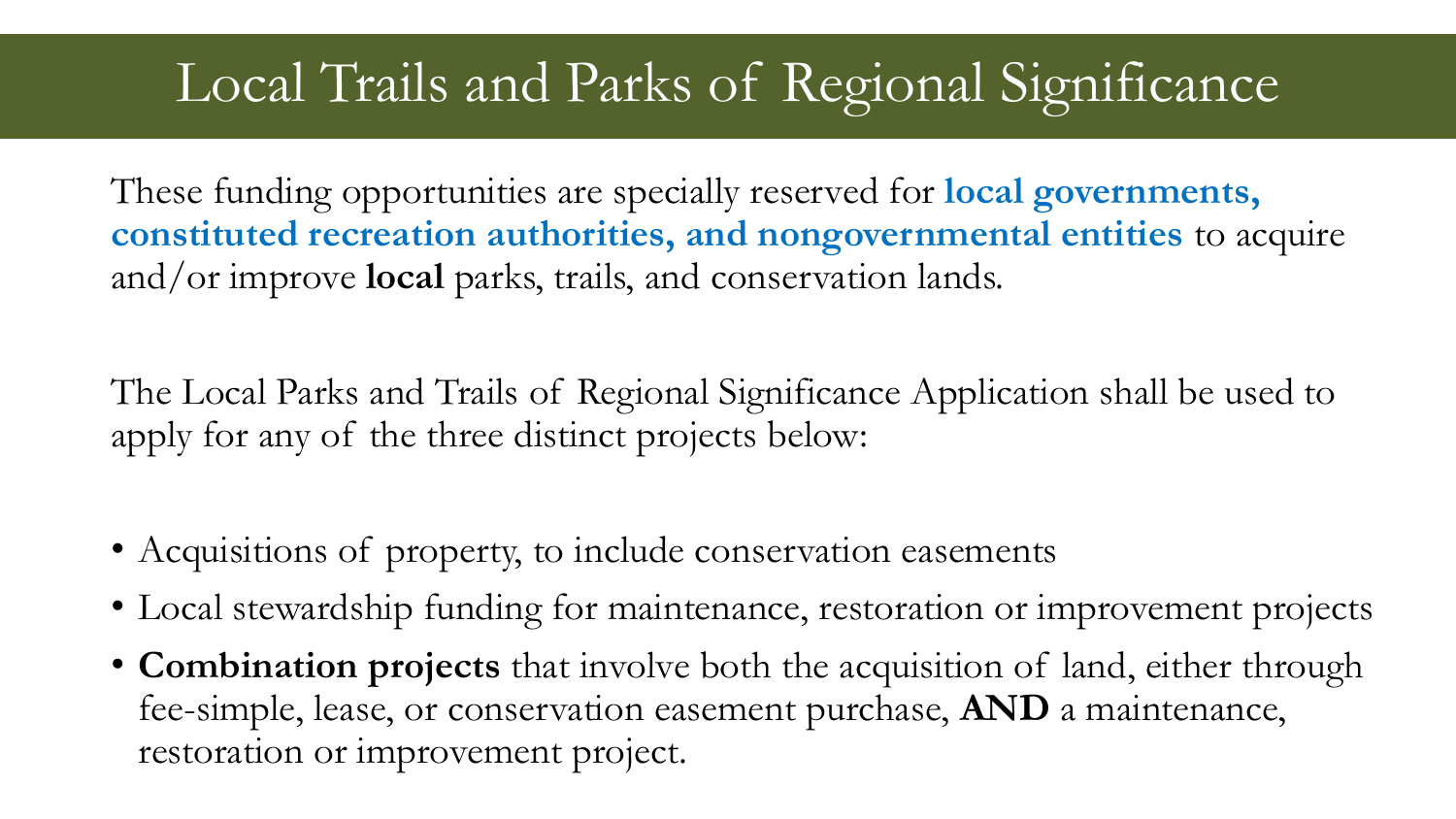### State Stewardship

State stewardship funding is available for **State of Georgia agencies and nongovernmental entities only**.

These entities may apply for maintenance, restoration or improvement projects to enhance public access, use or safe enjoyment of permanently protected conservation land and current State-owned parks.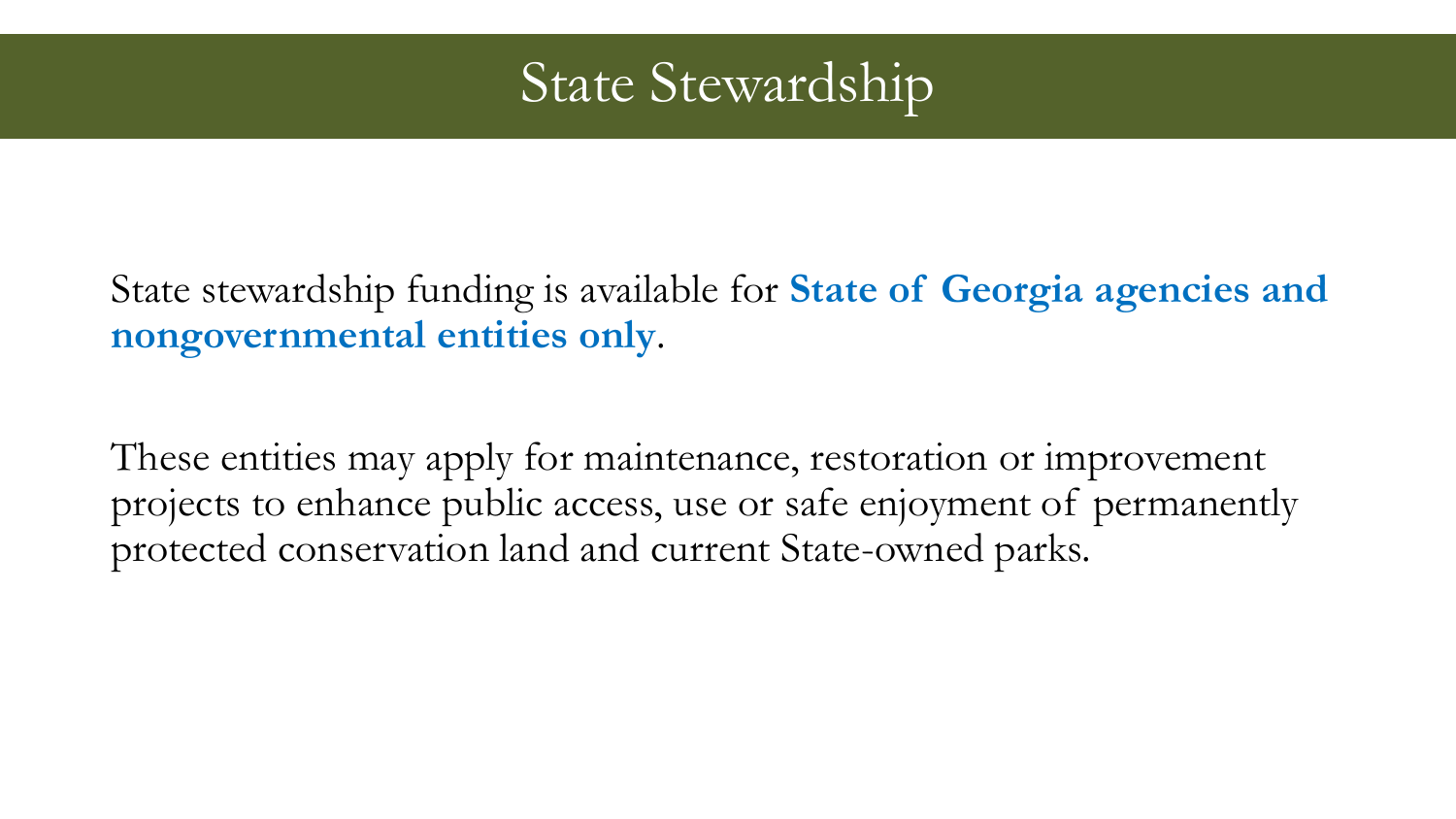

State Land Acquisitions funding is available for **State of Georgia agencies and nongovernmental entities only**. These agencies may apply to acquire critical areas for the provision or protection of clean water, wildlife, hunting, for military installation buffering or for natural-resource based outdoor recreation.

The State Land Acquisition Application shall be used to apply for either of the two distinct projects below:

- Acquisitions of property, to include conservation easements
- **Combination projects** that involve both the acquisition of land, either through feesimple or conservation easement purchases, **AND** a maintenance, restoration or improvement project.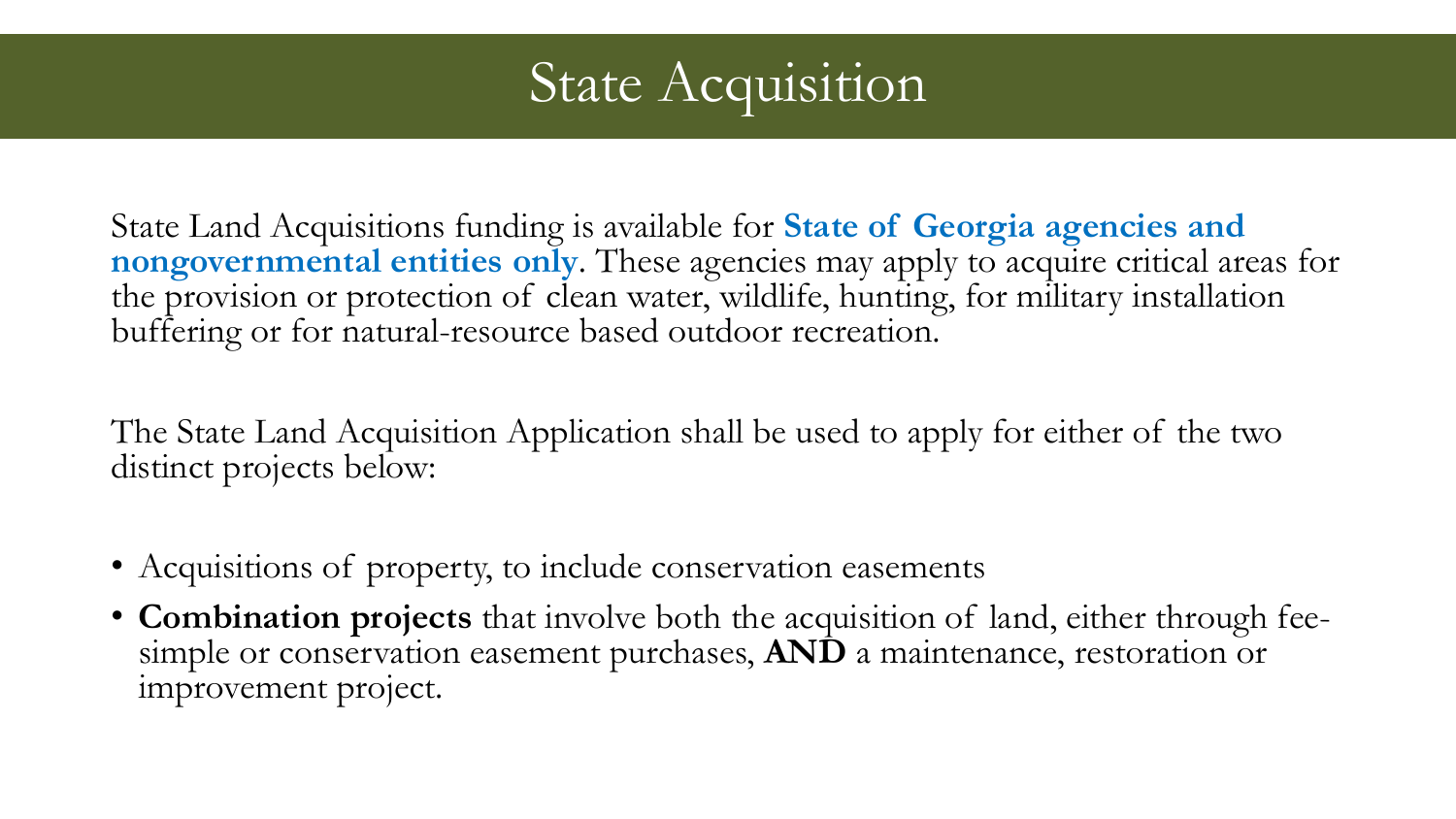

Moneys may also be made available in each fiscal year for loans to any qualified applicant to defray the costs of conservation land or of conservation easements placed upon property that ensure its permanent protection as conservation land.

Any such loan shall bear interest at a rate established by the Georgia Environmental Finance Authority (GEFA).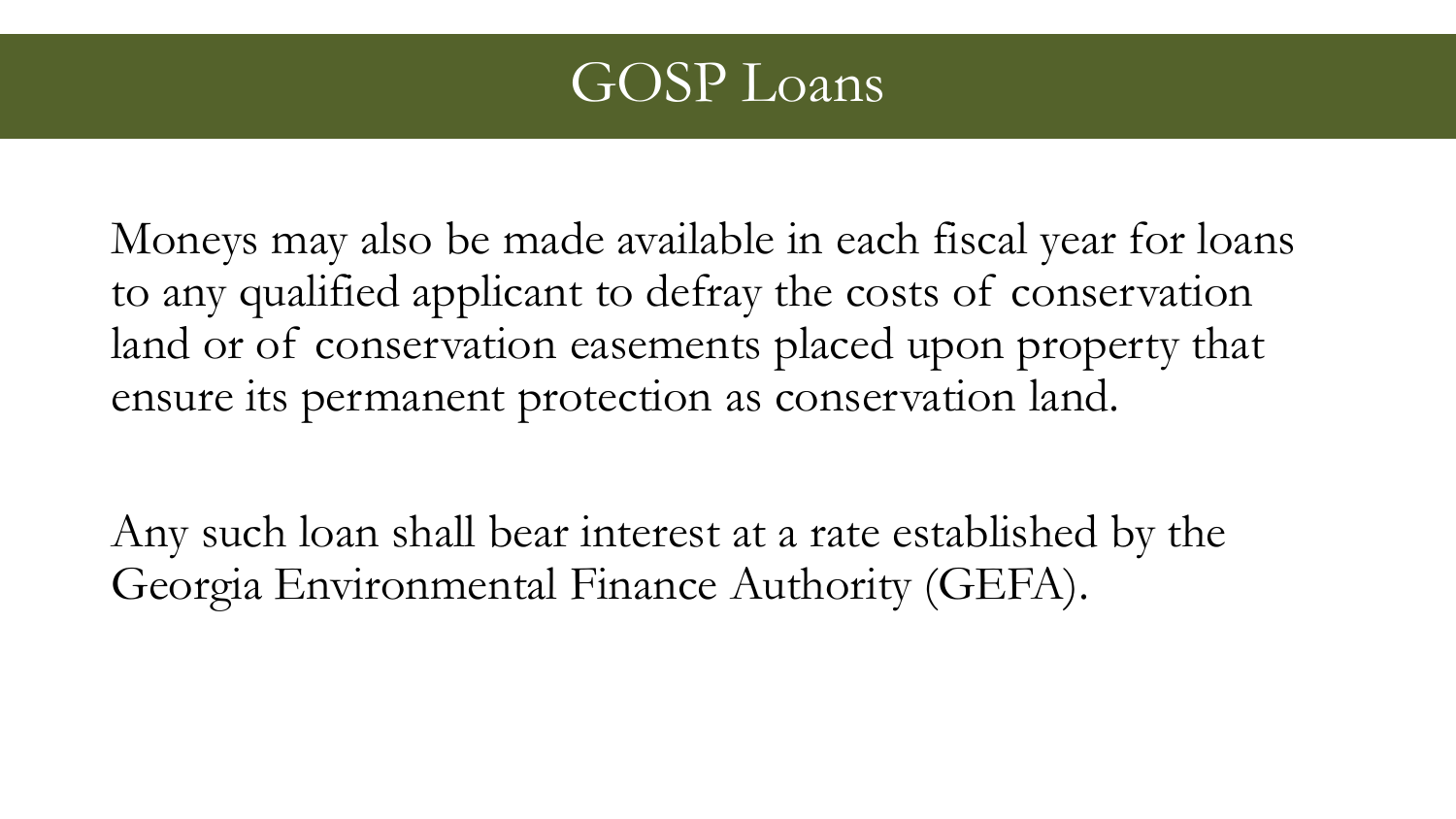



# GOSP Fundamentals

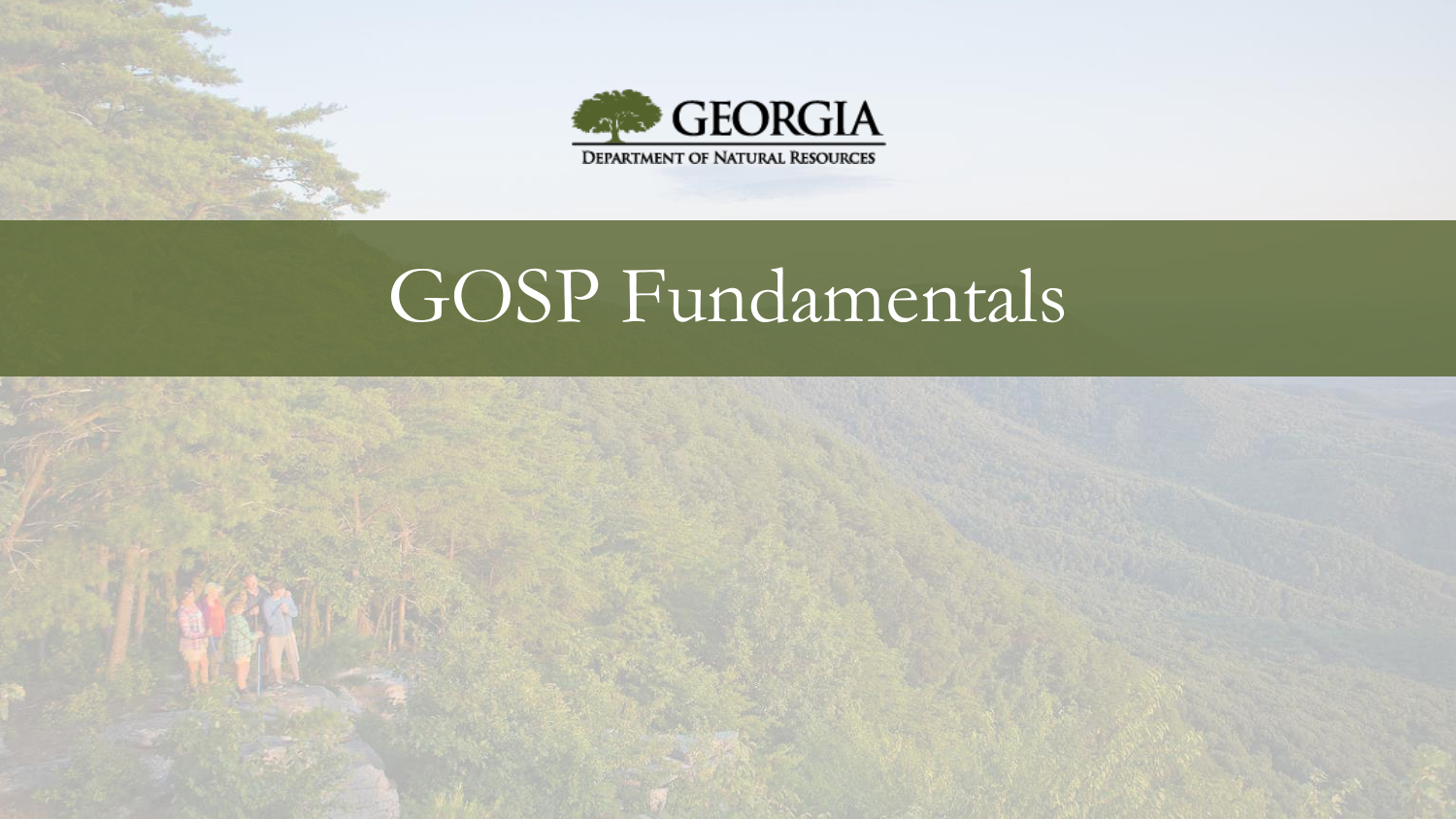

- Applicant funds
- Funds secured via external grant **(All external grant funding must be available at the time that a GOSP application is submitted.)**
- Financial donations from private organizations and individuals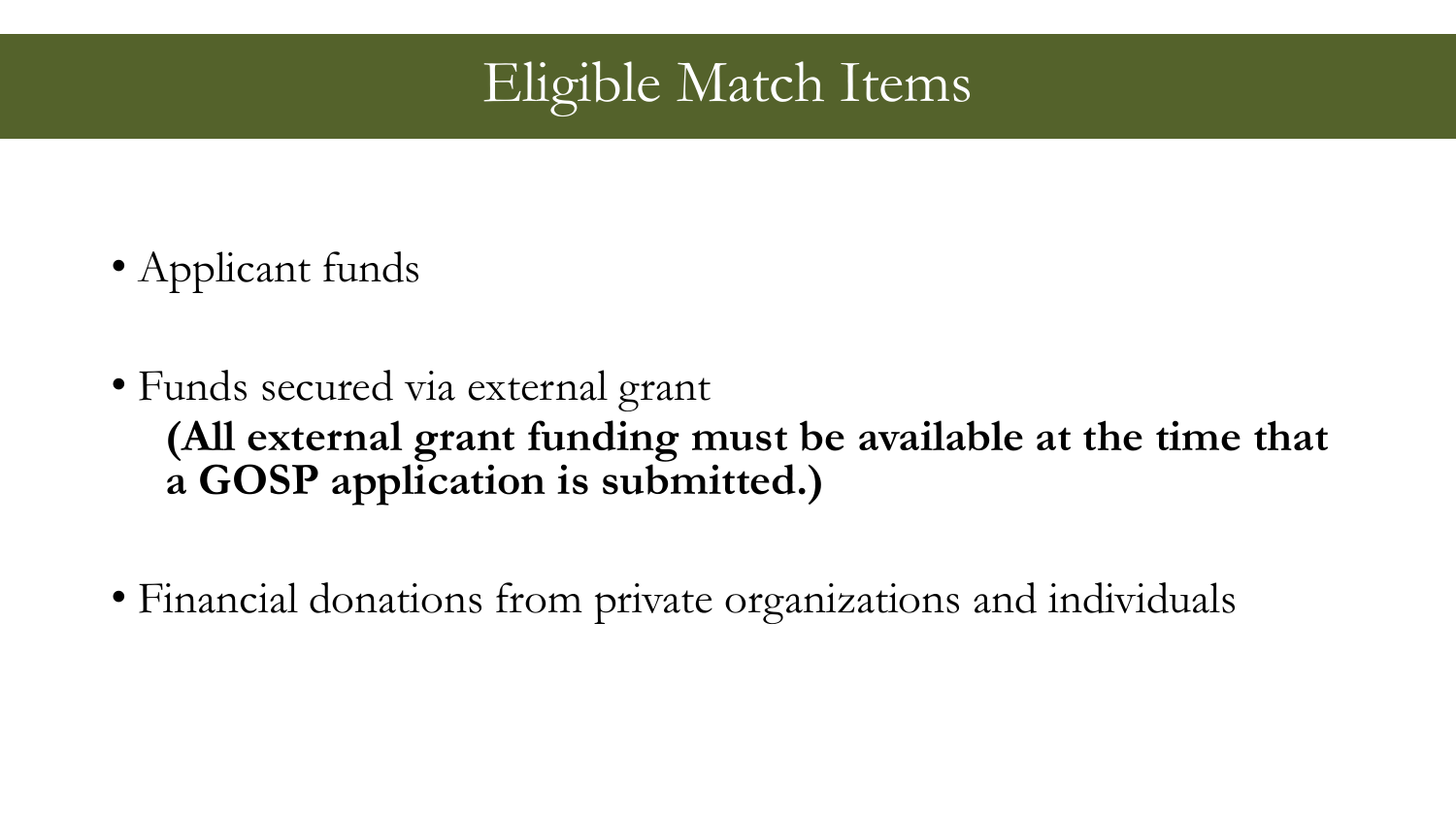### Eligible Match Items

- In-kind labor, equipment rental, and materials provided by the applicant **(Labor rates not to exceed limits defined in www.dol.gov/sca.aspx)**
- In-kind donations of labor, services, materials, and equipment from private organizations and individuals.
- Discounts for services, equipment rental, or materials (must be recorded as a donation)
- Professional service donations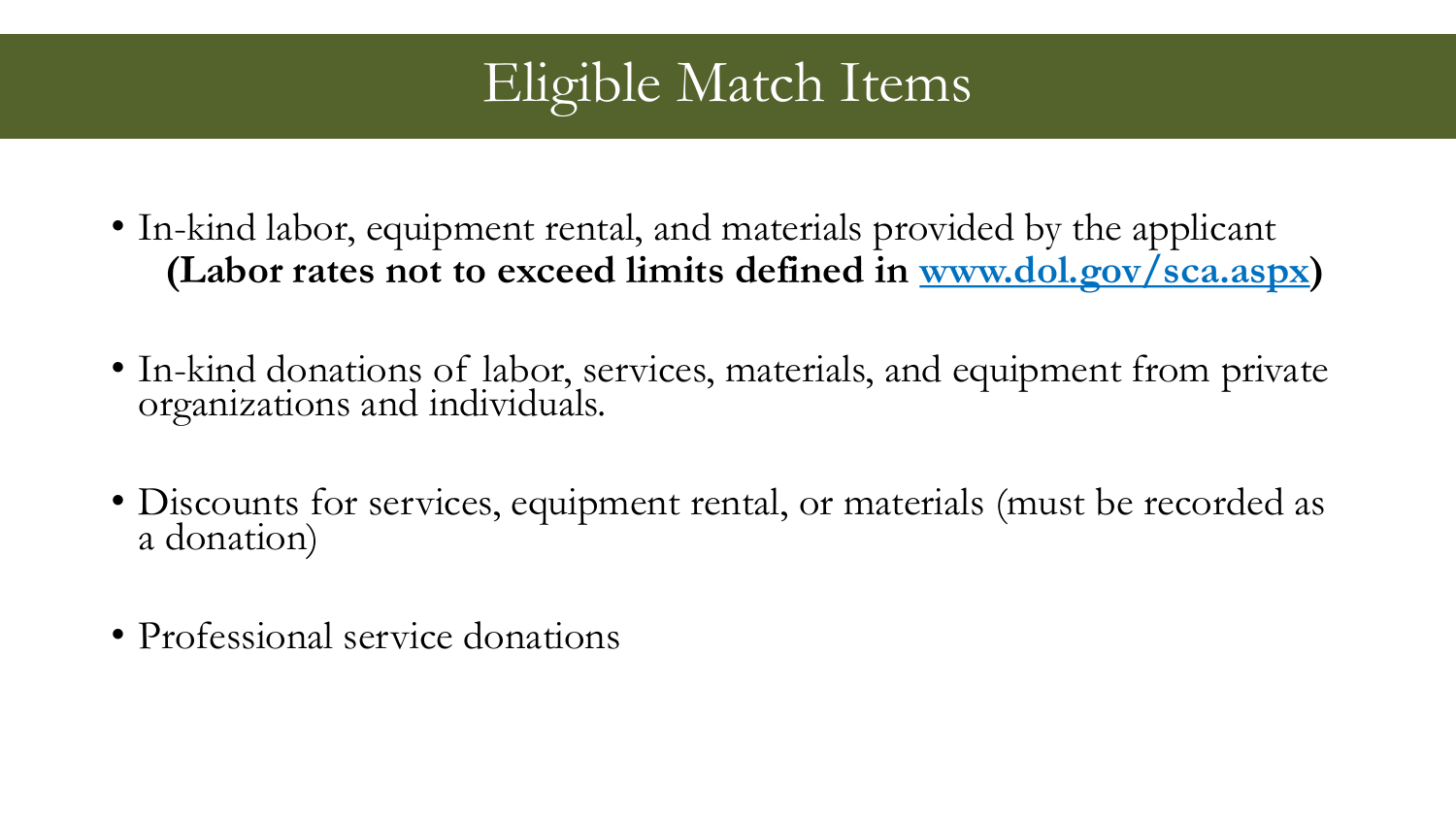### Eligible Reimbursement Items

- Expenses directly related to the acquisition of Real Property, Leases, or Conservation Easements
	- Appraisals
	- Independent appraisal reviews as required by GADNR
	- Legal fees directly associated with the conveyance of real property or conservation easements
	- Environmental reviews
- Permits
- Equipment rental costs
- Direct Materials
- Contractual services such as:
	- Legal fees **directly related** to the actual acquisition of a property
	- Appraisals
	- Surveys
	- Engineering and architectural Environmental reviews and/or surveys
	- Contractors and subcontractors directly related to the project scope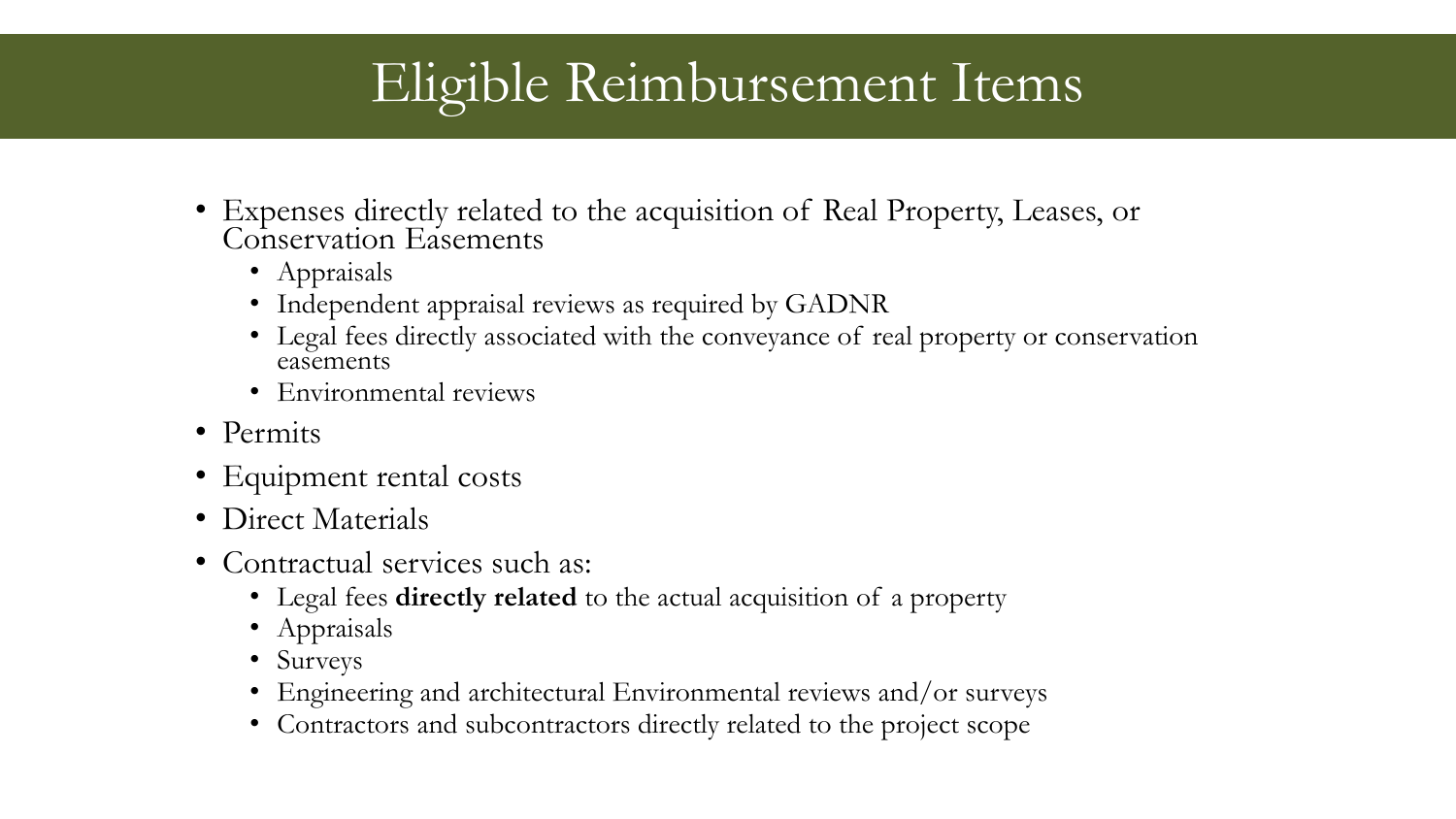### Examples of Ineligible Match or Reimbursement Items

- Consulting services
- Indirect costs
- Equipment and tool Purchase
- Travel and Meals
- Incidental costs
- Meals
- Expenditures and/or items and donations older than 18 months prior to the mutually signed the signed project agreement date
- Administrative costs (office staff labor, facilities, overhead, etc.)
- Maintenance of equipment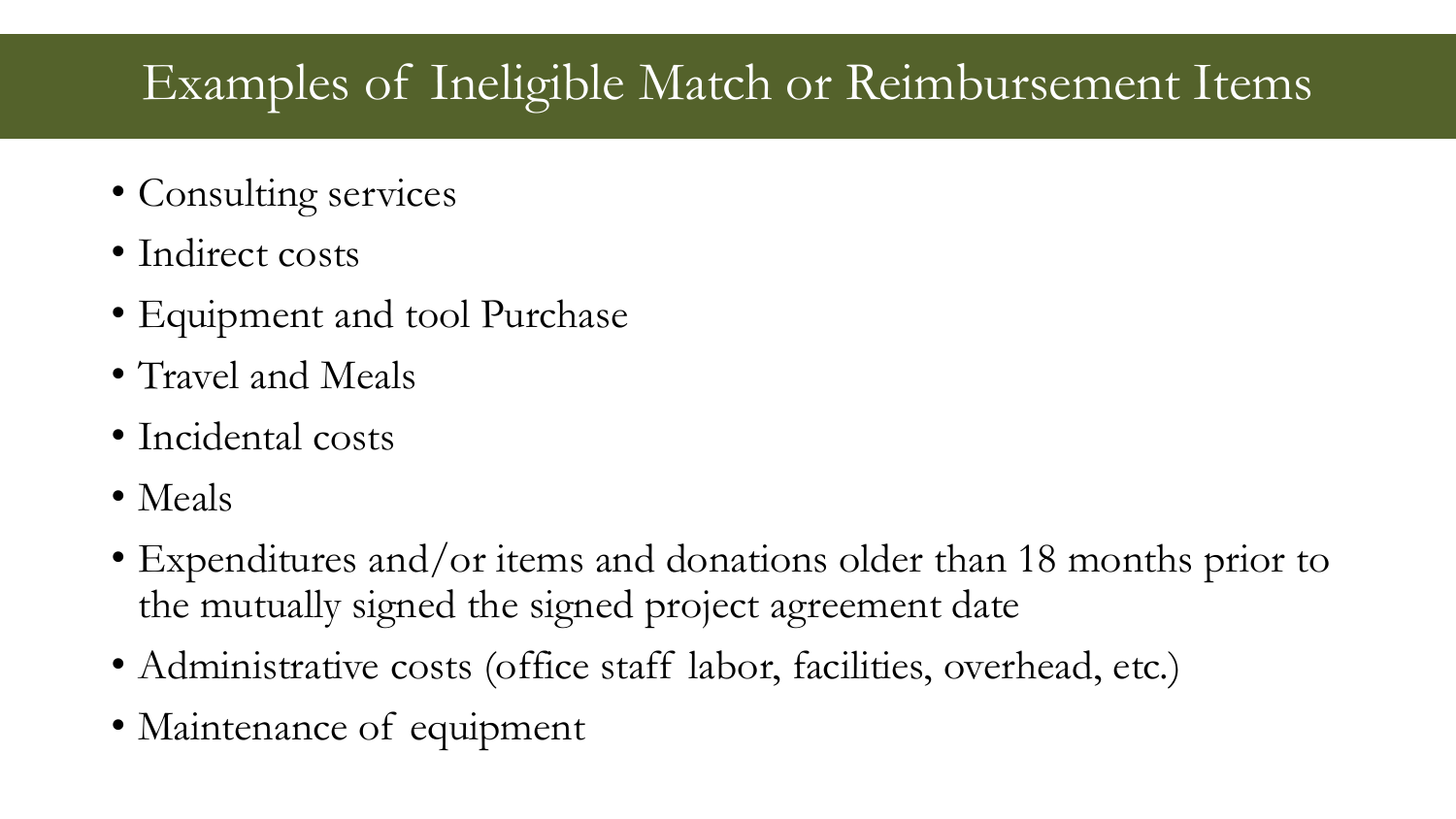



# The Pre-Application

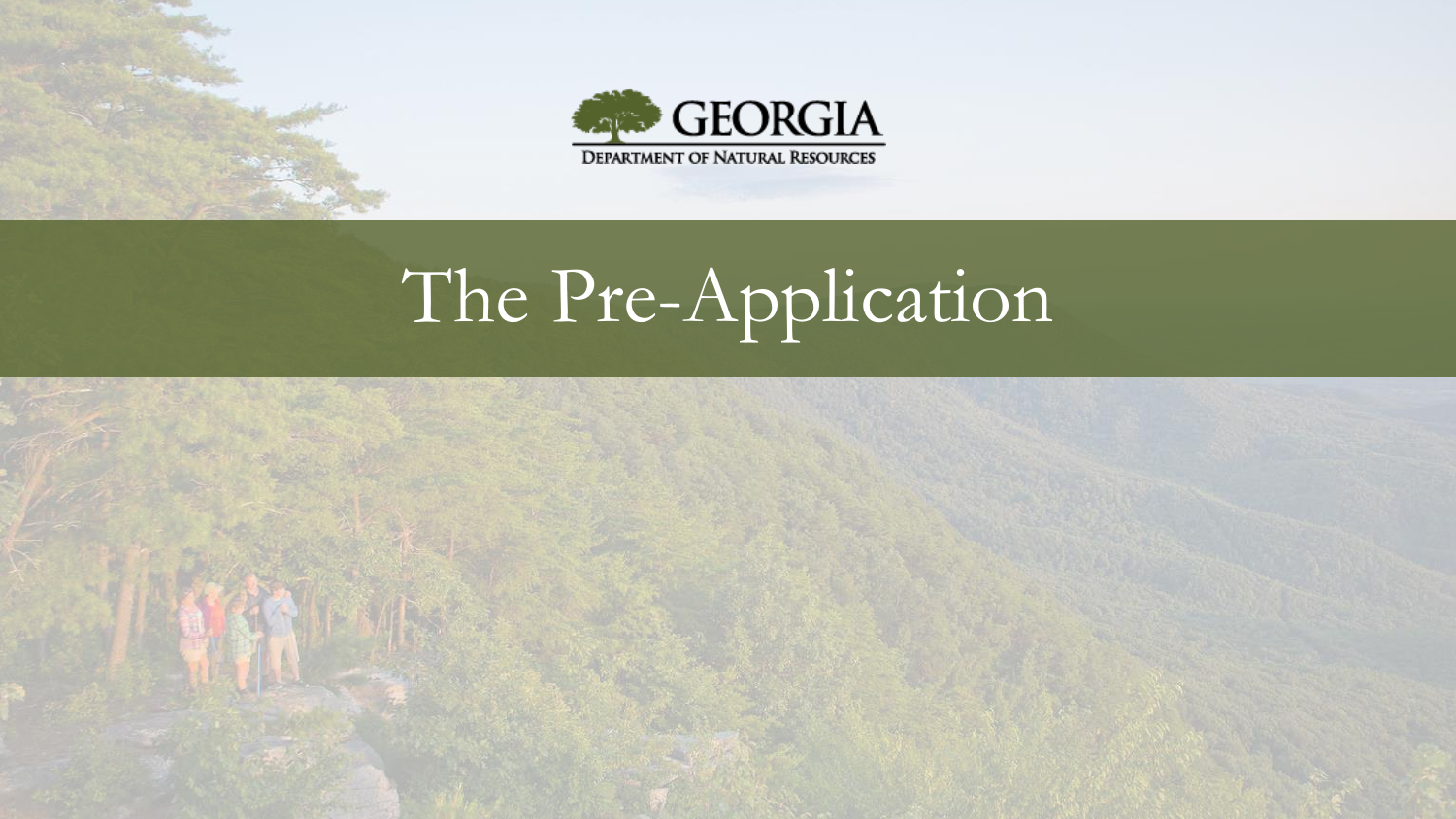## The Pre-Application

- The Pre-Application is the initial stage of the competitive application process.
- Serves as the basis for selecting which projects advance towards approval.
- It is fundamentally comprised of weighted grading criteria, which accumulate a total score.
- GADNR and the Board of Trustees select Successful Pre-Applications to advance to the Second-Level Application.
- Selected projects will be invited to submit a Second Level Application.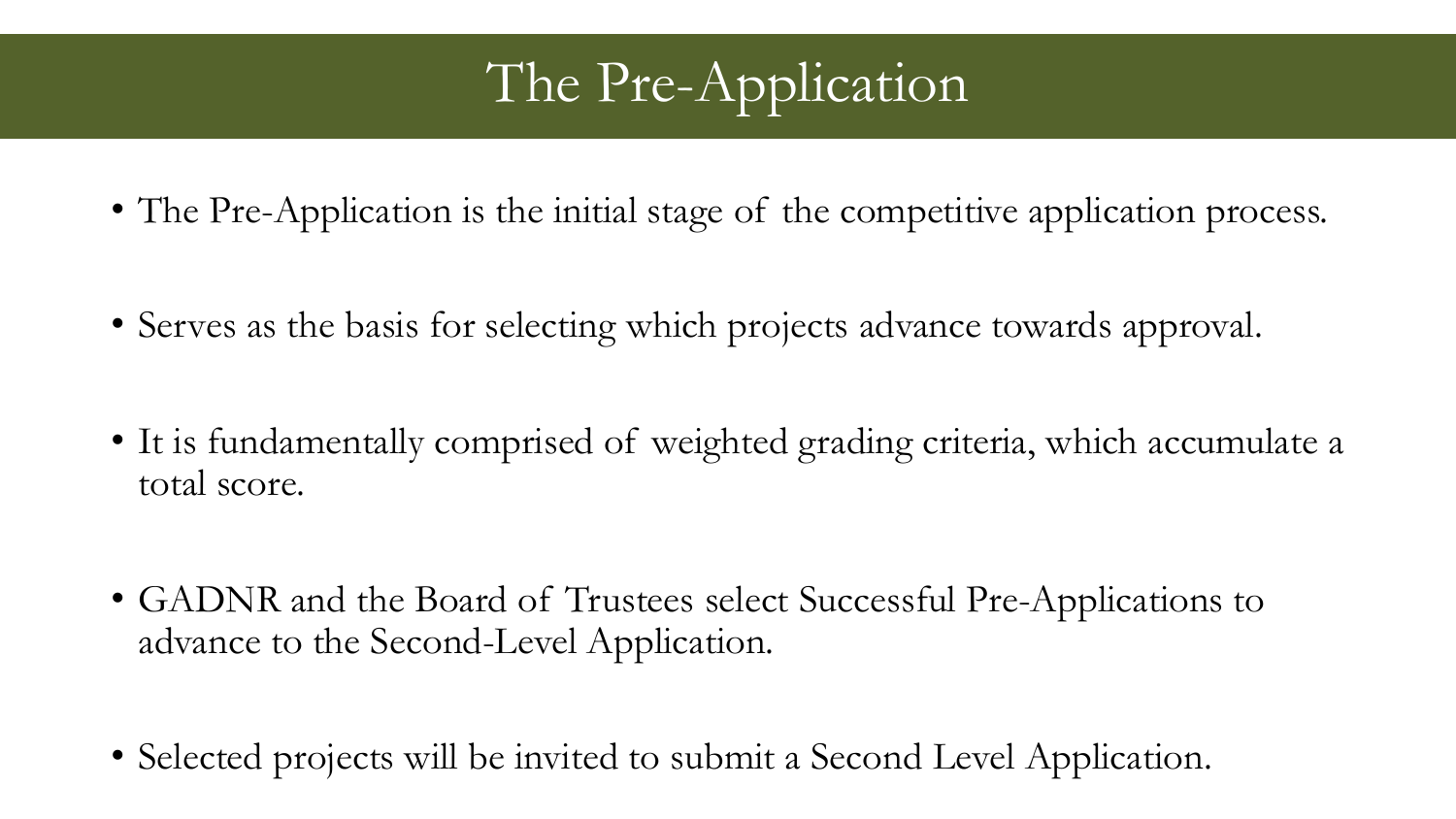## The Pre-Application

- Not being able to satisfy every criterion does not mean that you will be denied.
- The Criteria was crafted to broaden the spectrum of eligible projects.
- We want you to be successful! Our goal is to maximize GOSP's impact **every cycle**.
- Maximizing your point potential
	- Submit a quality application
	- Understand what each question is trying to achieve and clearly address it.
	- Use facts, not fluff.
	- Be creative...but don't be too creative.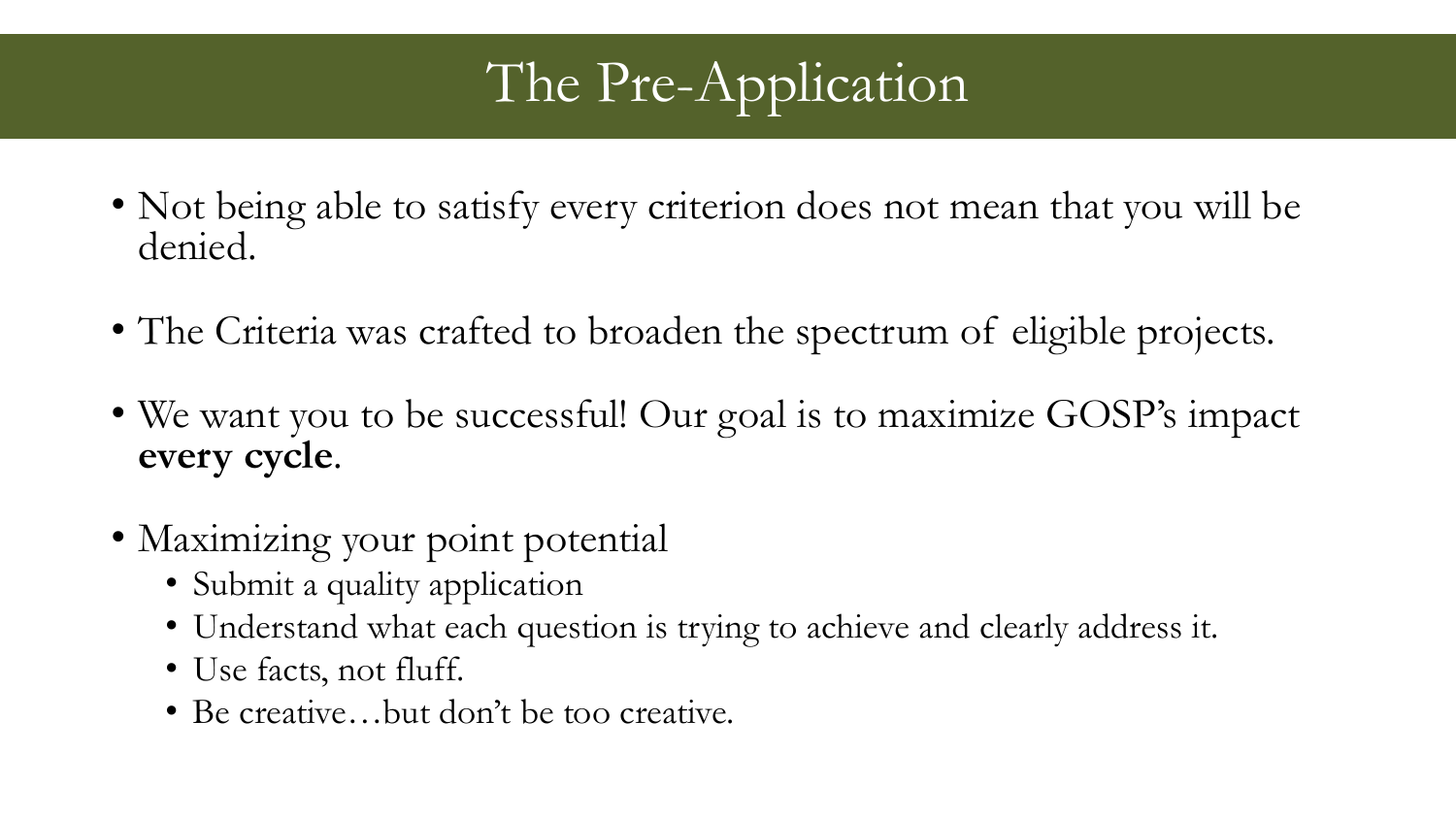



# Criteria – All Applicants

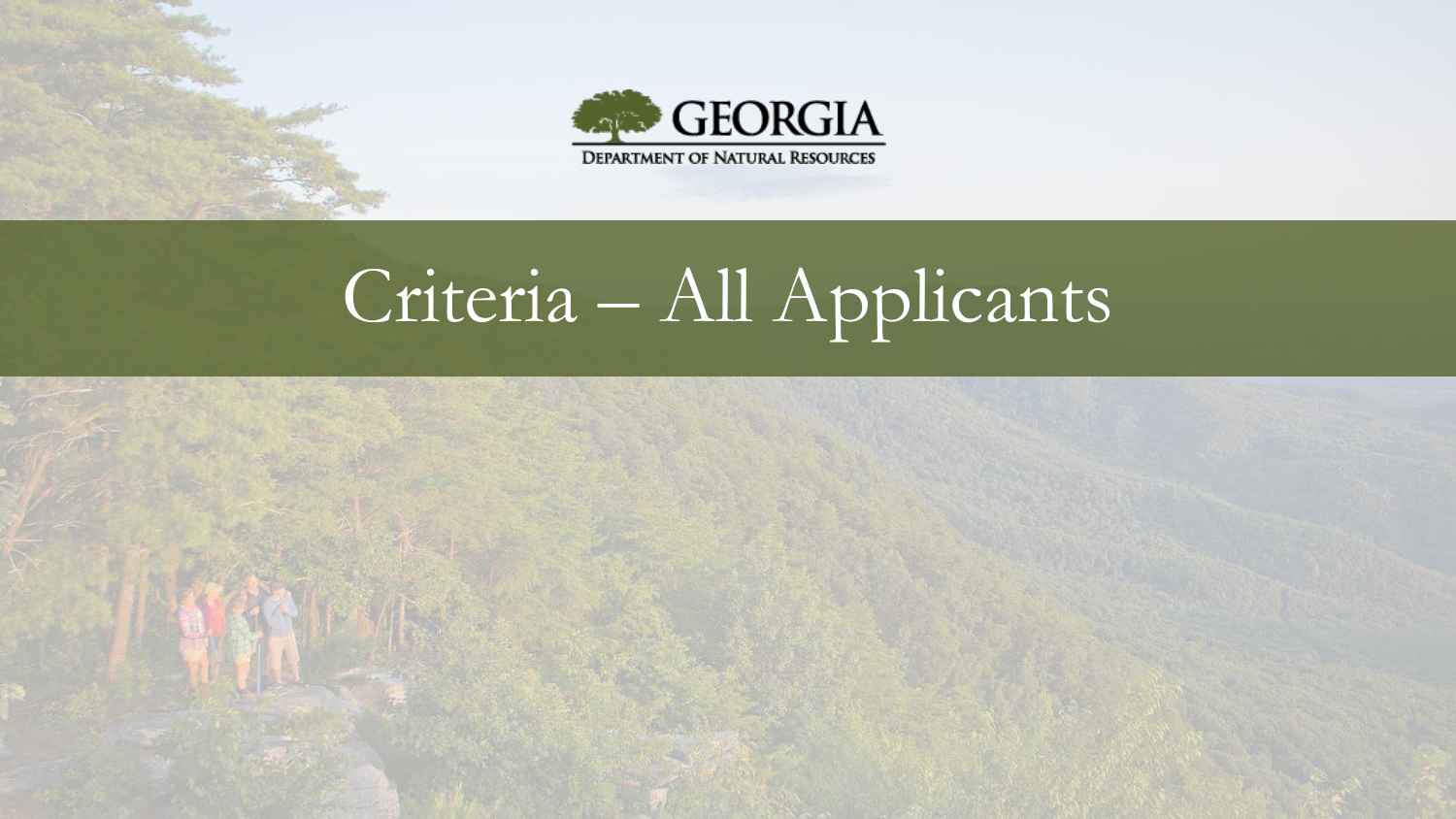#### **Question 1 – Matching Funds**

### **Max Points 10 points**

**Criteria Question** Can you provide matching funds greater than 25% of the total project?

**Scoring Metric**  $\leq 25.0\%$  = ineligible  $25.0\% = 0$  points  $25.1\% - 34.9\% = 2$  point  $35.0\% - 49.9\% = 4$  points  $50.0\% - 64.9\% = 6$  points 65.0% - 74.9% = 8 points  $\geq 75.0\% = 10$  points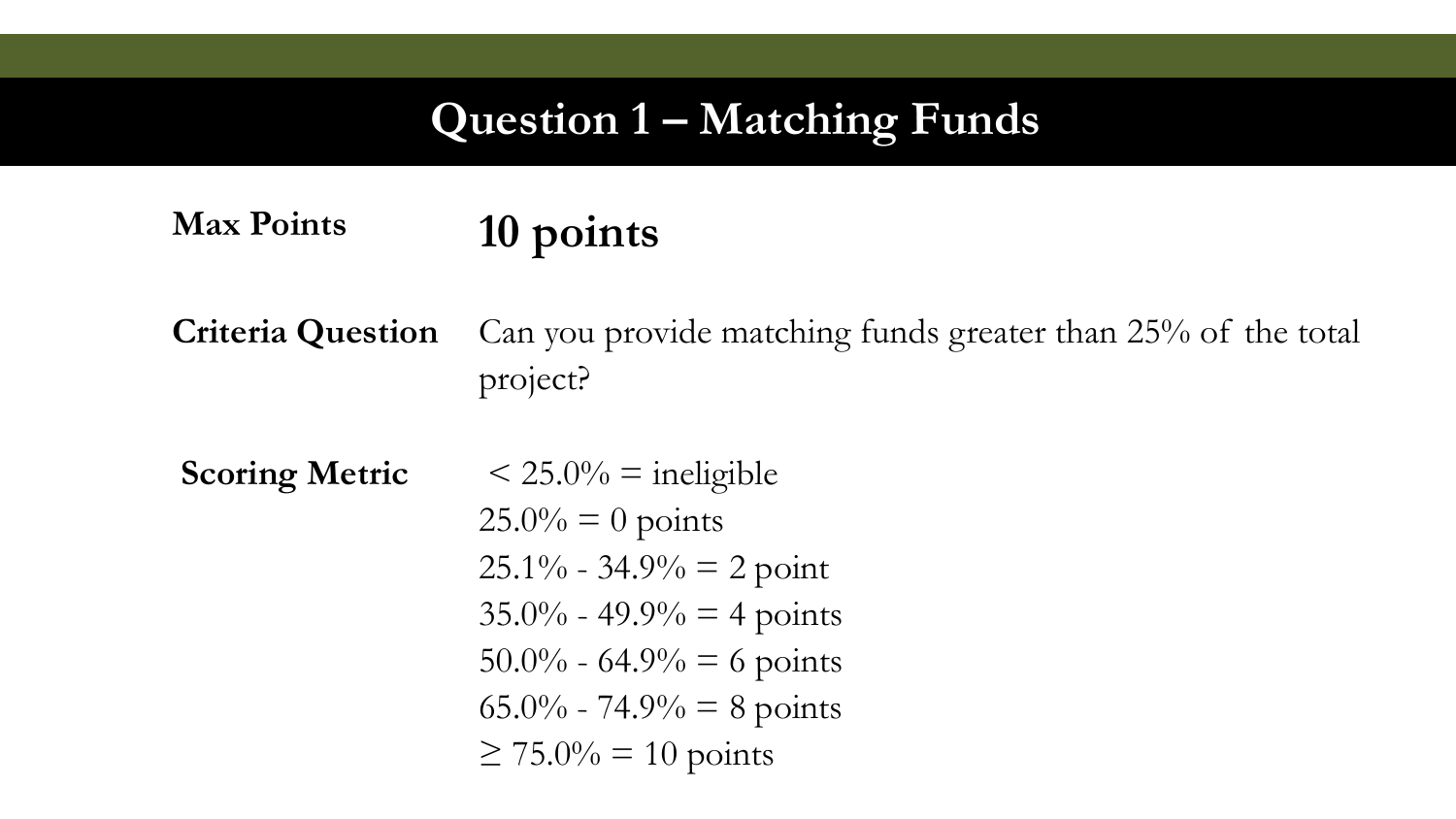### **Question 2 – Project Need**

| <b>Max Points</b>         | 10 points                                                                                                                                                                       |
|---------------------------|---------------------------------------------------------------------------------------------------------------------------------------------------------------------------------|
| <b>Criteria Question</b>  | Does this project satisfy priority needs, as identified in a formalized<br>planning document?                                                                                   |
| <b>Criteria Details</b>   | Applicant must supply the name of the current planning document in<br>which the project need is identified and upload the cover page and sections<br>applicable to the project. |
| <b>Required Documents</b> | Comprehensive plan; county or regional master plan; trail system plan;<br>capital improvements plan; regional water plan or land/use management<br>plan, etc.                   |
| <b>Scoring Metric</b>     | Applicant will receive the full 10 points if project need is addressed in the<br>current, formalized planning document provided.                                                |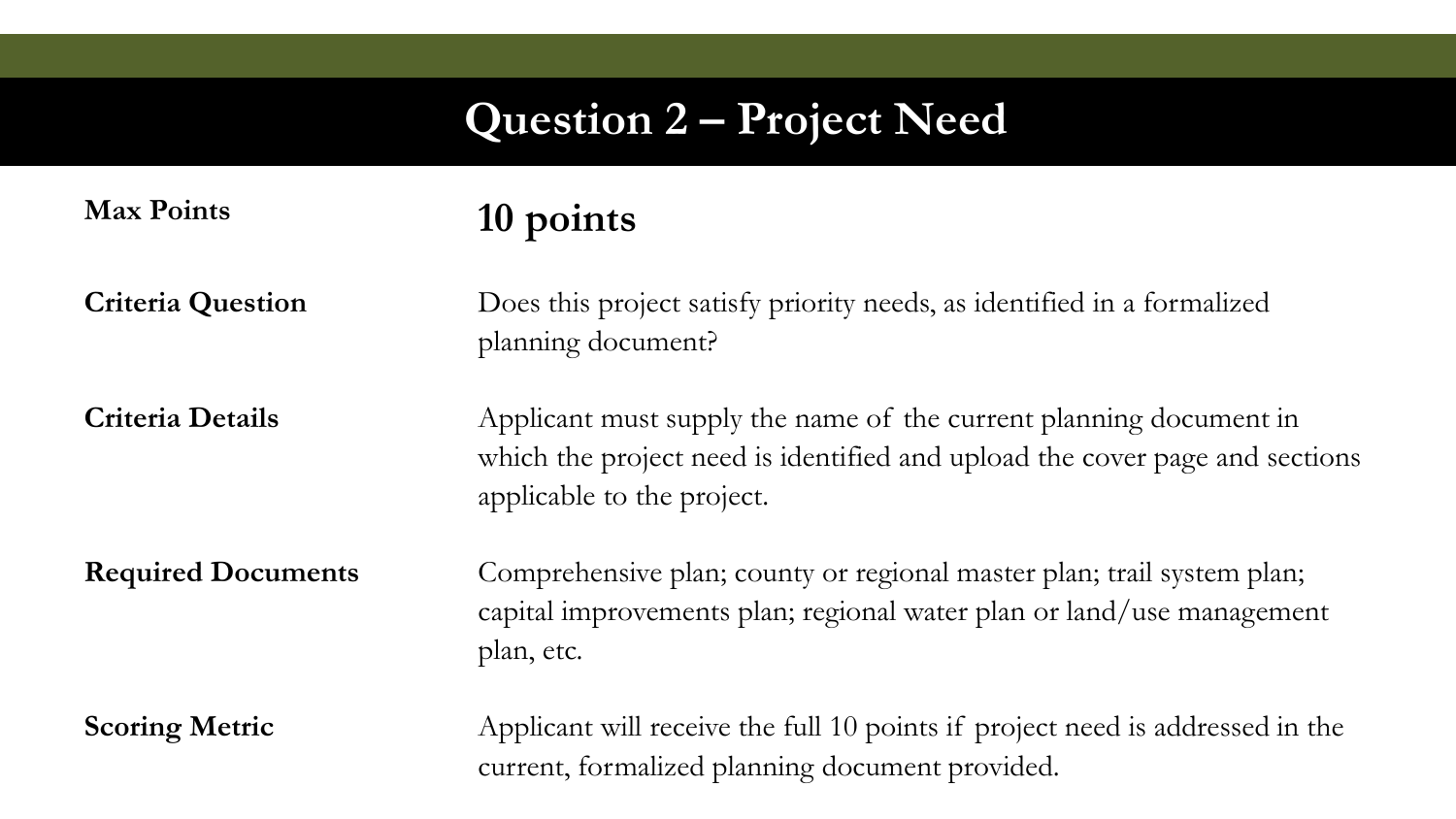#### **Question 3 – Pre-Project Planning**

#### **Max Points 10 points**

**Criteria Question** Has any pre-project planning occurred and is the project ready to proceed?

**Criteria Details** Applicant must detail any steps taken in project planning and describe how the project is ready to proceed. Applicant may upload any project plans and drawings, proposed project timeline, required permits, etc.

**Scoring Metric** Applicant will receive the full 10 points if the pre-planning phase is complete and the project is ready to mobilize.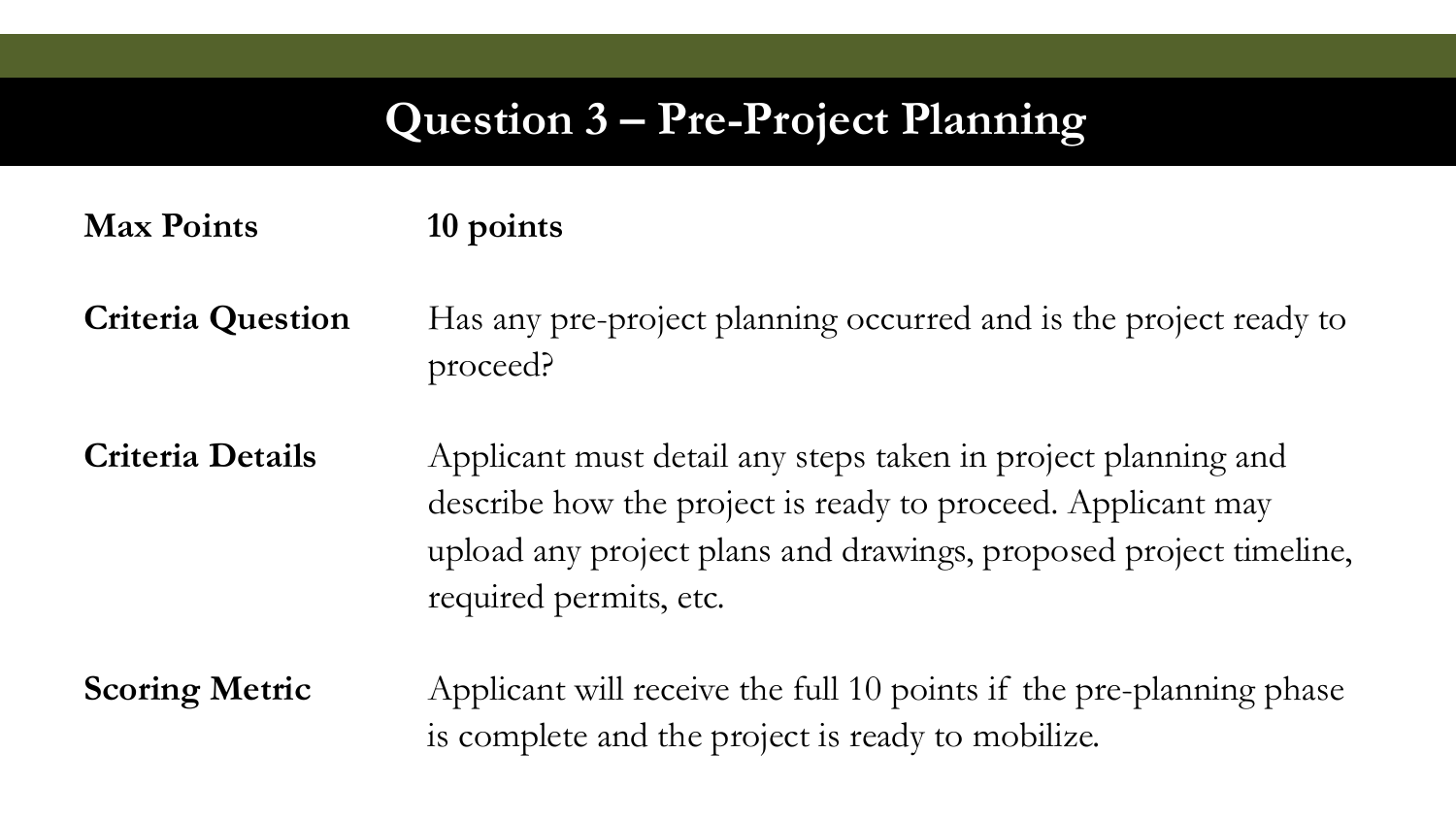## **Question 4 – Leveraging Funds**

| <b>Max Points</b>        | 5 points                                                                                                                                                                                                                                                                                                                                                                                                                                                                                                                                                                                                                                                                                                                                                                                                                                                                                               |  |  |  |  |
|--------------------------|--------------------------------------------------------------------------------------------------------------------------------------------------------------------------------------------------------------------------------------------------------------------------------------------------------------------------------------------------------------------------------------------------------------------------------------------------------------------------------------------------------------------------------------------------------------------------------------------------------------------------------------------------------------------------------------------------------------------------------------------------------------------------------------------------------------------------------------------------------------------------------------------------------|--|--|--|--|
| <b>Criteria Question</b> | Will these funds be used as leverage when applying for an external<br>grant outside of the Georgia Outdoor Stewardship Program? If so, will<br>the project associated with the external grant be completed within<br>two years of the Georgia Outdoor Stewardship Program award, if<br>successful?                                                                                                                                                                                                                                                                                                                                                                                                                                                                                                                                                                                                     |  |  |  |  |
| <b>Criteria Details</b>  | Applicant must address the following:<br>• Name of the external grant<br>. Name of the organization making the grant available<br>• The core mission of the secondary grant<br>. How the secondary grant directly relates to any or all of the<br>following:<br>Support of local parks and trails of state and regional<br>$\circ$<br>significance<br>Provides stewardship of conservation land<br>$\circ$<br>The acquisition of critical areas for the provision or<br>$\circ$<br>protection of clean water, wildlife, hunting, fishing,<br>military installation buffering, or for natural resource-<br>based outdoor recreation<br>. Have you already been awarded the external grant?<br>• If you have not already been awarded the external grant, when do<br>you anticipate notification, or what date do you plan to apply?<br>(Conditional GOSP approval may apply subsequent to this section) |  |  |  |  |
| <b>Scoring Metric</b>    | Applicant will receive the full 5 points if the GOSP funds are being used<br>as leverage to secure an external grant.                                                                                                                                                                                                                                                                                                                                                                                                                                                                                                                                                                                                                                                                                                                                                                                  |  |  |  |  |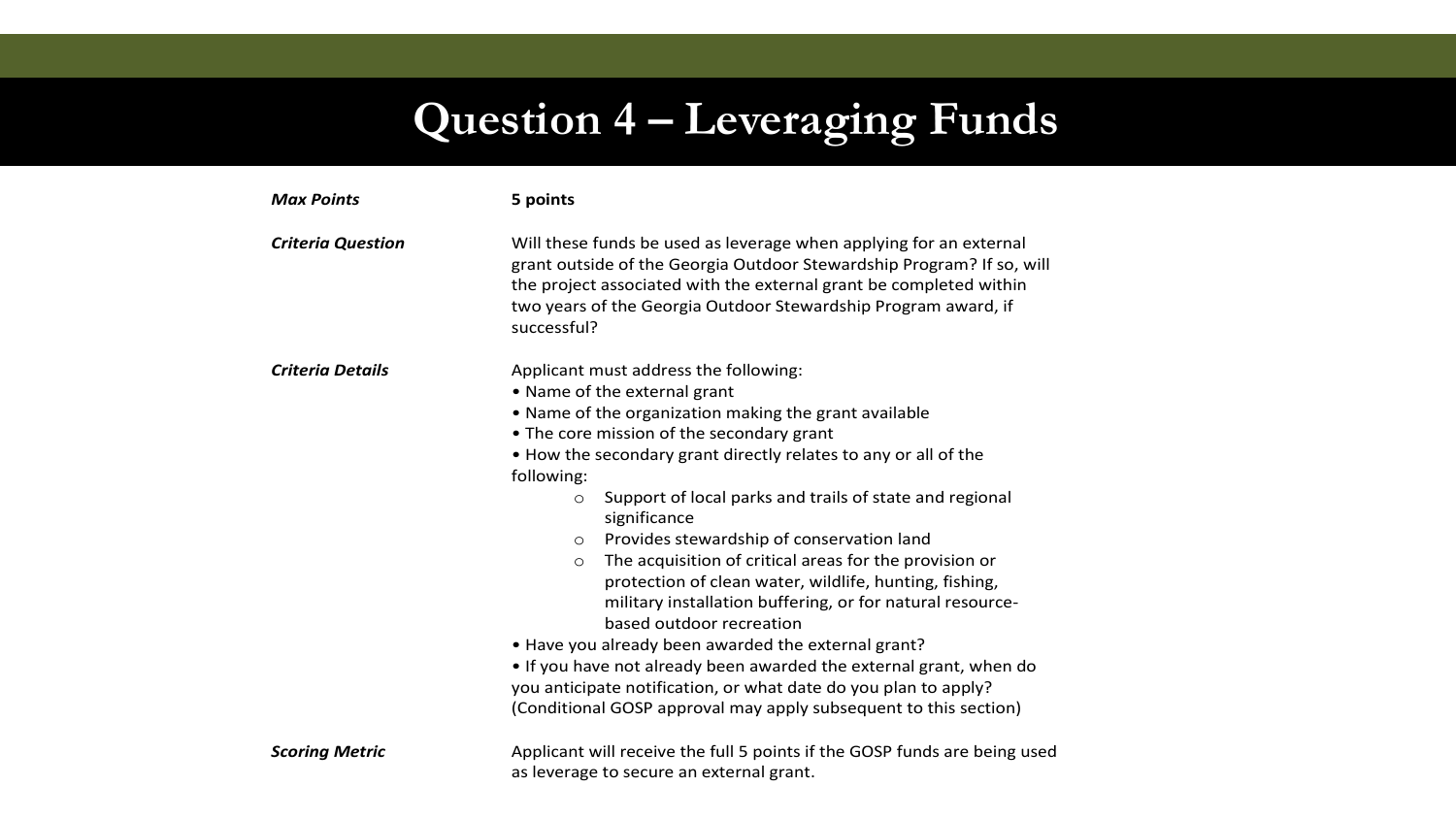#### **Question 5 – Recreational Opportunity**

#### **MAX POINTS 25 POINTS**

**Criteria Question** Will this project provide nature-based recreational opportunities?

**Criteria Details** Applicant must list all nature-based outdoor recreation opportunities (hunting, fishing, hiking, biking, boating, camping, wildlife viewing, etc.) provided by the acquisition or development of this property.

**Required Documents** Map or other document showing the availability of all listed activities. (i.e. If applicant lists "camping" as an activity, applicant should mark the campsite on the property)

**Scoring Metric** Applicant will receive 5 points for each activity, for up to 25 points total.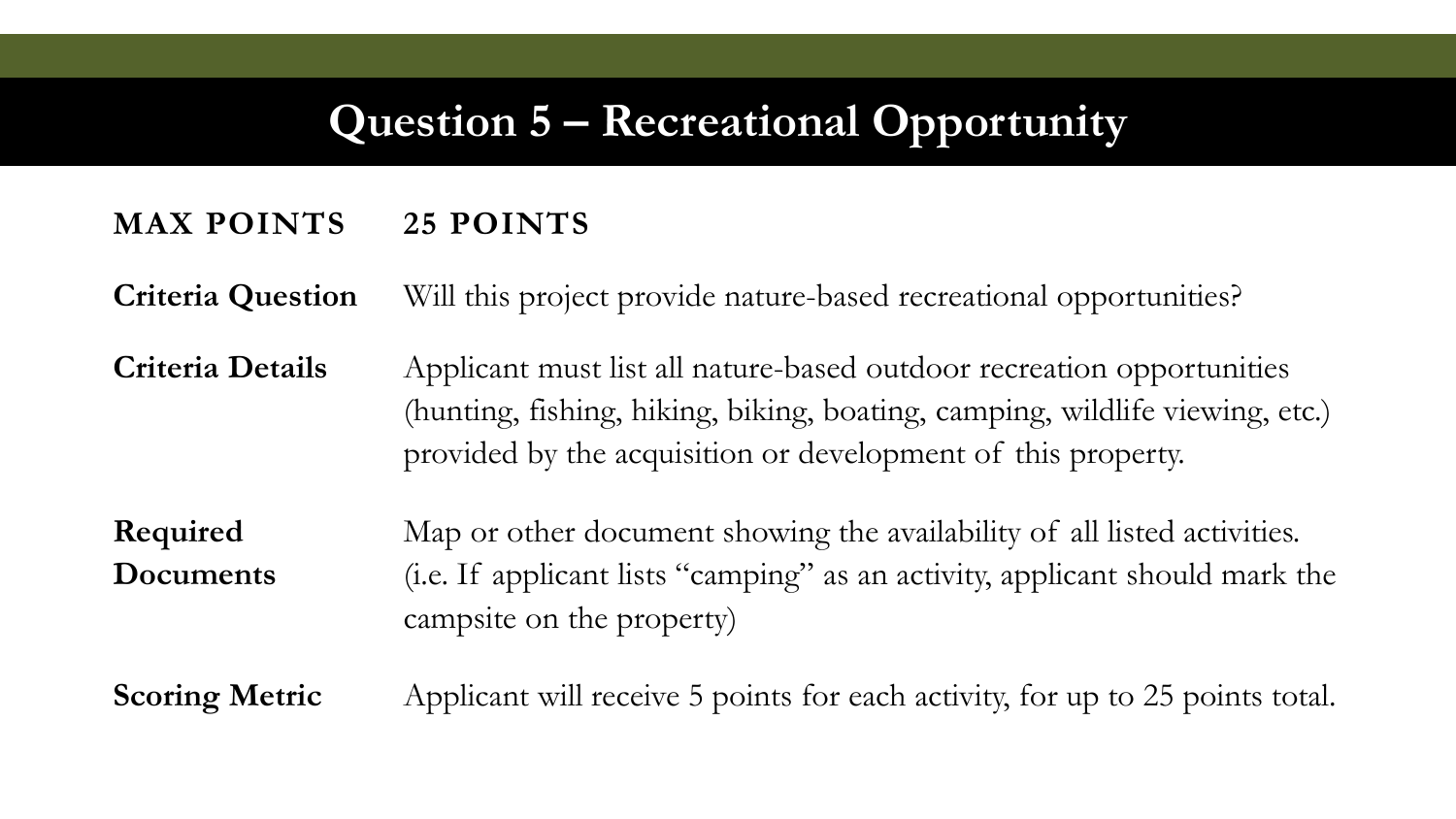#### **Question 6 – Water Quality and Quantity Protection – Location**

| <b>Max Points</b> | 10 points |
|-------------------|-----------|
|-------------------|-----------|

**Criteria Question** Is this project located in one of the listed water priority zones?

**Criteria Details** Using the Watershed Technical Appendix (found at [www.gadnr.org/grants\)](file:///C:/Users/rstokes1/AppData/Local/Microsoft/Windows/INetCache/Content.Outlook/N5H5NUHJ/www.gadnr.org/grants)) Applicant must describe the specific ways in which the project will contribute to improving water quality or water quantity in the specific area.

**Required Documents** Map of identifying property and specific watershed with clear labels.

**Scoring Metric** Applicant may score up to 10 total points.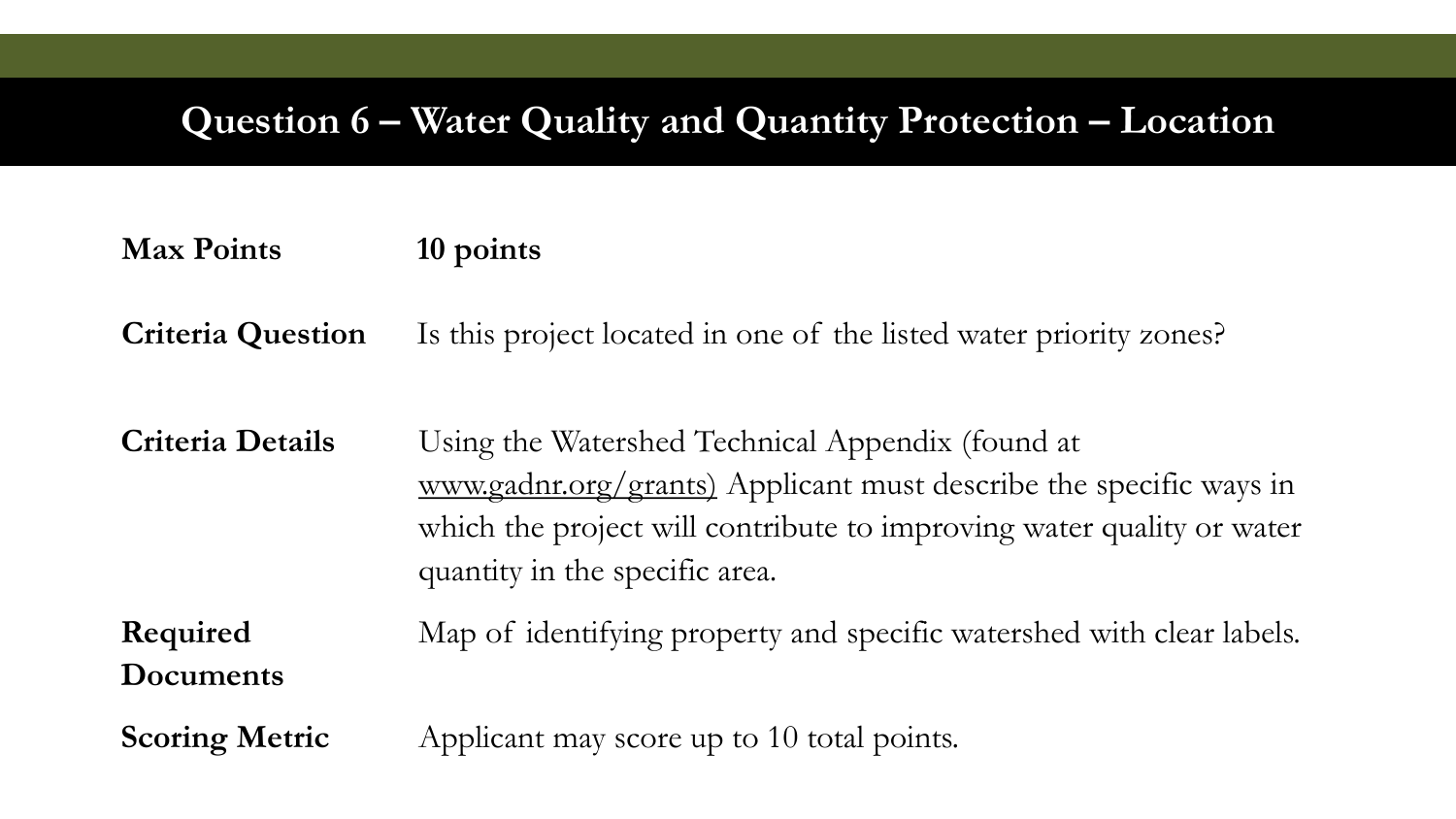#### **Question 7 – Water Quality and Quantity Protection – Best Management Practices**

#### **Max Points 5 points**

**Criteria Question** Will this project protect or restore lands that will improve the quality and quantity of surface water and groundwater and flow of springs through the use of best management practices (BMPs) provided using the Watershed Technical Appendix (found at [www.gadnr.org/grants\)](file:///C:/Users/rstokes1/AppData/Local/Microsoft/Windows/INetCache/Content.Outlook/N5H5NUHJ/www.gadnr.org/grants) ?

**Criteria Details** Applicant must select each applicable best management practice used. Applicant must describe how the project design will implement this practice and how it will contribute to the improvement of the quality and quantity of surface water, groundwater or the flow of springs.

**Scoring Metric** Applicant will receive the full 5 points for successfully demonstrating how the project will protect or restore lands through the use of best management practices.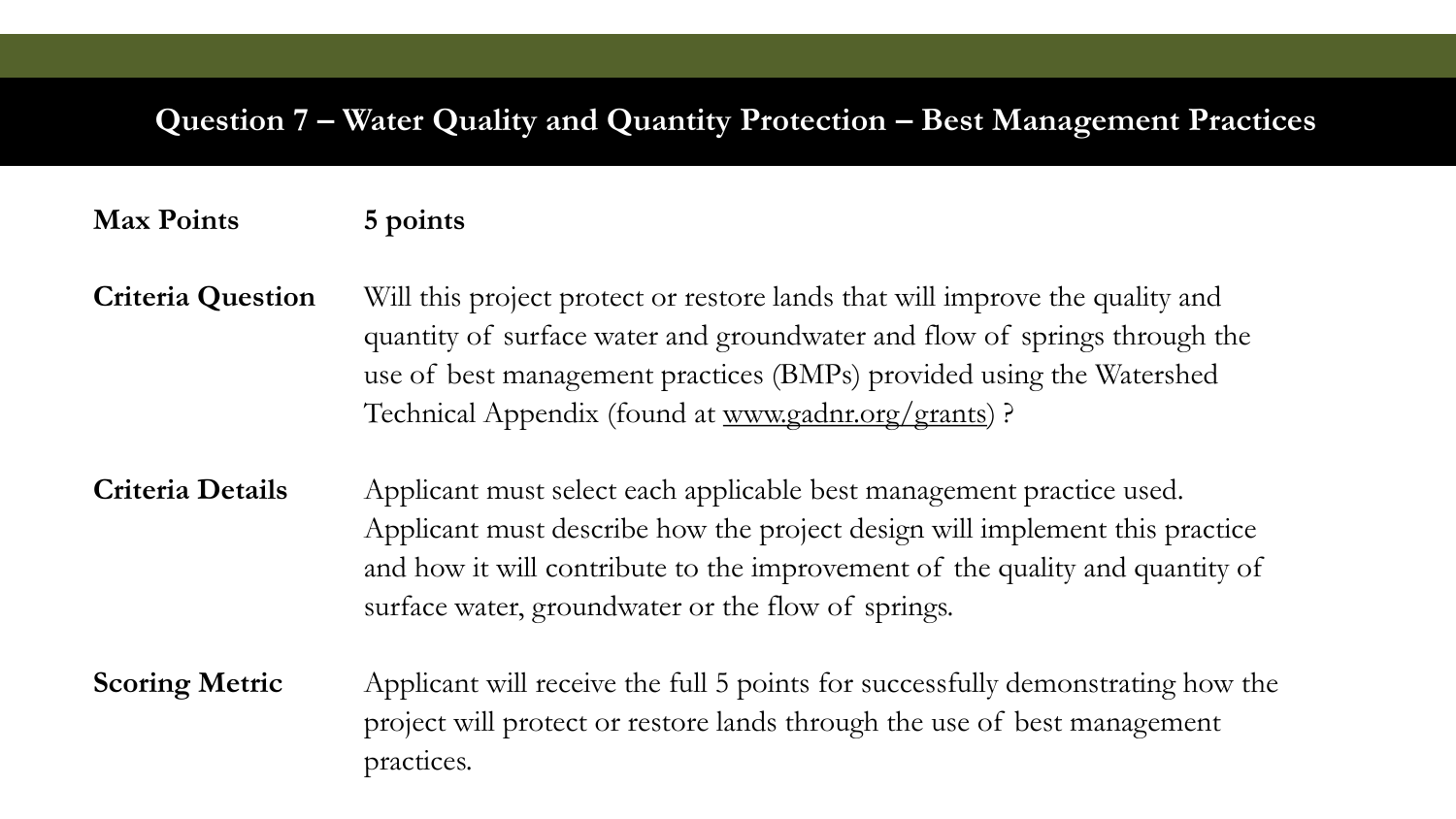#### **Question 8 – Cultural and Historical Value**

#### **Max Points 10 points**

**Criteria Question** Does this project include the acquisition or stewardship of land with a cultural or historical value?

**Criteria Details** Applicant must demonstrate how the property has **formally recognized** local, regional or state-wide cultural and/or historical value and describe how this project adds to or enriches that value.

**Scoring Metric** Applicant will be awarded points based off the property's historical and cultural value, supported by provided documentation.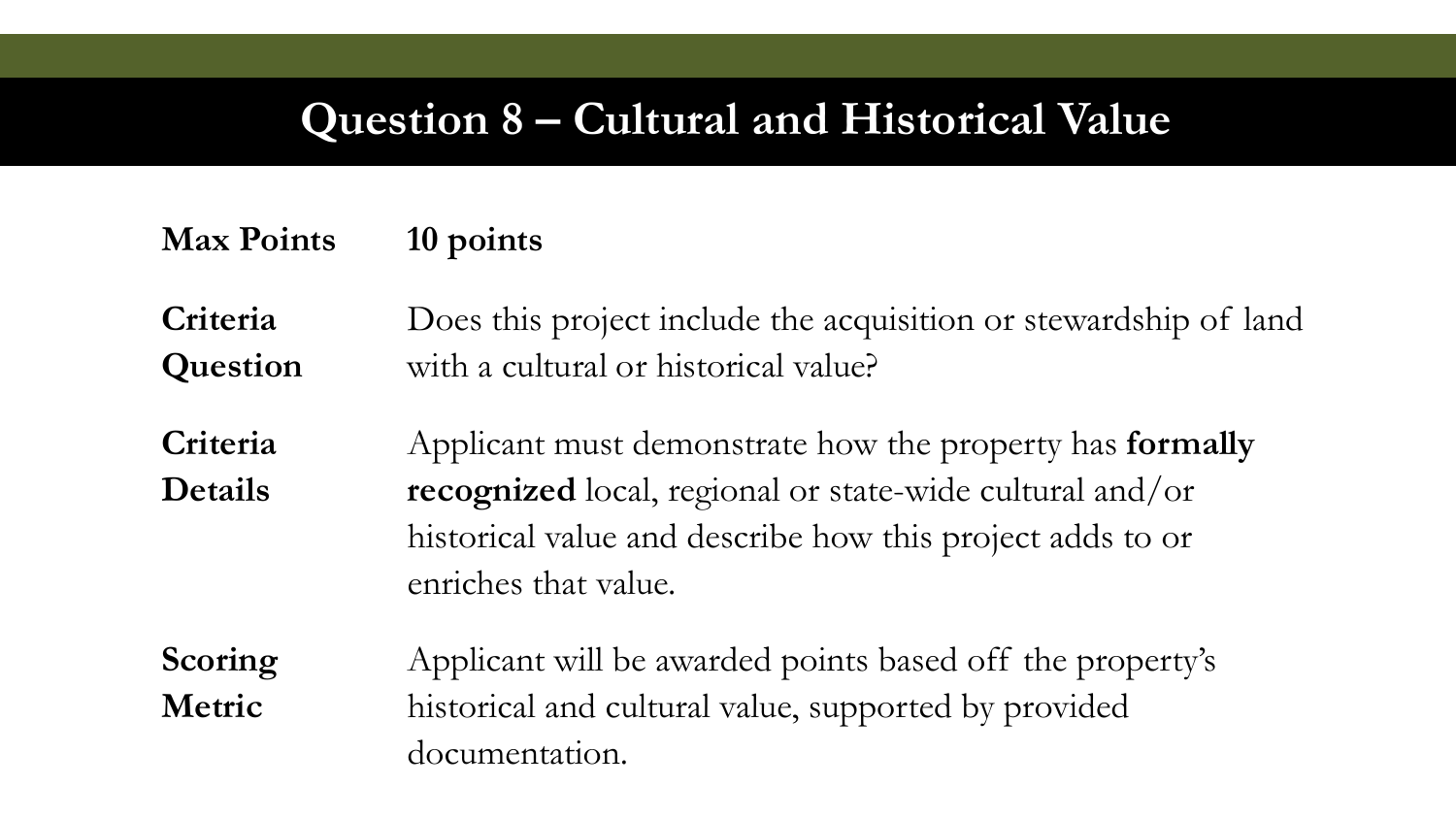#### **Question 9 – Ecological Value**

#### **Max Points 15 points**

**Criteria Question** Does this project include the acquisition or stewardship of land with a significant ecological value?

**Criteria Details** Applicant must demonstrate the significant ecological value of the project such as, scenic features present, accessibility to the public; native plant and animal species of a conservation concern; habitat connectivity, etc.

**Required Documents** Applicant must provide supporting documentation such as, pertinent sections of the State Wildlife Action Plan (SWAP), GA EPD documentation, photographs, maps, etc.

**Scoring Metric** Applicant will be awarded points based off the property's ecological value, supported by provided documentation.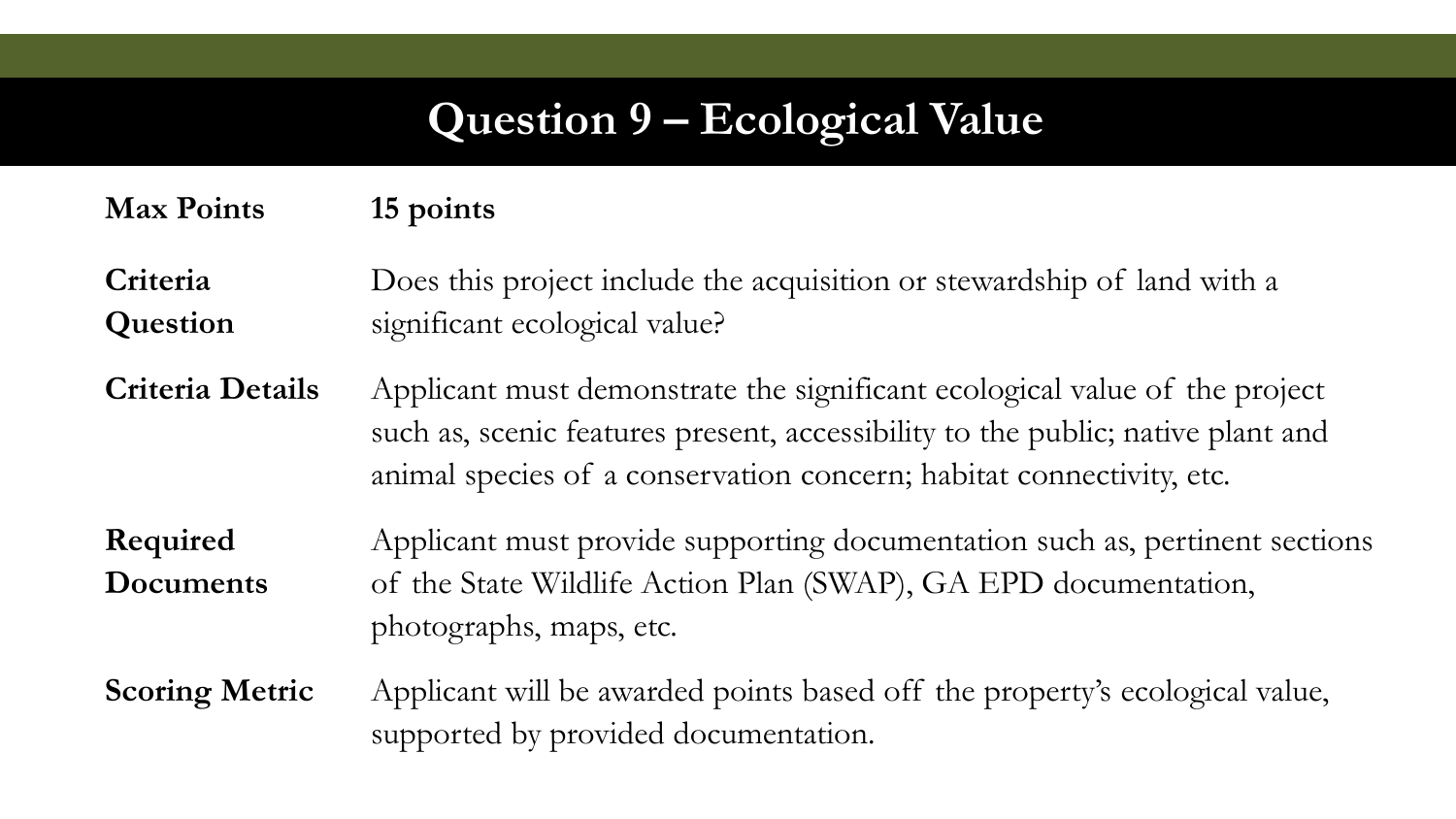#### **Question 10 – Maintenance and Management Plan**

| <b>Max Points</b>         | 15 points                                                                                                                                                                                  |
|---------------------------|--------------------------------------------------------------------------------------------------------------------------------------------------------------------------------------------|
| <b>Criteria Question</b>  | Do you have an existing plan and budget to maintain and manage this<br>property after the project is complete?                                                                             |
| <b>Criteria Details</b>   | Applicant must provide an approved management plan detailing hour of<br>operation, fees, staffing, etc.                                                                                    |
| <b>Required Documents</b> | Management Plan; Proof of approved funding; Resolution of support for<br>long-term maintenance.                                                                                            |
| <b>Scoring Metric</b>     | Applicant will be awarded the full 15 points if a management plan,<br>approved funding and a resolution stating support for long-term<br>maintenance from the governing body are in place. |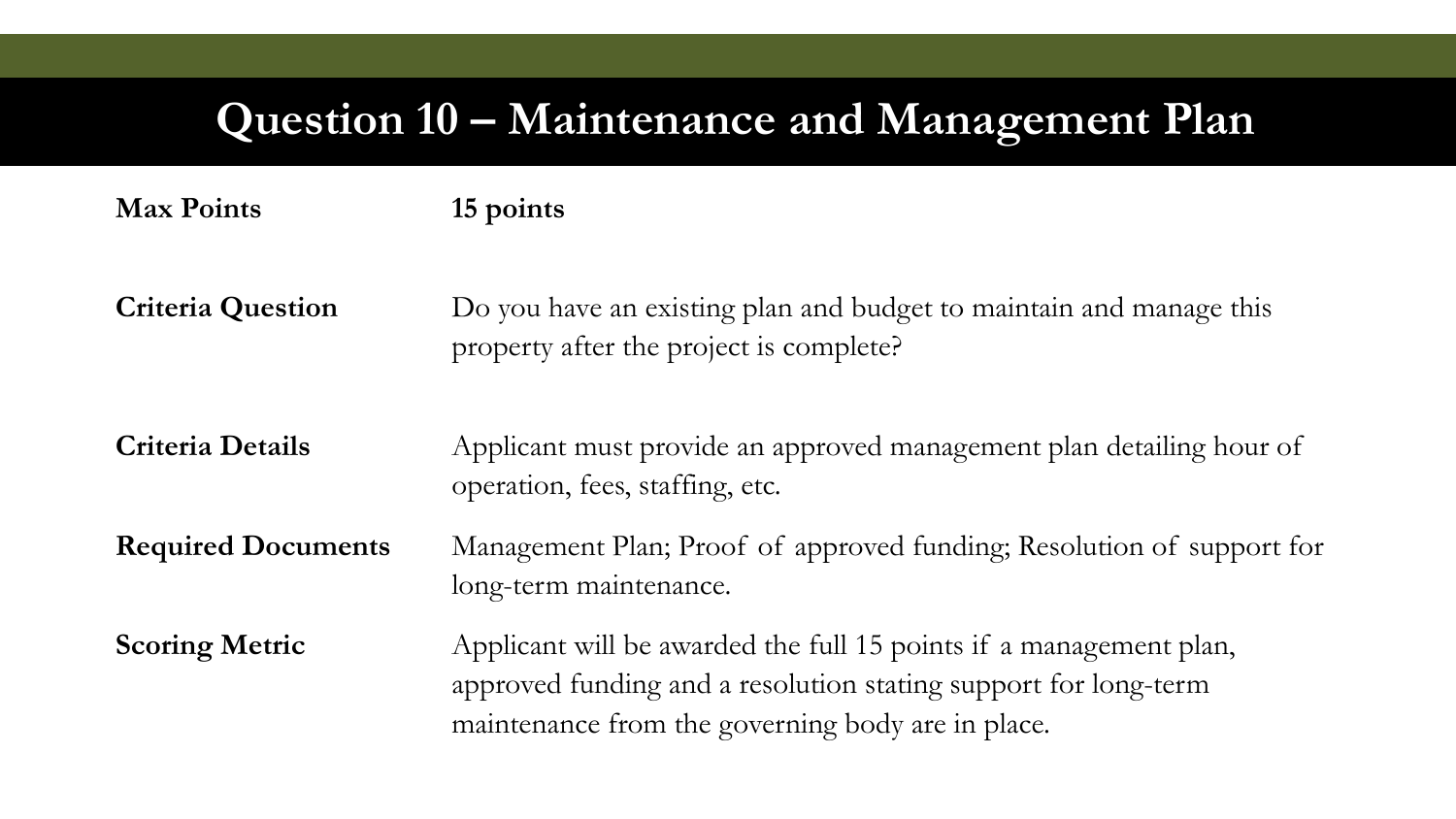



# Criteria – Local Parks and Trails

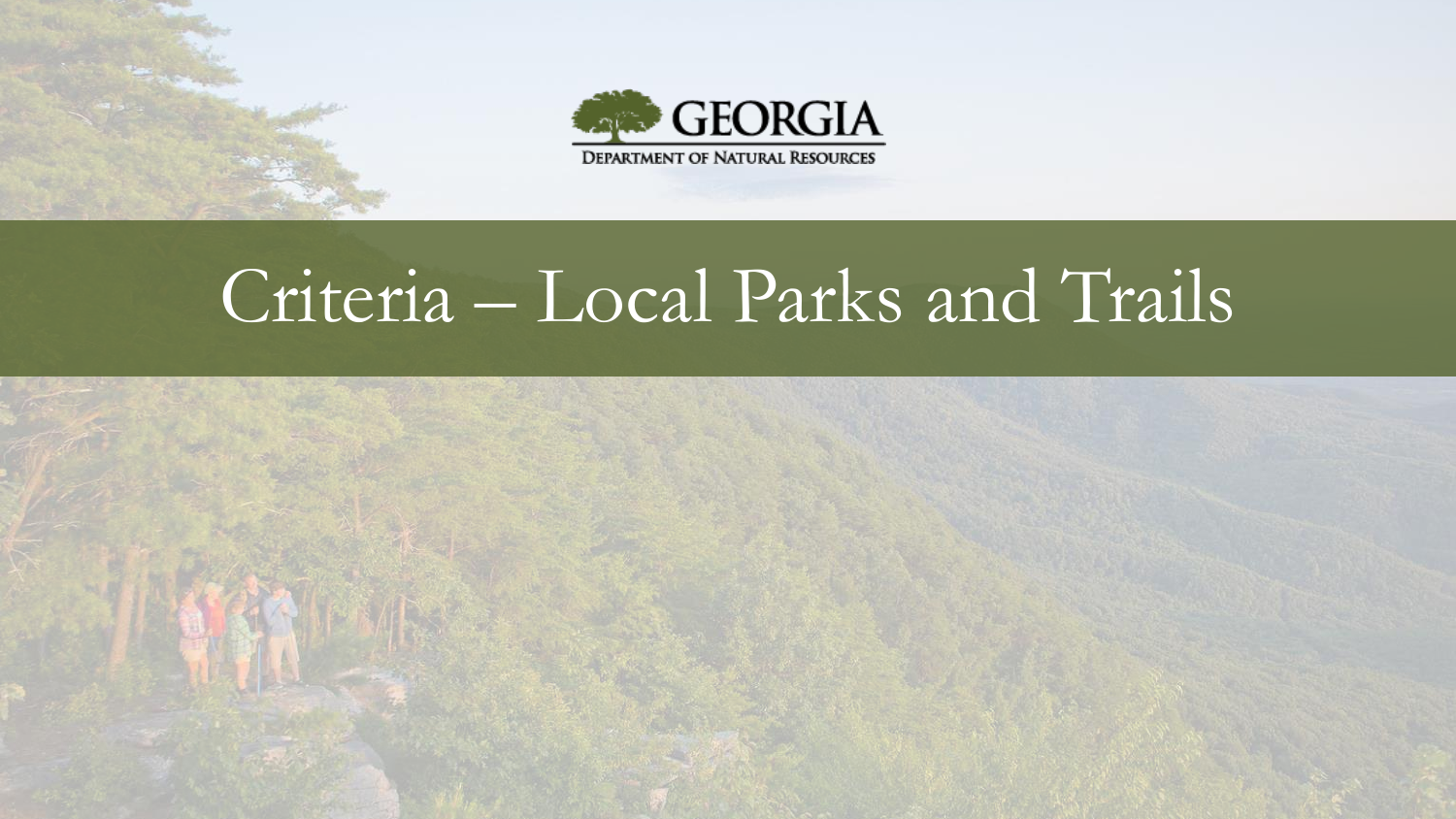## **Question 11 – Project Completion**

| <b>Max Points</b>         | 10 points                                                                                                                                           |  |  |  |
|---------------------------|-----------------------------------------------------------------------------------------------------------------------------------------------------|--|--|--|
| <b>Criteria Question</b>  | Will this project be completed within a two-year timeline?                                                                                          |  |  |  |
| <b>Criteria Details</b>   | Applicant must demonstrate how the project will be<br>completed within the maximum 24-month project period.                                         |  |  |  |
| <b>Required Documents</b> | Detailed two-year project timeline                                                                                                                  |  |  |  |
| <b>Scoring Metric</b>     | Applicant will be awarded the full 10 points if a detailed<br>project timeline is provided and shows the project will be<br>completed in two years. |  |  |  |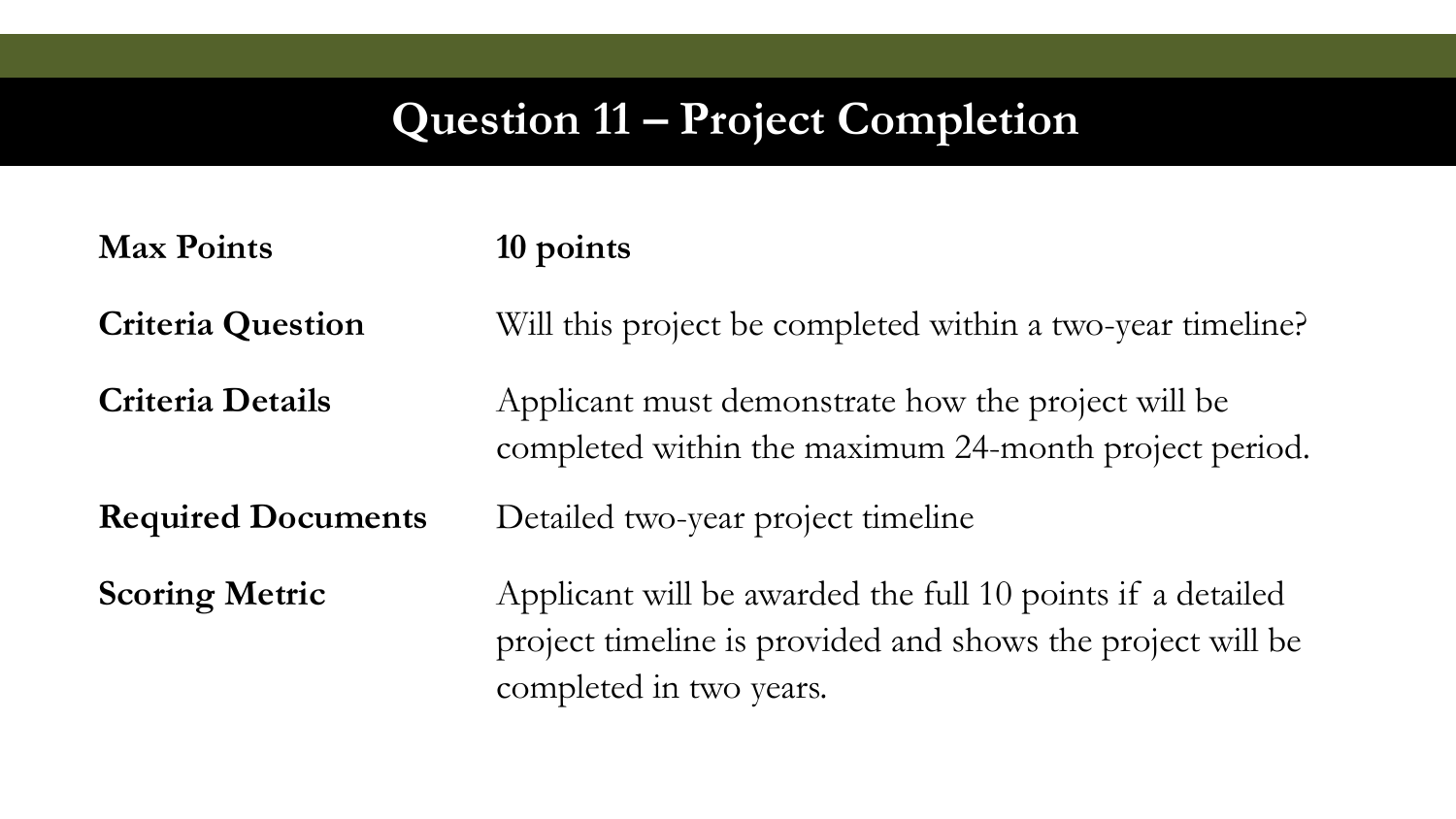#### **Question 12 – Project Impact**

**Max Points 15 points Criteria Question** Is this project regionally significant? **Criteria Details** Applicant must demonstrate how this project serves a greater community beyond the local area; provides value to neighboring or distant communities; or adds or enhances Georgia's state-wide resources beyond the host community. **Scoring Metric** Applicant will be awarded points based off the project's regional significance as demonstrated through the provided

narrative.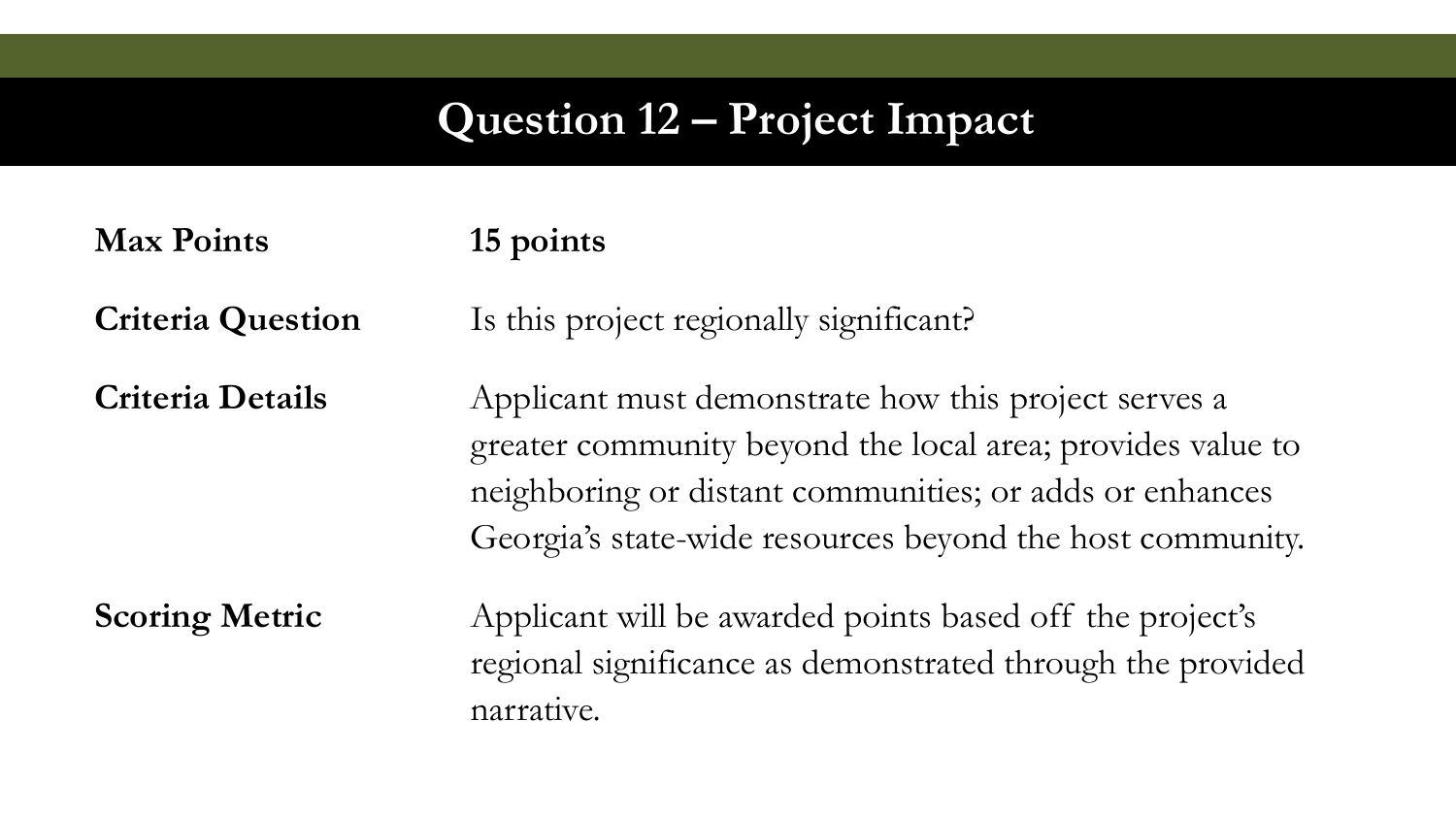#### **Question 13 – Economic Development**

#### **MAX POINTS 15 POINTS**

**Criteria Question** Will this project create opportunities or enhance the local economy?

**Criteria Details** Applicant may provide a current comprehensive plan; current recreation master plan; current county or regional master plan; State Comprehensive Outdoor Recreation Plan; current capital improvements plan, recorded public hearing minutes; supporting documentation from the Chamber of Commerce; letters from local businesses, economic development organizations; etc.

**Scoring Metric** Applicant will be awarded points based off the economic impact provided by the project as supported through the provided material.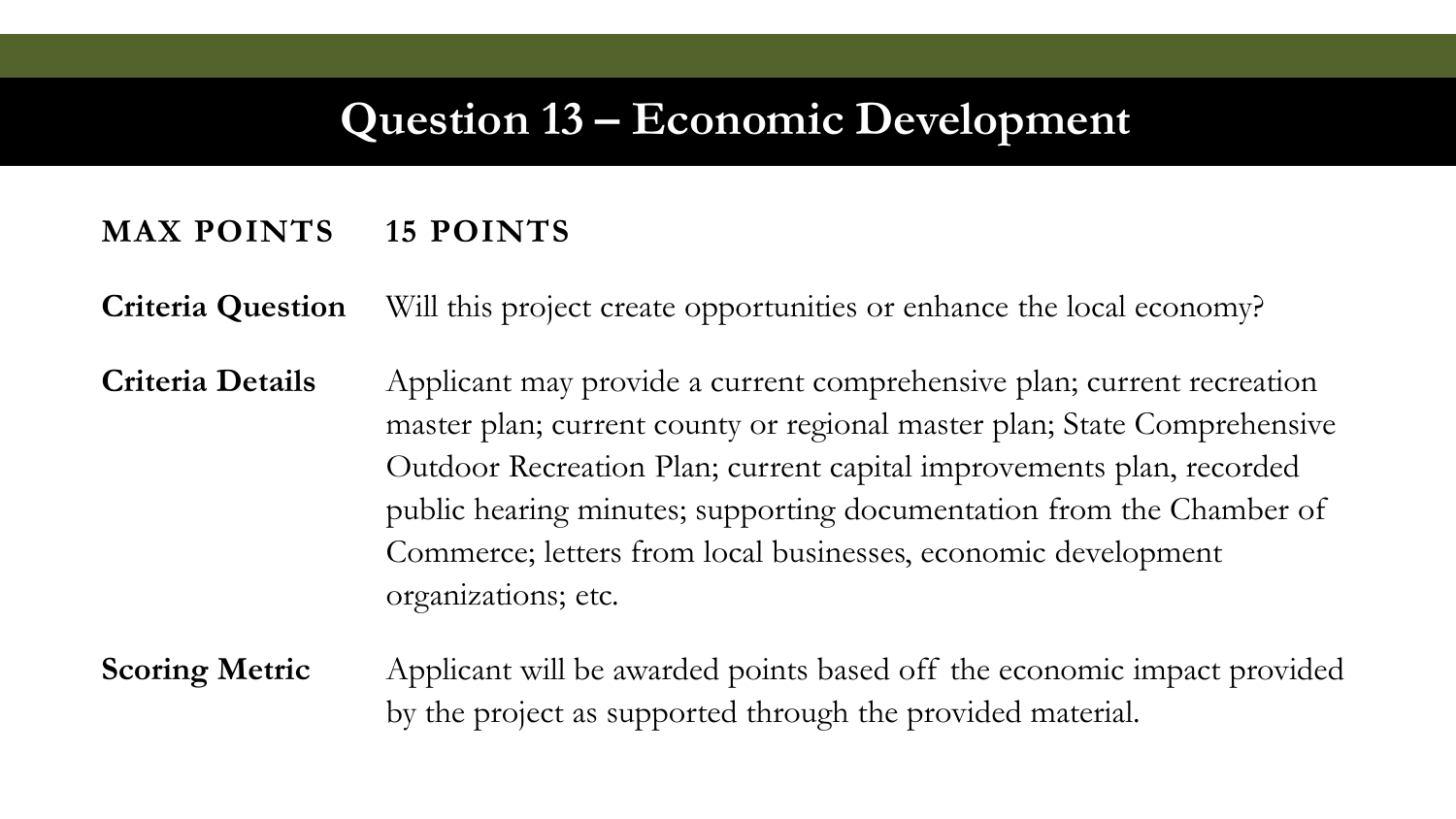### **Question 14 – Recreational Connectivity**

| <b>Max Points</b>         | 10 points                                                                                                                  |
|---------------------------|----------------------------------------------------------------------------------------------------------------------------|
| <b>Criteria Question</b>  | Will this project provide access or a connection to other outdoor<br>recreation facilities or areas?                       |
| <b>Criteria Details</b>   | Applicant must describe all connections made possible by this<br>project.                                                  |
| <b>Required Documents</b> | Conceptual map of the proposed project, highlighting the<br>outdoor recreation facilities connected and/or access created. |
| <b>Scoring Metric</b>     | Applicant will be awarded points based on the number of<br>facilities connected as demonstrated.                           |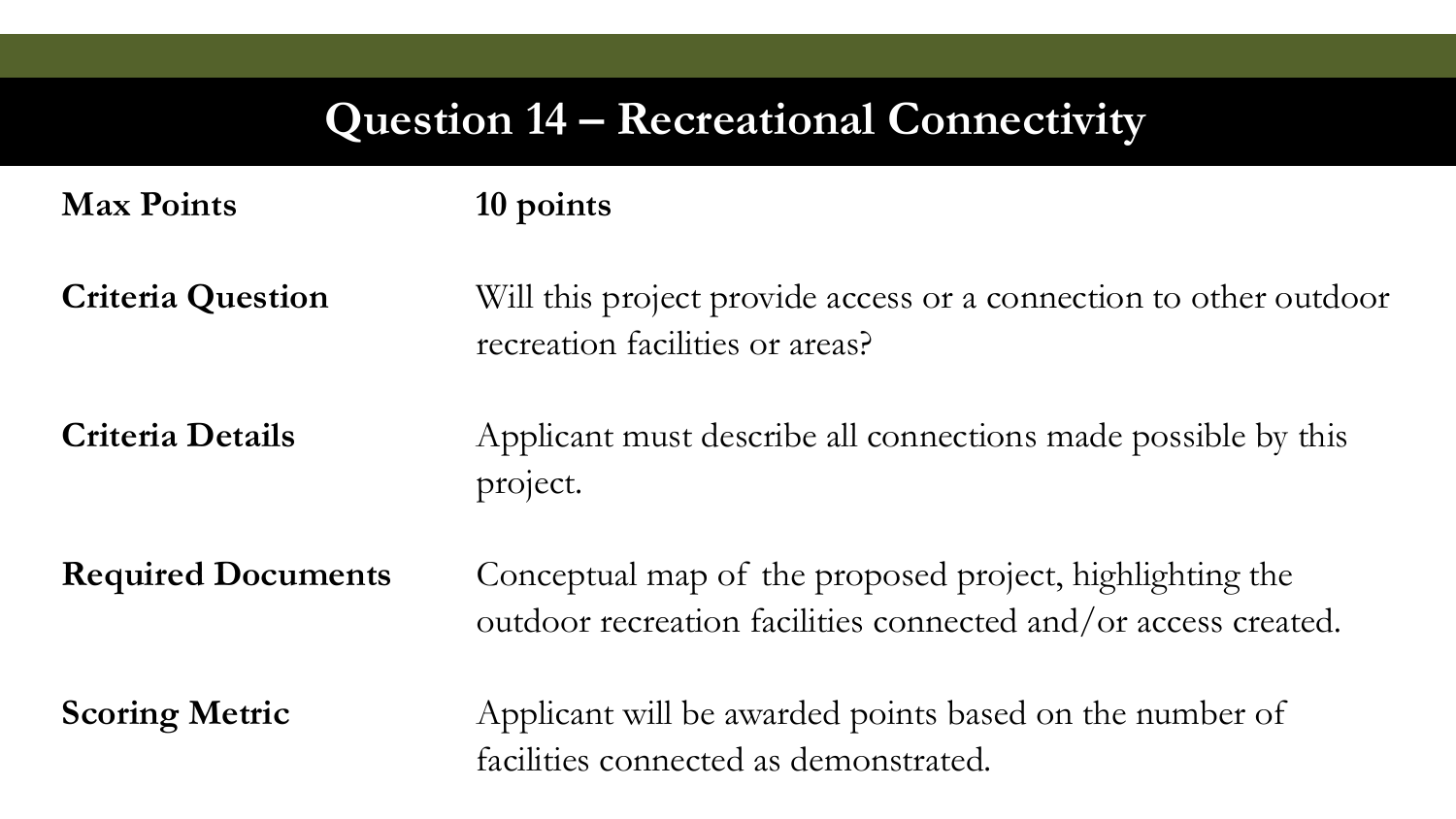#### **Question 15 – Stewardship**

#### **Max Points 20 points**

**Criteria Question** Will this project promote the stewardship of natural resources?

**Criteria Details** Applicant must demonstrate how this project will promote effective conservation and sustainable practices; assist the property remaining relevant to the community and encourage visitation and participation by providing a safe recreational experience for future generations.

**Scoring Metric** Applicant will be awarded points based on level of stewardship identified.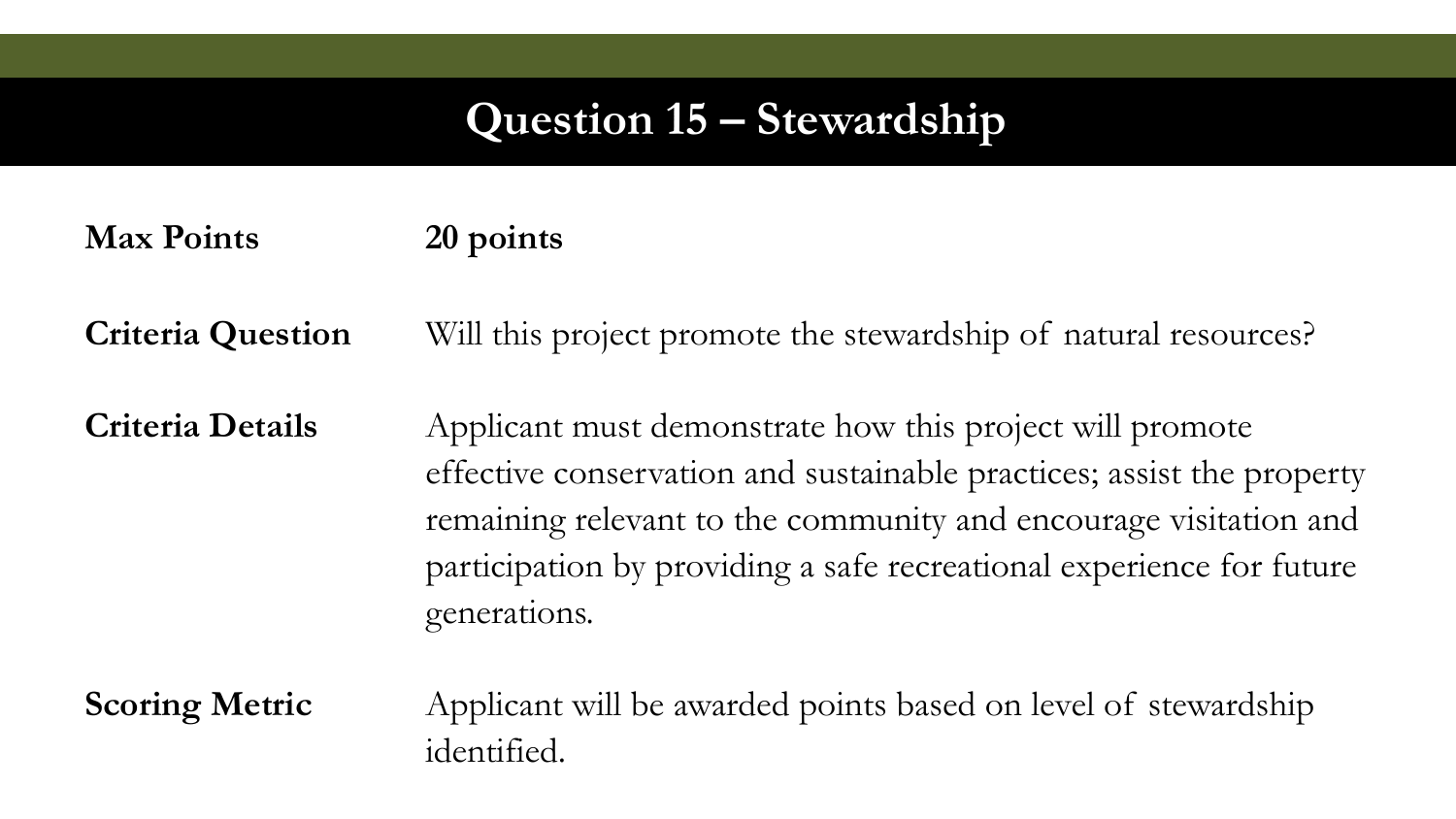### **Question 16 – Water Access**

| <b>Max Points</b>         | 10 points                                                                                                         |
|---------------------------|-------------------------------------------------------------------------------------------------------------------|
| <b>Criteria Question</b>  | Will this project improve or expand existing water access or<br>provide access where none is currently available? |
| <b>Criteria Details</b>   | Applicant must demonstrate how the project will improve<br>water access.                                          |
| <b>Required Documents</b> | Conceptual map of the proposed project, detailing the location<br>of the new or expanded water access.            |
| <b>Scoring Metric</b>     | Applicant will be awarded the full 10 points if new water<br>access is provided and documentation is provided.    |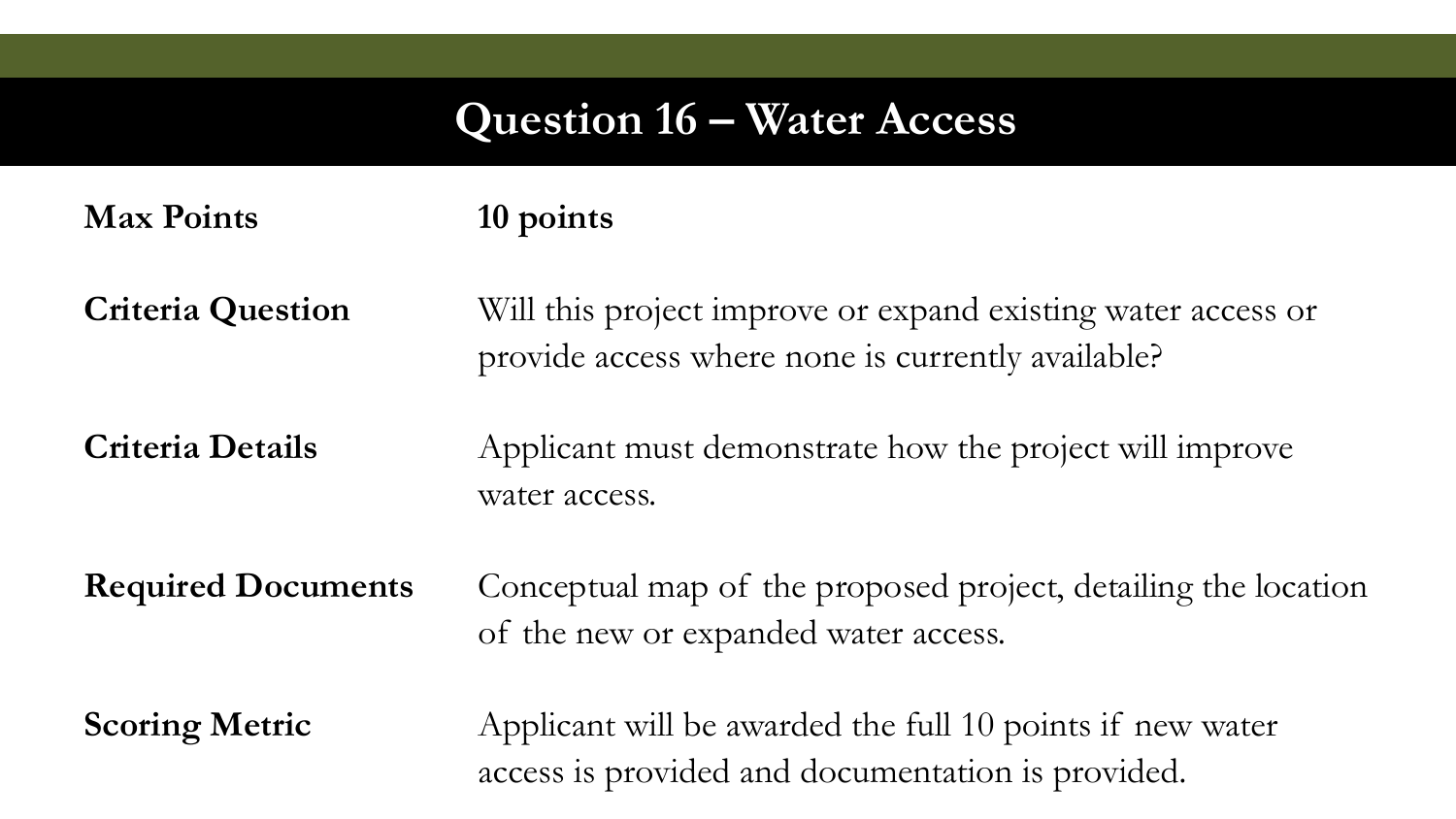#### **Question 17 – Outdoor Recreation Demand**

#### **Max Points 10 points**

**Criteria Question** Will this project fill a **void** for a specific nature-based recreation opportunity in the area **that currently does not exist in the area**?

**Criteria Details** Applicant must **describe** how the nature-based recreation is absent and how the void will be satisfied. Acceptable nature-based outdoor recreation activities: hunting, fishing, hiking, biking, boating/camping, wildlife viewing, etc.

**Scoring Metric** Applicant will be awarded the full 10 points if the project provides a new nature-based recreation opportunity.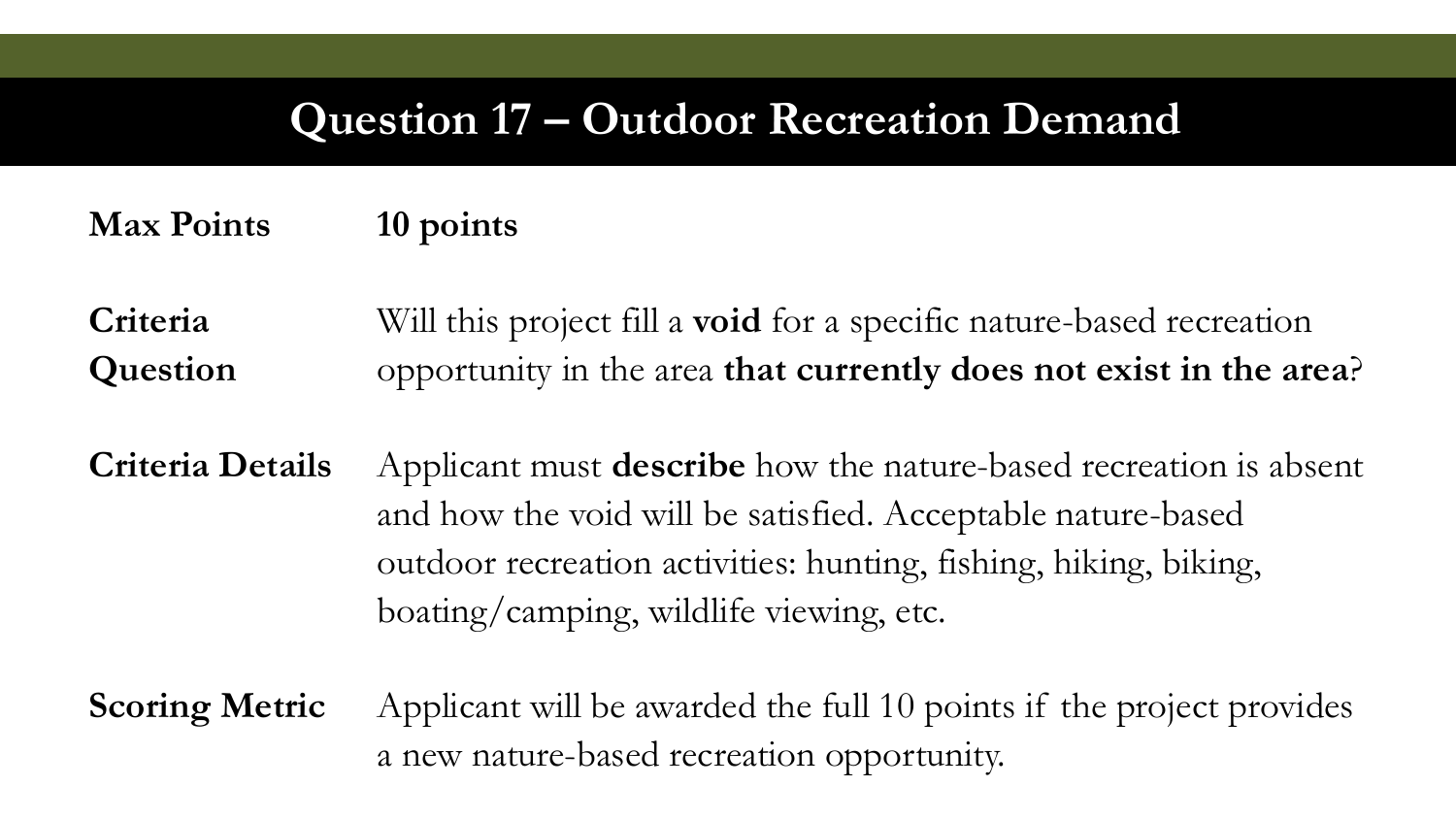#### **Question 18 – Interagency Cooperation**

#### **Max Points 15 points**

**Criteria Question** Is this project being developed by two or more governmental entities or with a nongovernmental entity **with a core mission of conservation?**

**Criteria Details** Applicant must describe the partnership(s), scope and participation of each entity, including donations, volunteer hours, professional services, etc. (must include in your budget).

**Required Documents** Letters of commitment from partner government agency/nongovernmental entity detailing level of commitment.

**Scoring Metric** Applicant will be awarded the full 15 for acceptable partnerships and supporting documentation is provided. **The partner must provide a monetary value of some kind to receive points.**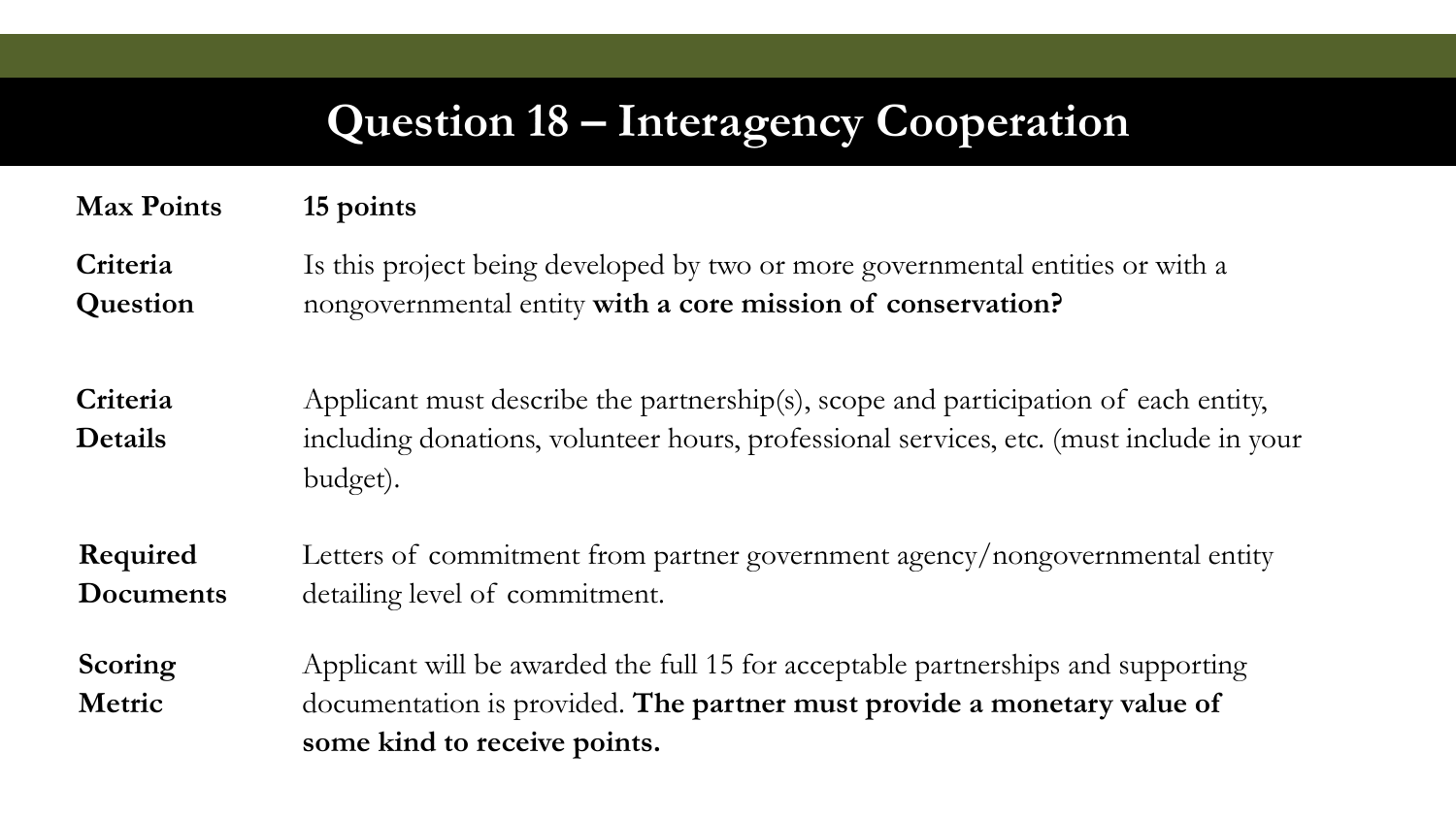#### **Question 19 – Partnerships (Non- Gov or NGO)**

#### **Max Points 10 points Criteria Question** Will this project receive support from three or more partners, such as YMCA/YWCA, Boys and Girls Club, etc. ? **Criteria Details** Applicant must describe the partnership(s), scope and participation of each entity, donations, volunteer hours, professional services, etc. (must include in your budget). Note: Partnerships between governmental or nongovernmental entities with a core mission for conservation will not be considered for this criteria question.

**Required Documents** Letters of commitment from partners detailing level of commitment.

**Scoring Metric** Applicant will be awarded the full 10 points for acceptable partnerships and supporting documentation is provided. The partner must provide a monetary value of some kind to receive points.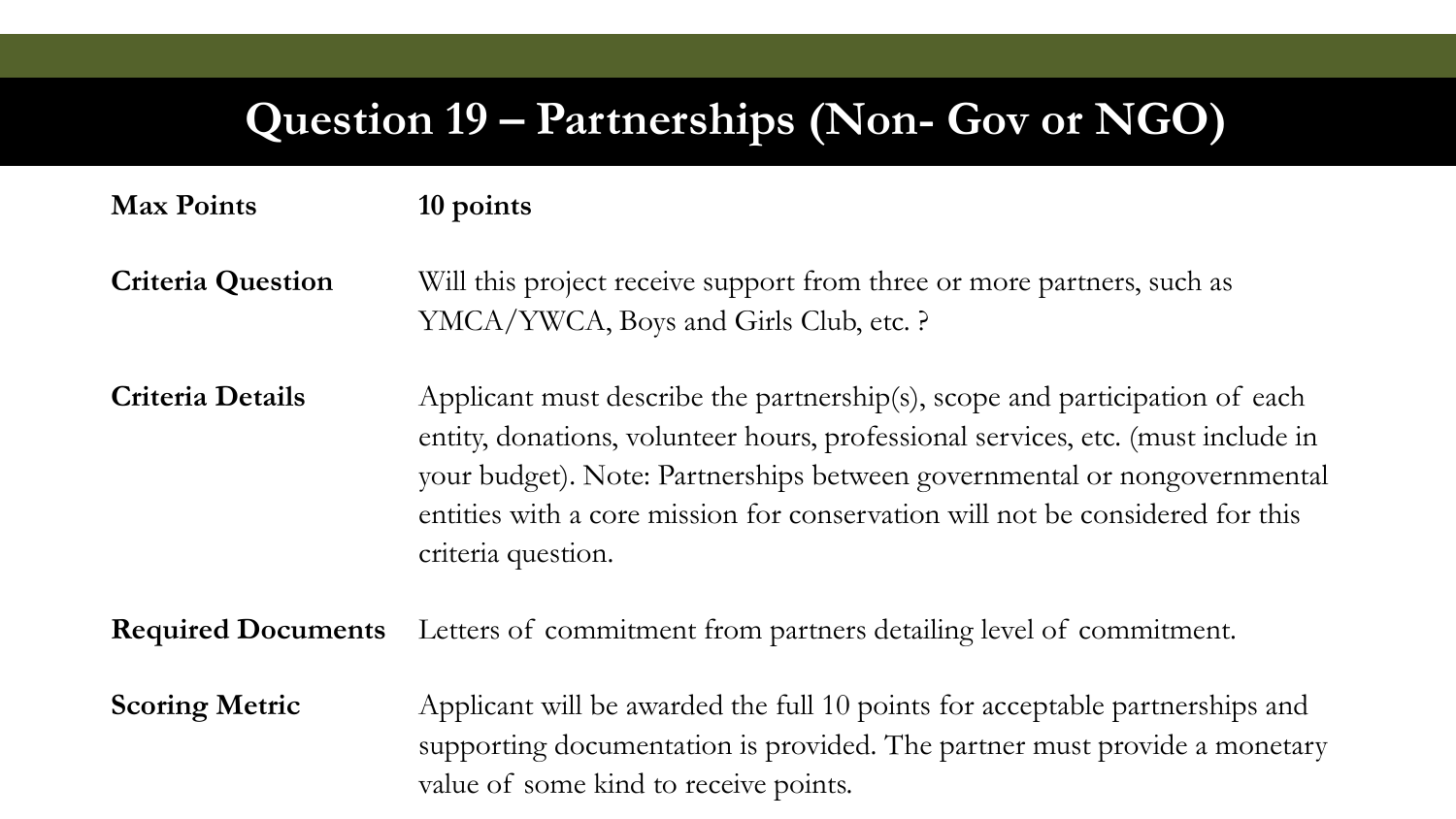#### **Question 20 – Public Support**

| <b>Max Points</b> | 5 points |
|-------------------|----------|
|-------------------|----------|

**Criteria Question** Is there documented public support for the project?

**Criteria Details** Applicant must demonstrate public support of the project.

**Required Documents** Documentation may include letters of support from elected officials, citizens, user groups; public meeting minutes; proof of a public comment period posting; petitions, etc.

**Scoring Metric** Applicant will be awarded the full 5 points if documentation shows public support of the specific project.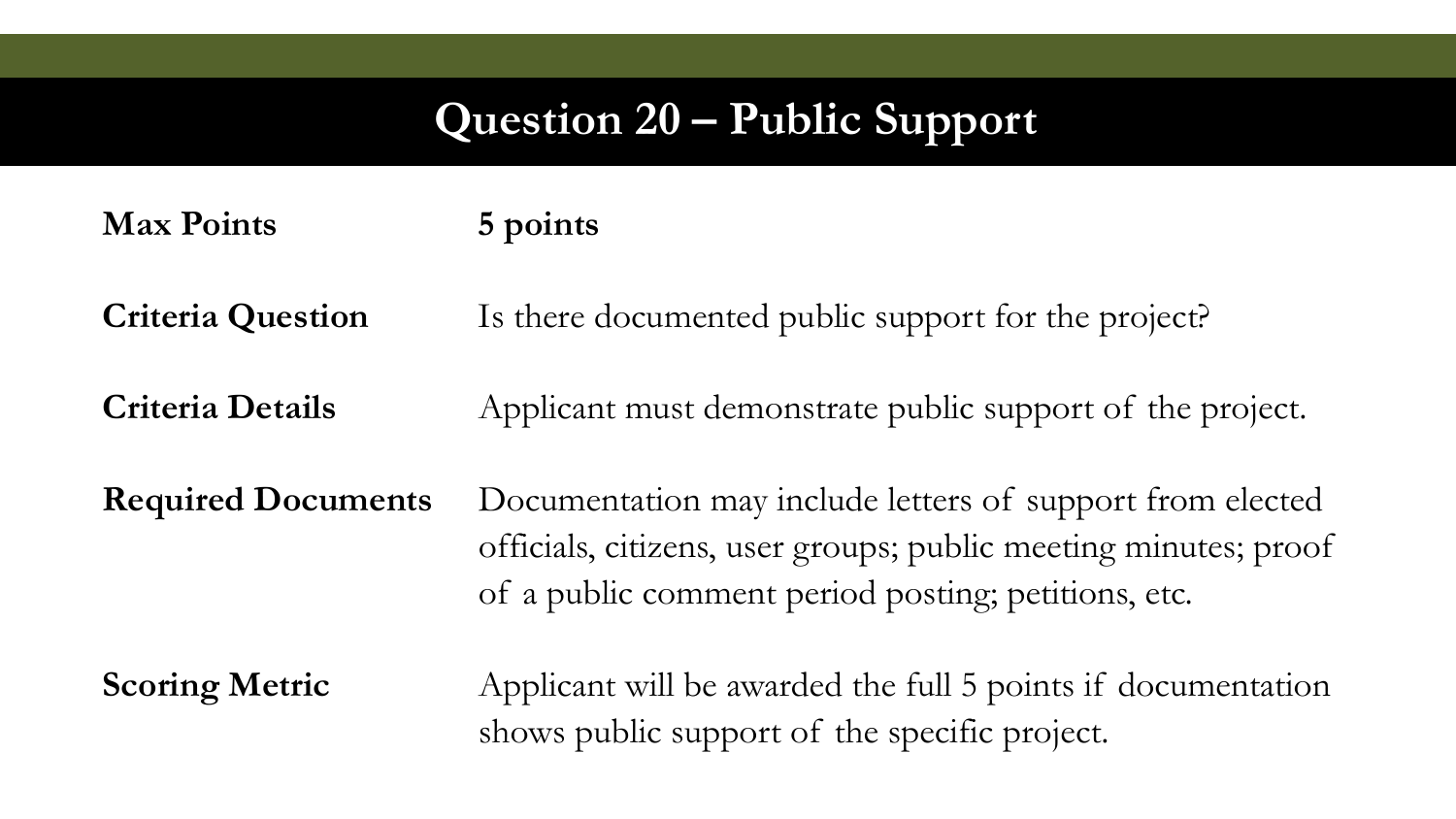#### **Question 21 – Security**

**Max Points 15 points**

**Criteria Question** Do you have a plan to keep this area protected and secured?

**Criteria Details** Applicant must describe the plan to keep this property secure from vandalism, loiterers, crime, etc. and include the methodology (i.e. video surveillance, patrols, controlled access at night, etc.). Applicant may upload formal security plan if it has been developed.

**Scoring Metric** Applicant will be awarded the full 15 points if a formalized security plan has been created and is ready to implement.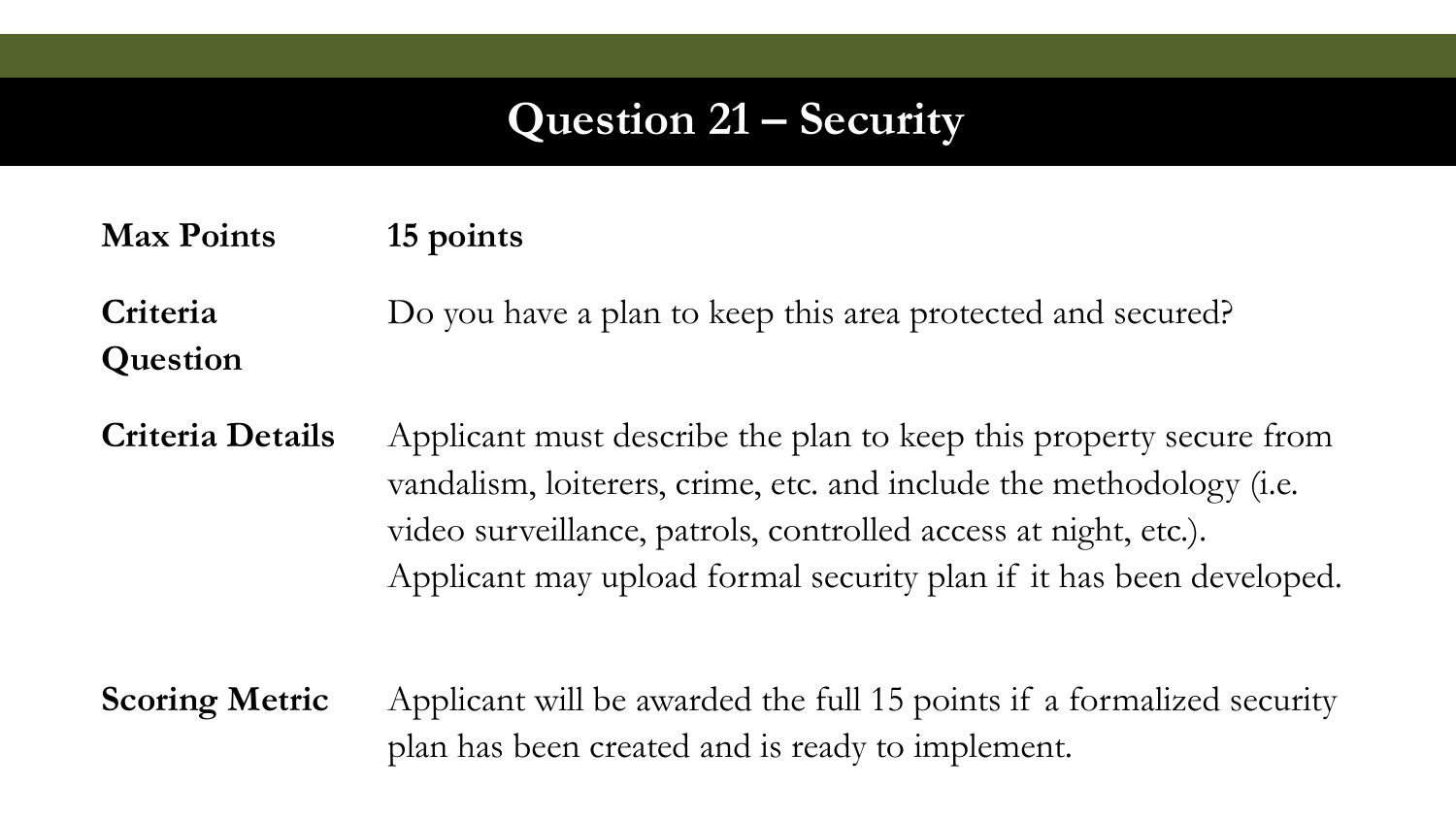#### **Question 22 – State Goals**

**Max Points 15 points**

**Criteria Question** Does this project overlap with the goals and strategies included in Georgia's State Wildlife Action Plan (SWAP) or Georgia's State Comprehensive Outdoor Recreation Plan (SCORP)?

**Criteria Details** Applicant must **describe** how the proposed project overlaps with Georgia's SWAP and/or SCORP.

**Required Documents** Copy of the pages of the SWAP and/or SCORP that support this finding.

**Scoring Metric** Applicant will be awarded the full 15 points if the proposed project overlaps with SWAP and/or SCORP and documentation is provided.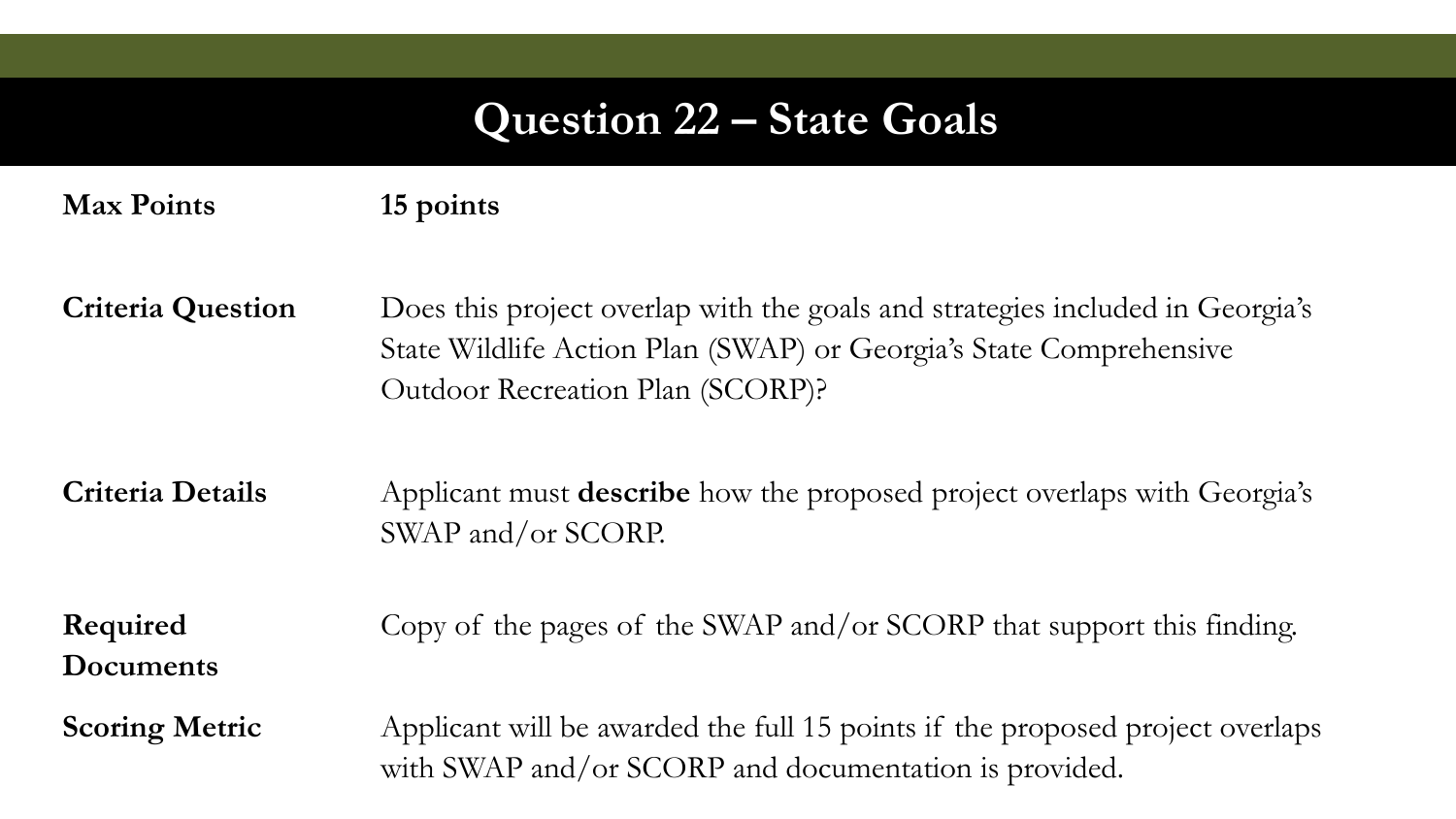

# Criteria – State Stewardship

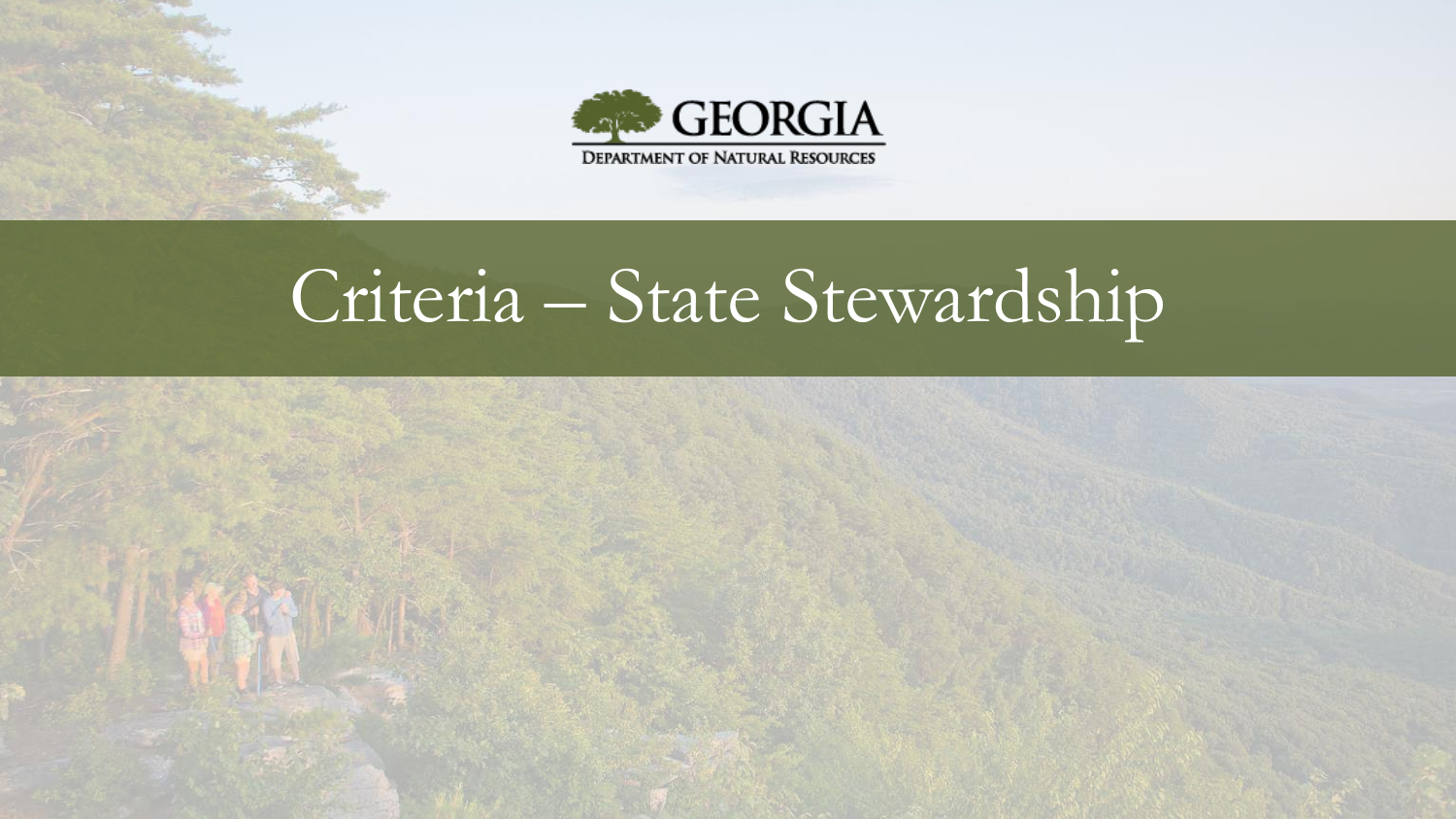#### **Question 11 – Project Completion**

**Max Points 10 points**

**Criteria Question** Will this project be completed within a two-year timeframe?

**Criteria Details** Applicant must demonstrate how the project will be completed within the maximum 24-month project period.

**Required Documents** Detailed two-year project timeline

**Scoring Metric** Applicant will be awarded the full 10 points if a detailed project timeline is provided and shows the project will be completed in two years.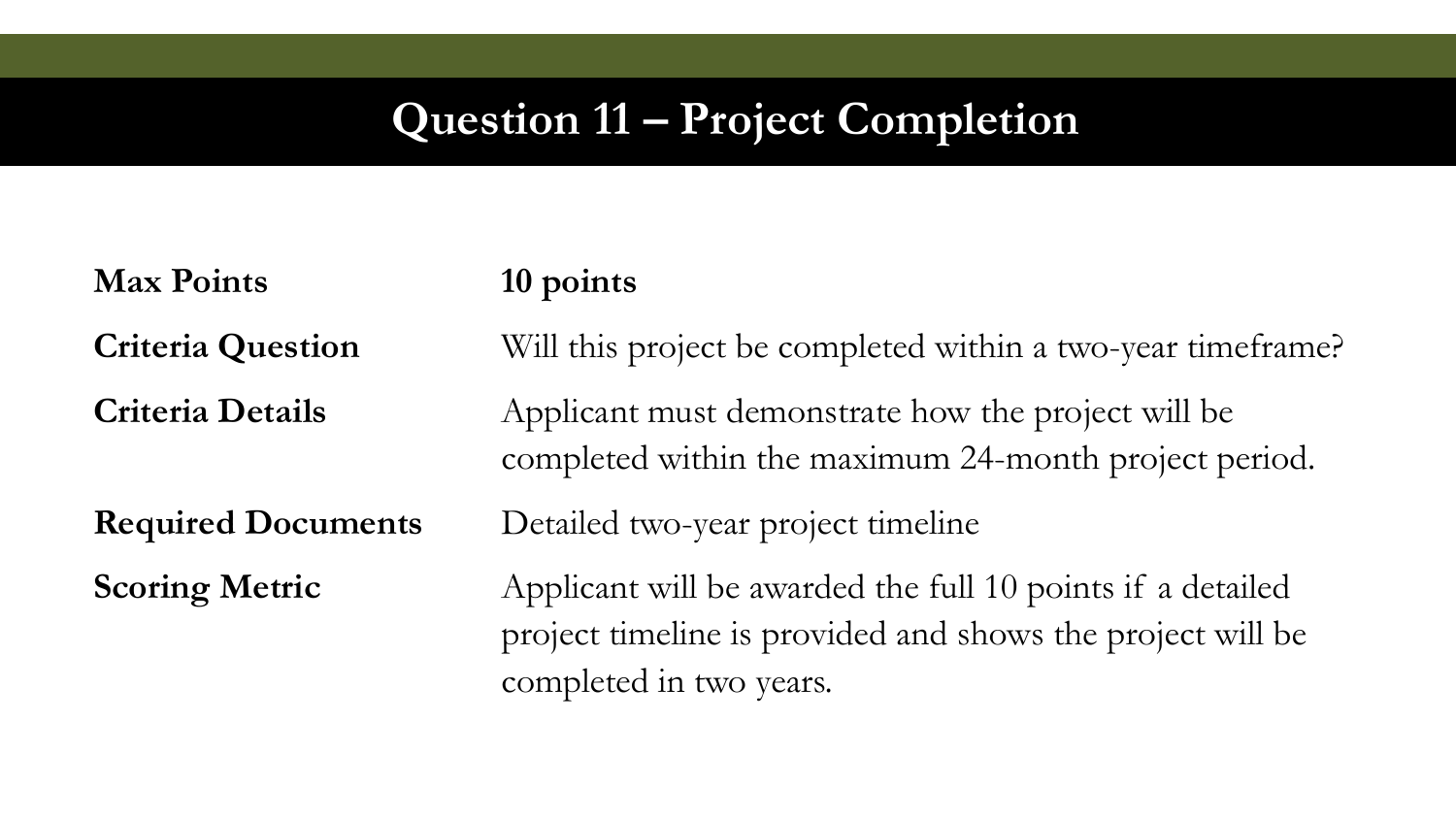#### **Question 12 – Stewardship**

| <b>Max Points</b>        | 20 points                                                                                                                                                                                                                           |
|--------------------------|-------------------------------------------------------------------------------------------------------------------------------------------------------------------------------------------------------------------------------------|
| <b>Criteria Question</b> | Will this project promote the stewardship of natural<br>resources?                                                                                                                                                                  |
| <b>Criteria Details</b>  | Applicant must demonstrate how this project will improve,<br>rehabilitate and/or maintain an existing property, increase<br>use at an existing property; or make significant<br>improvements to the safety of an existing property. |
| <b>Scoring Metric</b>    | Applicant will be awarded points based on level of<br>stewardship identified.                                                                                                                                                       |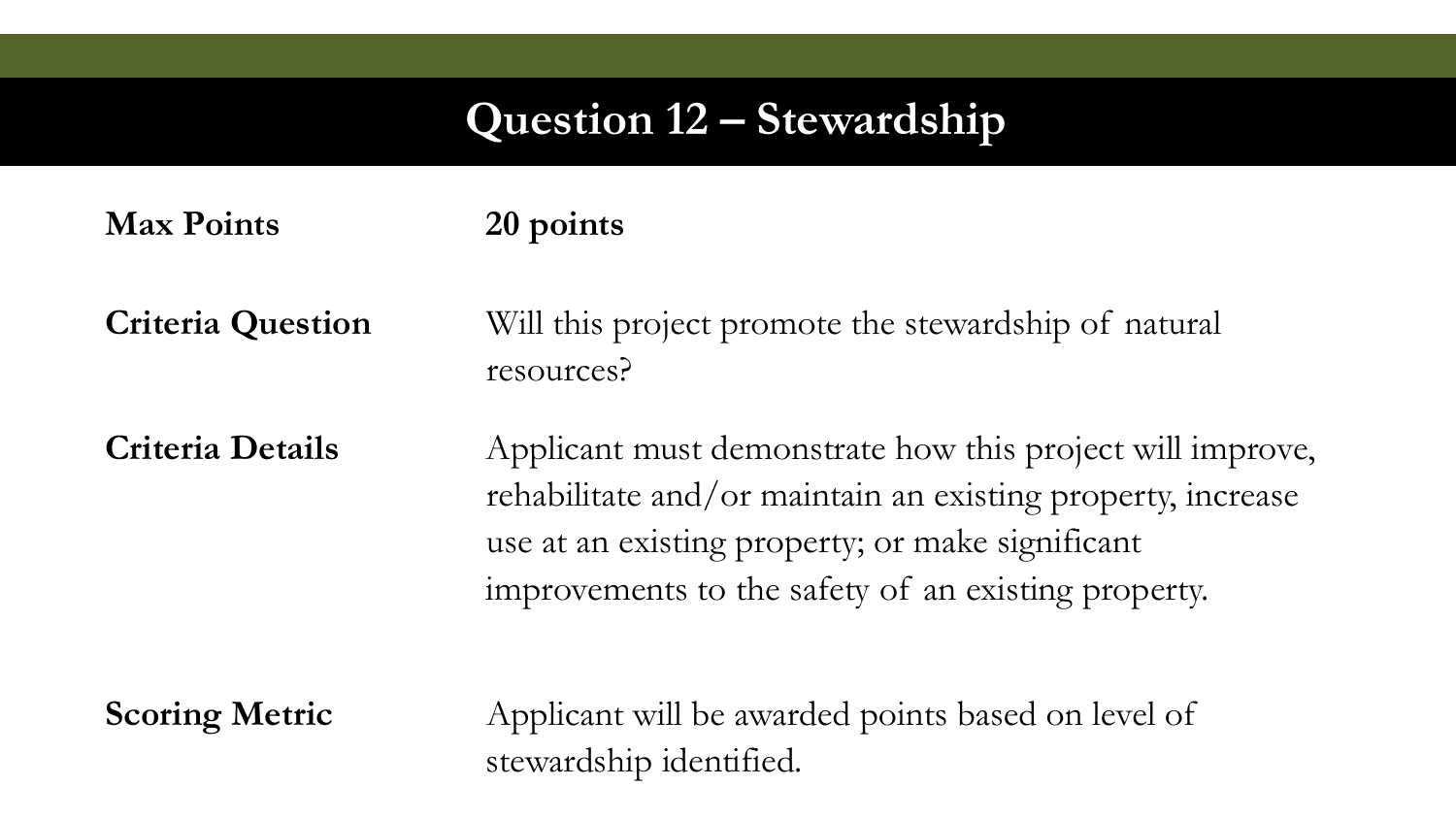



# Criteria – State Acquisition

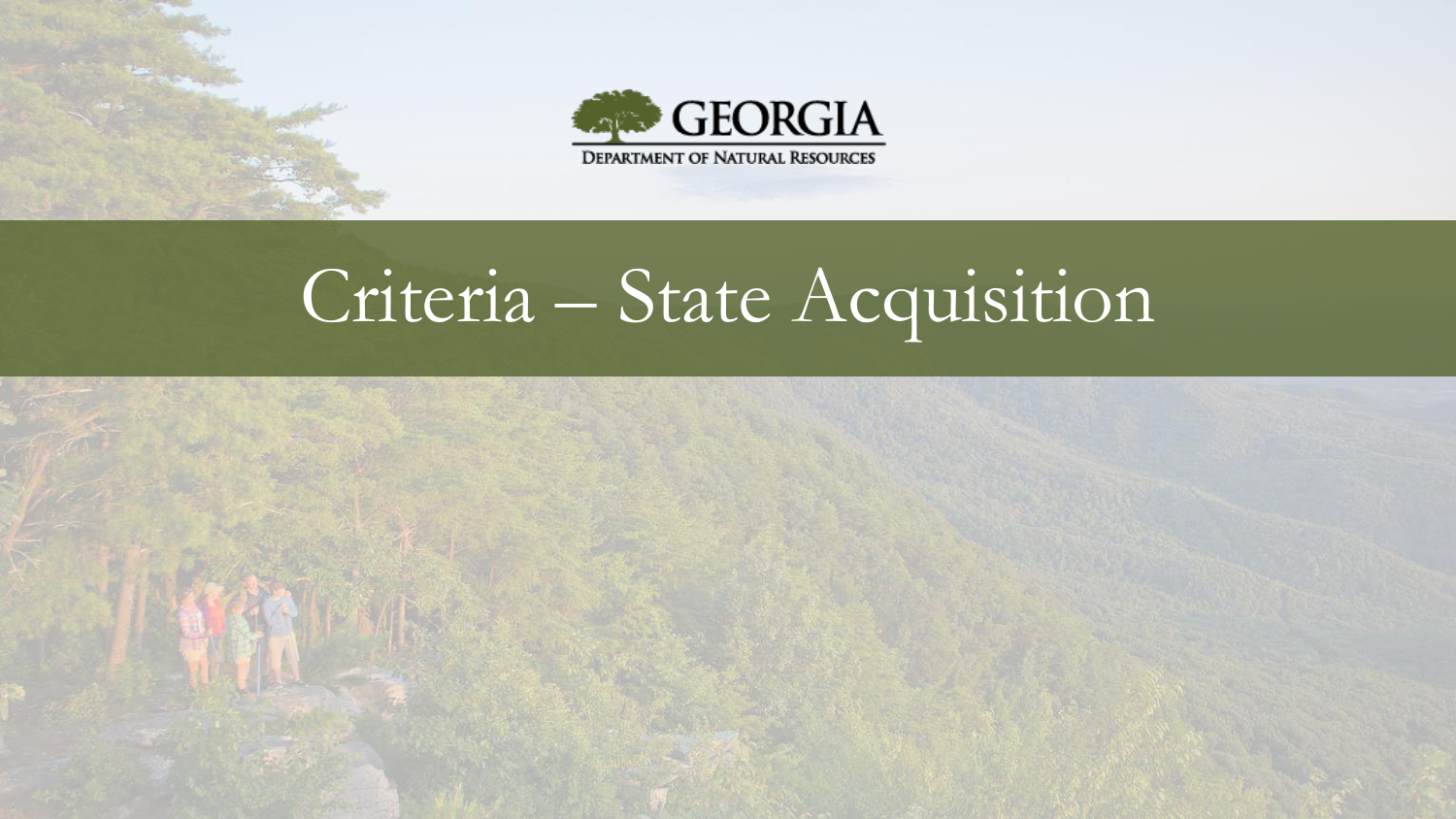#### **Question 11 – U.S. Military Protection**

**Max Points 10 points**

**Criteria Question** Will the acquisition of this property help to protect lands, water and/or habitat as to ensure the sustainability of U.S. Military missions?

**Criteria Details** Applicant must select project characteristics identified in the application which may ensure the sustainability of U.S. Military missions.

**Required**  Maps, narrative to show specific examples, etc.

**Documents**

**Scoring Metric** Full 10 points if property supports the sustainability of U.S. Military missions and documentation is provided.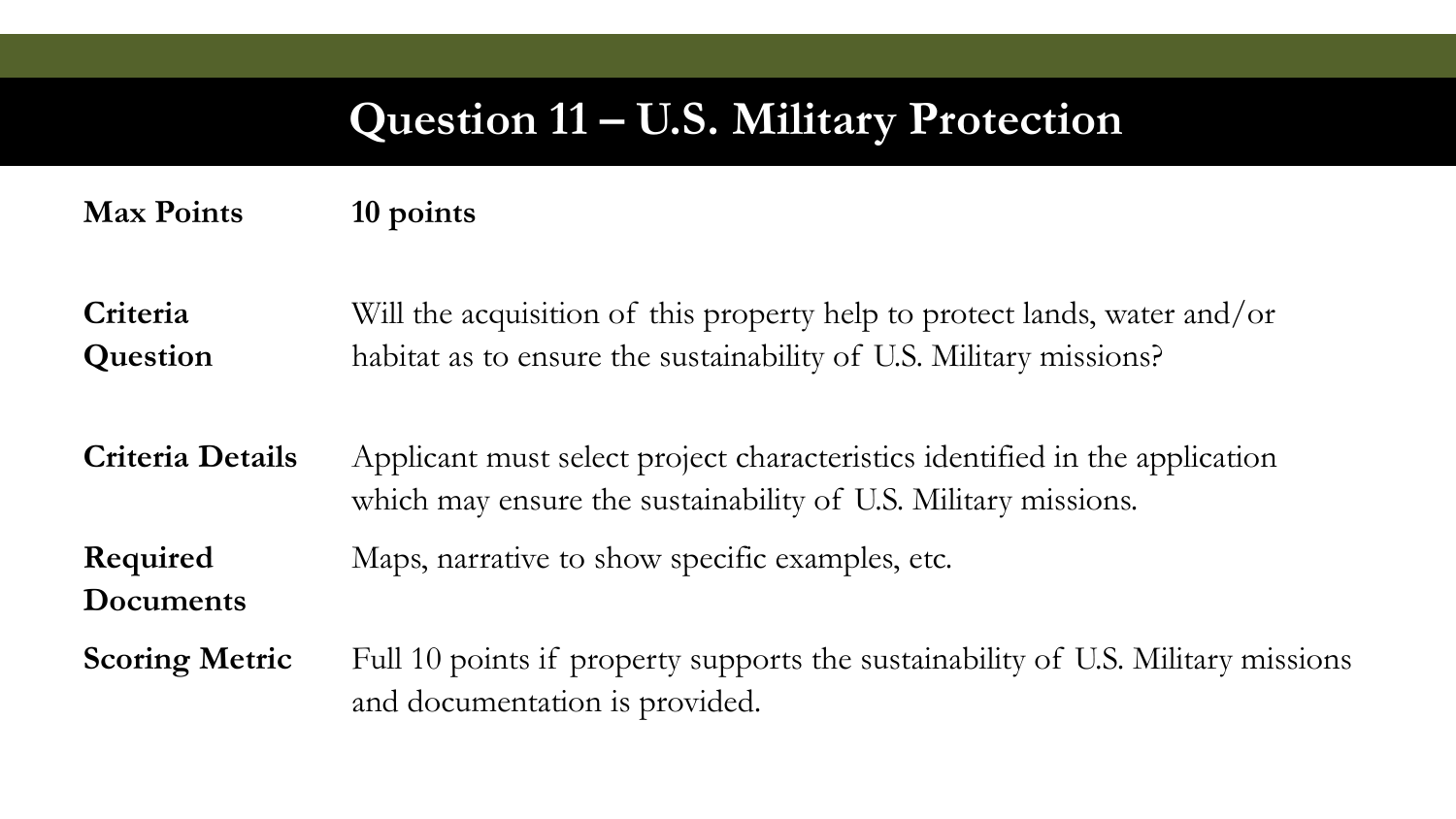# Additional Requirements of All Applicants

- Pre-Application Cover Letter
- Plat/Parcel map and legal description
- Preliminary Site Plan / Conceptual Plan
- Project Location map
- Property Boundary Map
- Photos of the site with Photo key
- **Generalized** cost estimate/Project Budget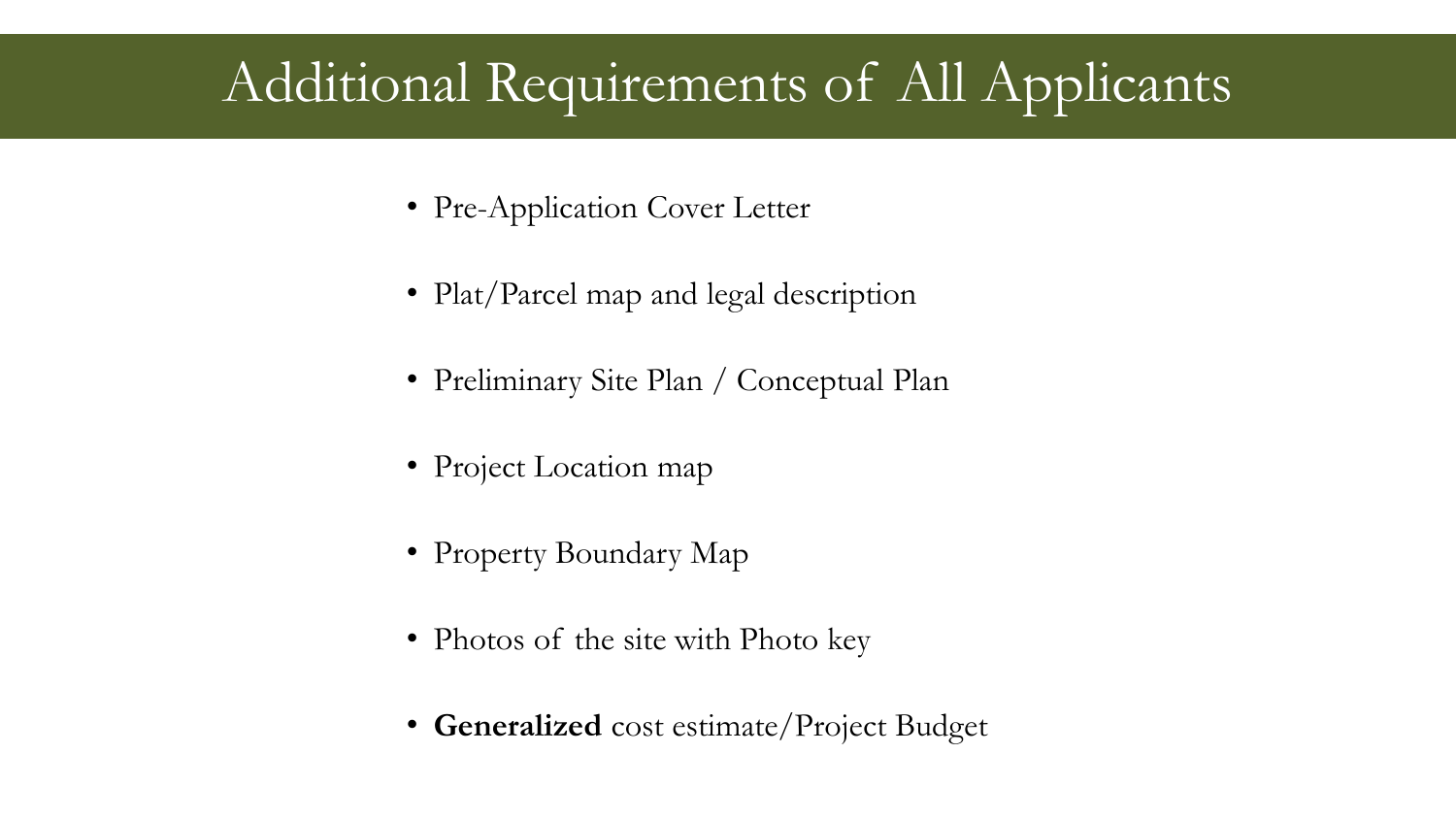# Additional Requirements of All Applicants

- A resolution adopted by the governing entity of the applicant authorizing the application and committing all necessary funds (100% funding with 75% reimbursable and 25% Match)
- Current copy of deed and lease or conservation easement if applicable
- Signed statement from landowner expressing support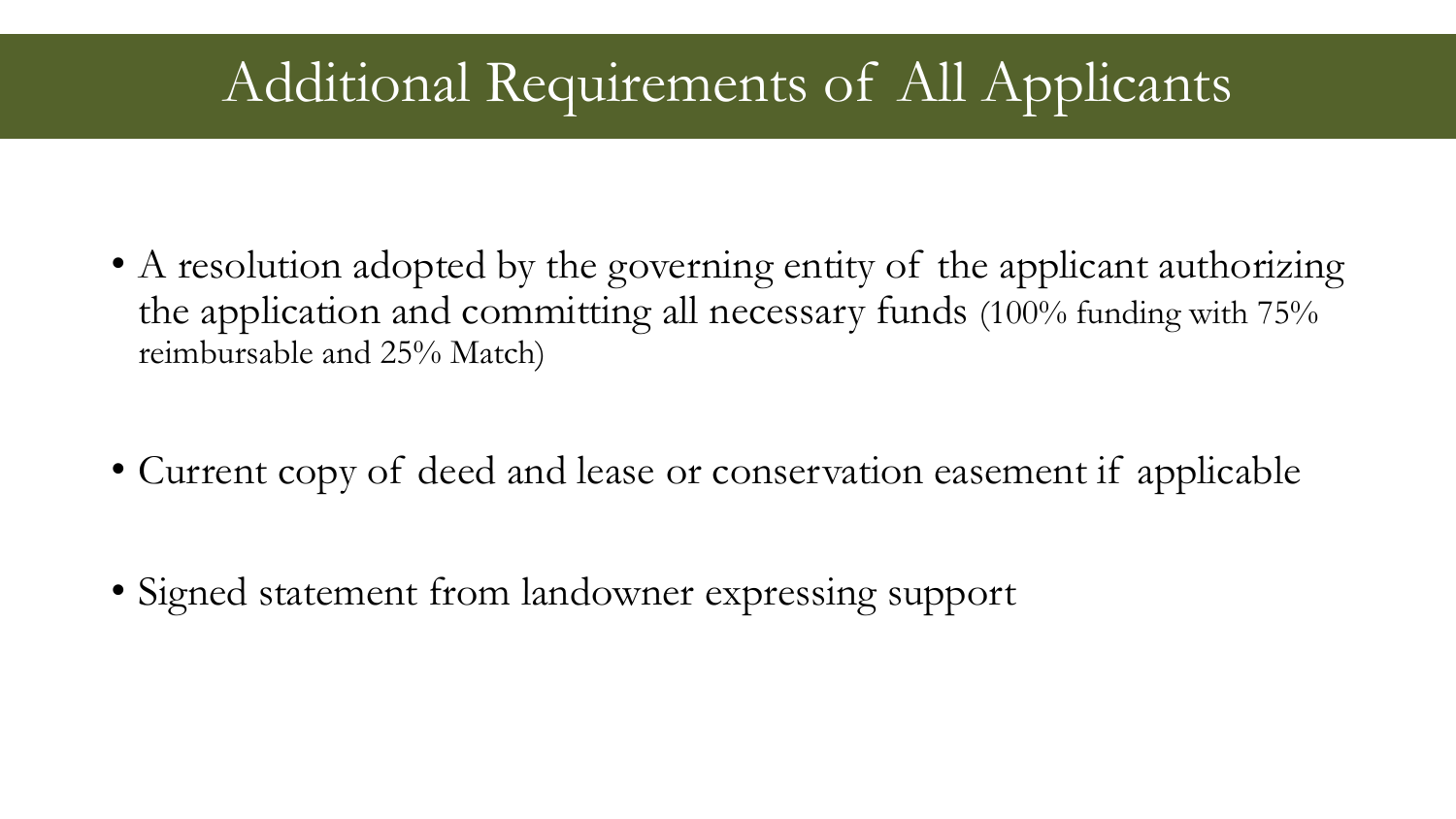# Additional Requirements of All Applicants

- Letters of financial commitment from sponsors and partners.
- Approvals to cross a public highway or a public utility right-of-way (if applicable)
- Two Appraisals (Acquisition only)
- Pre-applications must be submitted by the deadline or they will not be eligible.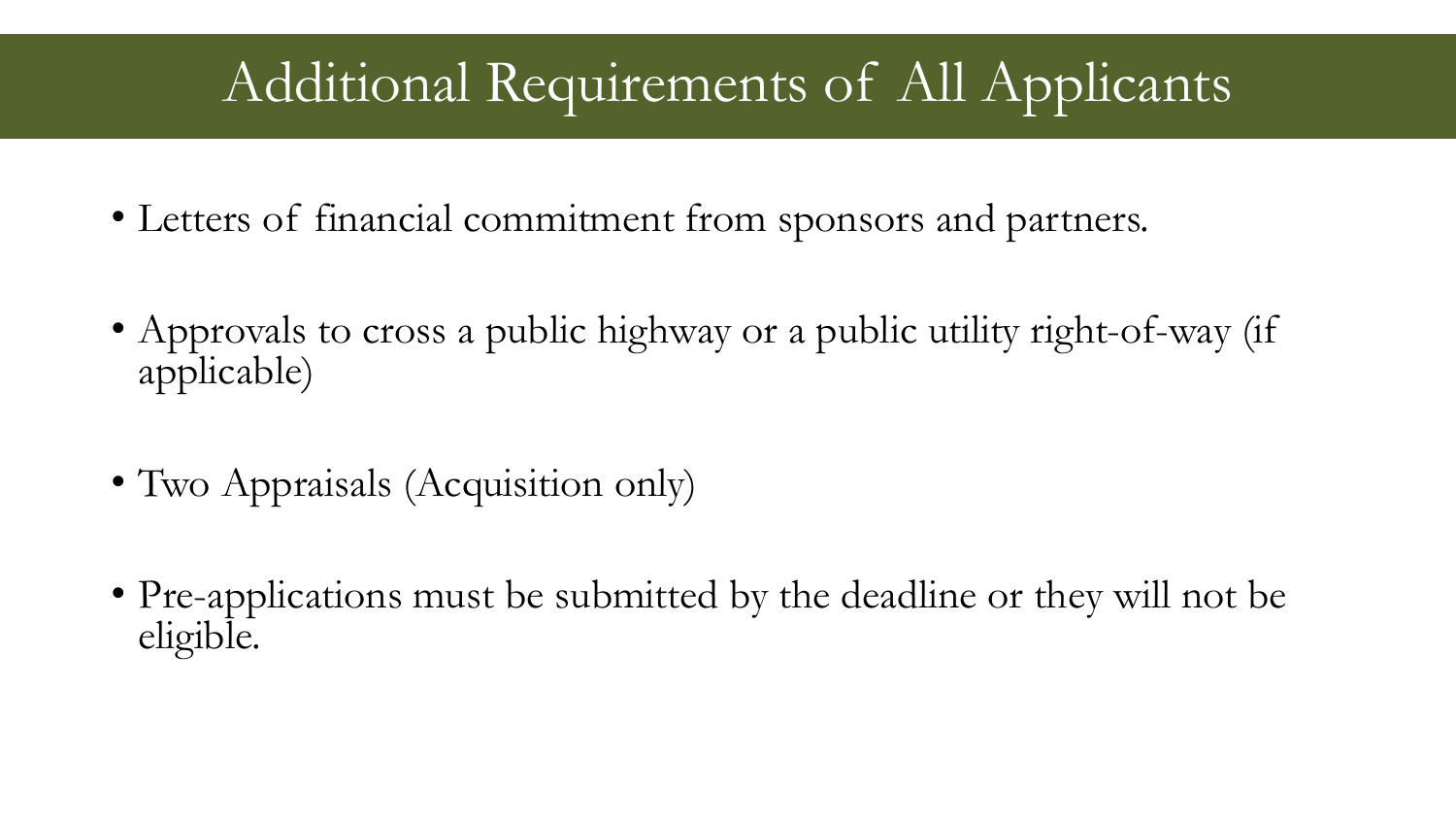# Project Budget – All Applicants

- Include Everything in your budget. Only included eligible items.
- Should be **GENERALIZED** in the Pre-Application.
- You must adhere to your budget. All project items must be completed to successfully close out at the end of your project and receive final reimbursement

**Budget changes may require a formal amendment request or completion of a new application - Be very conscious of this when considering changes**

| Phase #                                                                                                                                                                                                           |                    | <b>BUDGET</b>                |                           |              |                         |                                                                                                |
|-------------------------------------------------------------------------------------------------------------------------------------------------------------------------------------------------------------------|--------------------|------------------------------|---------------------------|--------------|-------------------------|------------------------------------------------------------------------------------------------|
| <b>ITEM DESCRIPTION</b>                                                                                                                                                                                           | <b>GRANT FUNDS</b> | <b>MATCHING IN-KIND (\$)</b> | <b>MATCHING CASH (\$)</b> | <b>TOTAL</b> | TOTAL GRANT LESS REIMB. |                                                                                                |
| <b>Design &amp; Engineering</b><br>(15% of Grant amount maximum)                                                                                                                                                  |                    |                              |                           |              | Ś                       | $\overline{0}$<br>R1<br><b>REIMB. REQUESTS</b><br>R <sub>2</sub><br>R3<br><b>GO HERE</b><br>R4 |
| <b>Direct Labor Costs</b><br>Salaries or actual costs                                                                                                                                                             |                    |                              |                           |              |                         | $R1-R6$<br>REIMB.#<br>R1                                                                       |
|                                                                                                                                                                                                                   |                    |                              |                           |              |                         | R2<br>R3<br>R4                                                                                 |
| <b>Special Service Purchase Contract</b>                                                                                                                                                                          |                    |                              |                           |              |                         | <b>Beginning Date of Project</b><br>R1<br><b>End Date of Project</b>                           |
| Purchase or rental of equipment                                                                                                                                                                                   |                    |                              |                           |              |                         | R <sub>2</sub><br>Percentage Complete                                                          |
|                                                                                                                                                                                                                   |                    |                              |                           |              |                         | R1<br>R2<br>R3                                                                                 |
|                                                                                                                                                                                                                   |                    |                              |                           |              |                         | R4<br>R5<br>R6                                                                                 |
| <b>Construction contract</b>                                                                                                                                                                                      |                    |                              |                           |              | \$.                     | R1<br>R <sub>2</sub>                                                                           |
|                                                                                                                                                                                                                   |                    |                              |                           |              |                         | R3<br>R4<br>R5<br>R6                                                                           |
| <b>Purchase of Materials</b>                                                                                                                                                                                      |                    |                              |                           |              | \$.                     | R1                                                                                             |
|                                                                                                                                                                                                                   |                    |                              |                           |              |                         | R <sub>2</sub><br>R3<br>R4                                                                     |
| Other (please be specific)                                                                                                                                                                                        |                    |                              |                           |              |                         | R1                                                                                             |
|                                                                                                                                                                                                                   |                    |                              |                           |              |                         | R <sub>2</sub>                                                                                 |
| <b>TOTALS</b><br>*Volunteer labor rates:<br>General Laborer (no skills required): \$ 11.40 per hour<br>***Volunteers who donate job specific skills and/or equipment (for example, grading contractors, plumbers) |                    |                              |                           |              |                         |                                                                                                |
| can value their time and/or equipment at their standard rates but may not exceed the rate at:<br>https://www.wdol.gov/sca.aspx                                                                                    |                    |                              |                           |              |                         |                                                                                                |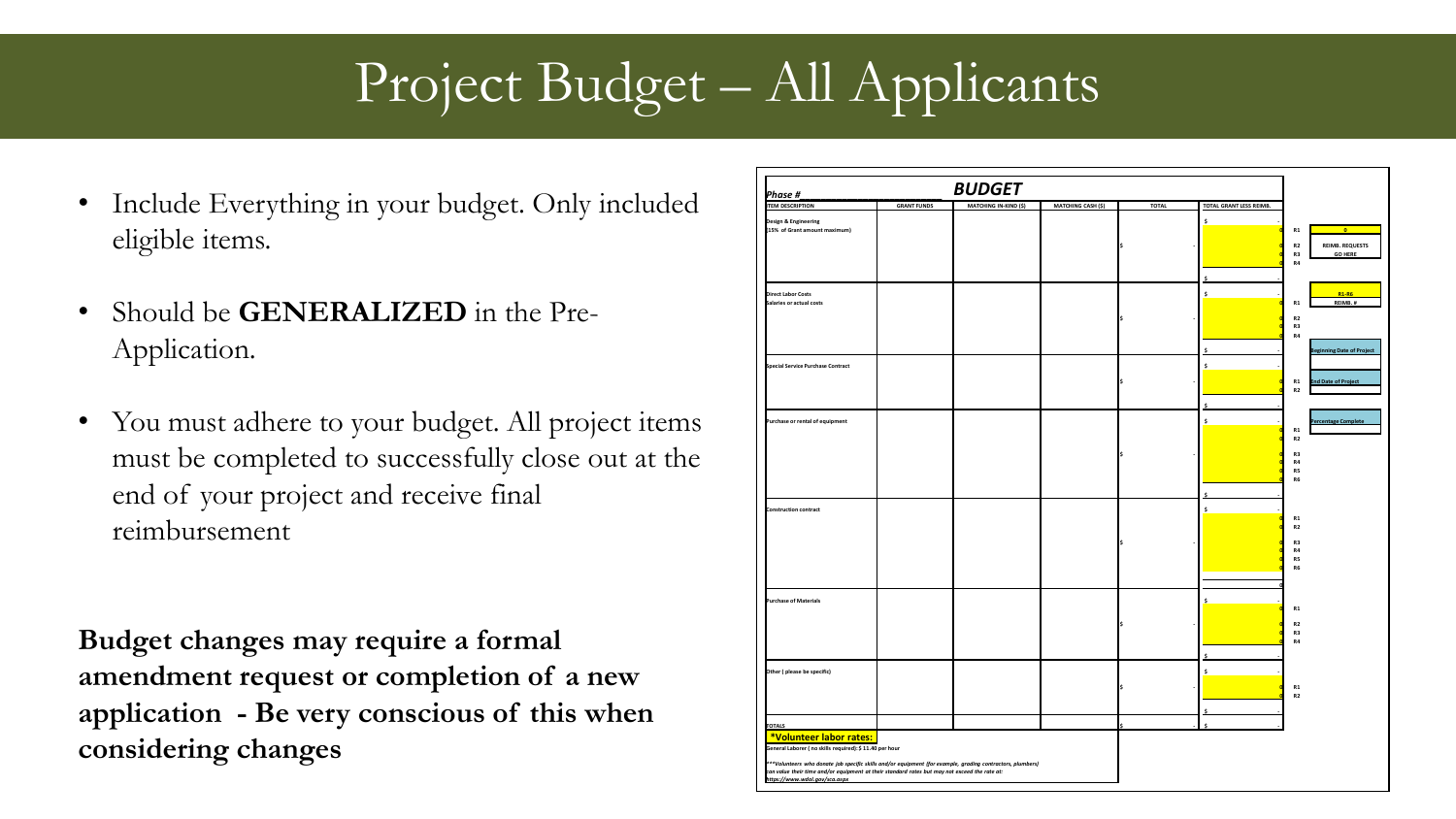# Appraisals for Acquisitions or Donations

- The Applicant will complete two appraisals for all acquisitions (either fee or the acquisition of a conservation easement), and at least one of the two appraisals must be performed by a MAI certified appraiser.
- All appraisals must be completed to USPAP standards.
- All appraisals must be in narrative format.
- For a donation of fee, the applicant may complete an appraisal, accept an appraisal prepared by the donor, or accept a signed letter of value from the County Tax Assessor.
- For a donation of a conservation easement, the applicant may either complete an appraisal or accept an appraisal prepared by the donor.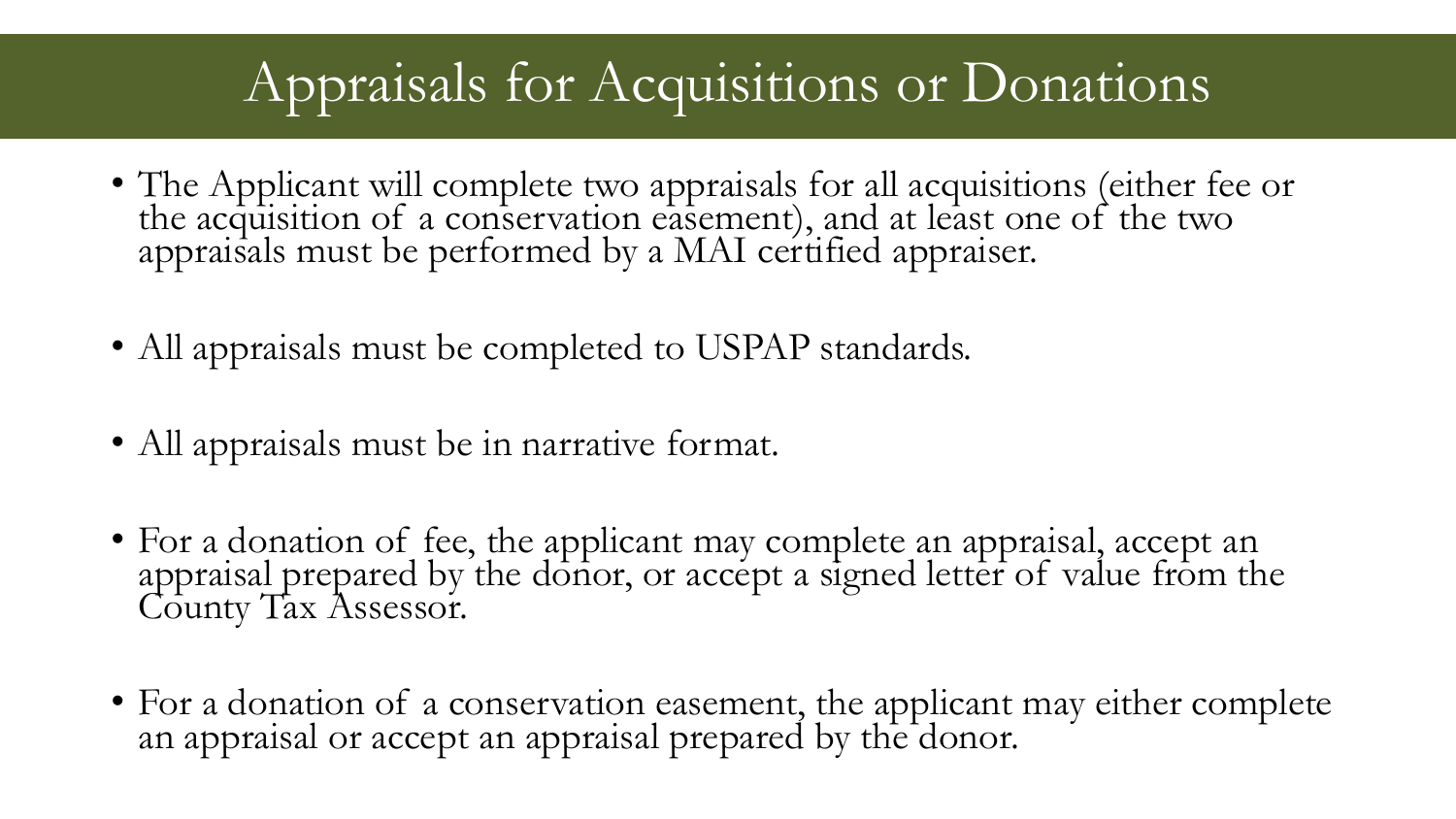



# The Second-Level Application

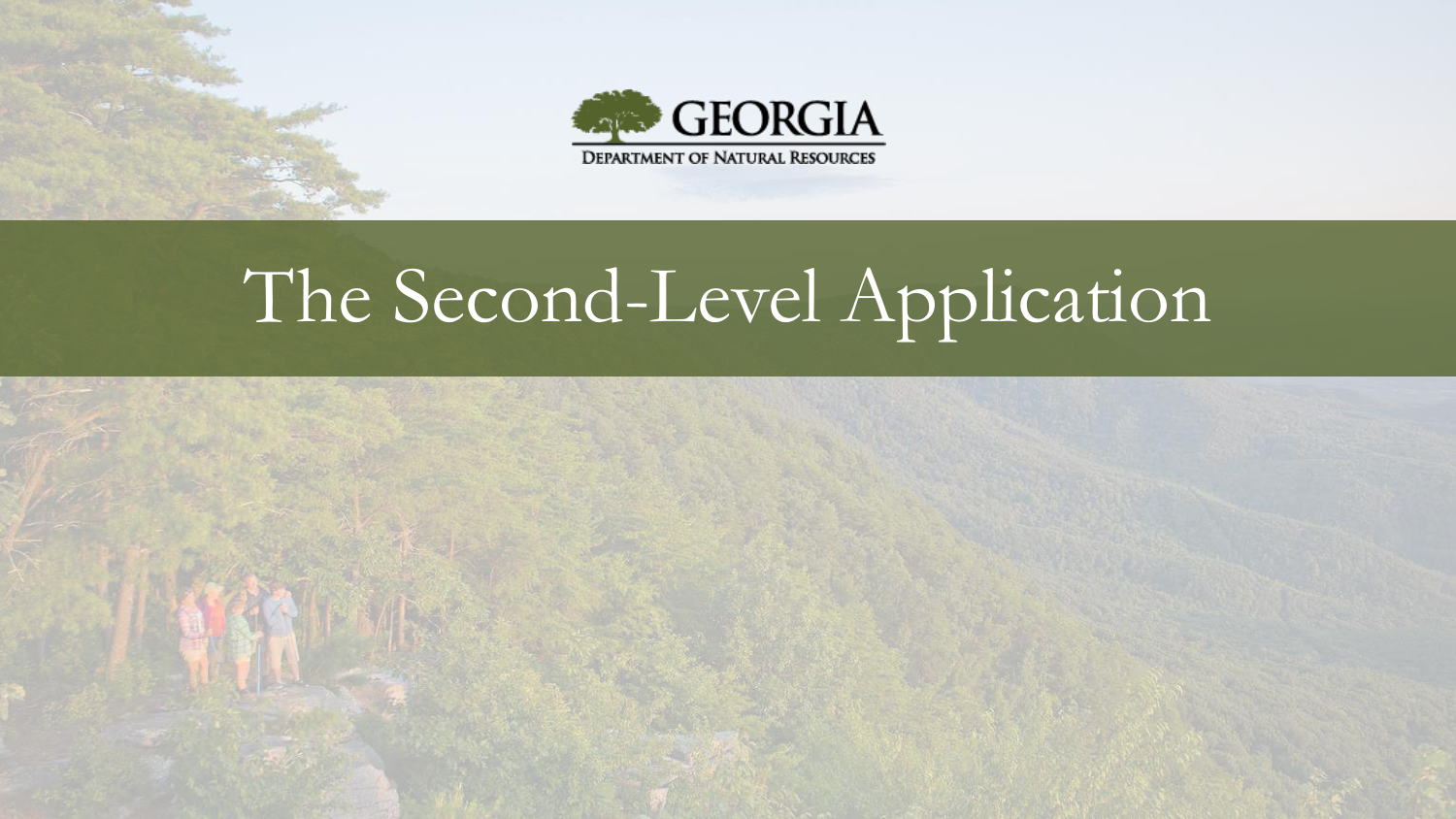# The Second-Level Application

- Responses to Each of the Second-Level evaluation criteria
- Second-Level Application Cover Letter
- **Detailed** Cost Estimate/Project Budget
- Project Description and Plans All plans must be submitted in .pdf format
- Project Implementation Schedule
- Environmental Review Documents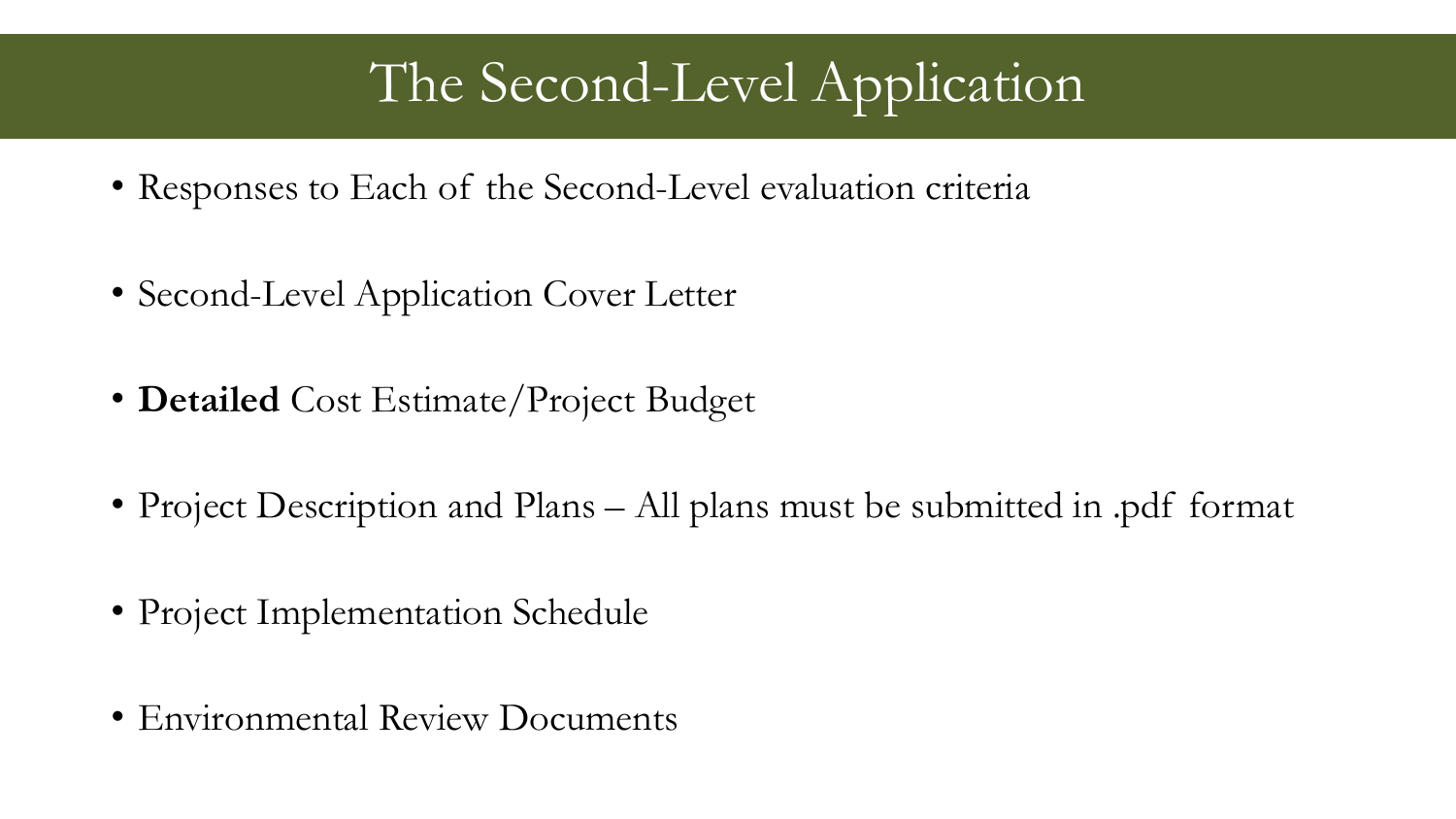## Environmental Review Documents

- Georgia Environmental Policy Act (GEPA) Environmental Checklist
- Phase 1 Environmental Assessment by a qualified and licensed contractor. This function is not provided by GADNR and should be sought after by the applicant.

Agency reviews to be completed by GADNR on behalf of the applicant:

- Wildlife Resources Division (WRD) Review
- Historic Preservation Division (HPD) Section 106 Review
- Georgia Department of Transportation (GDOT) Review
- Floodplain Encroachment Review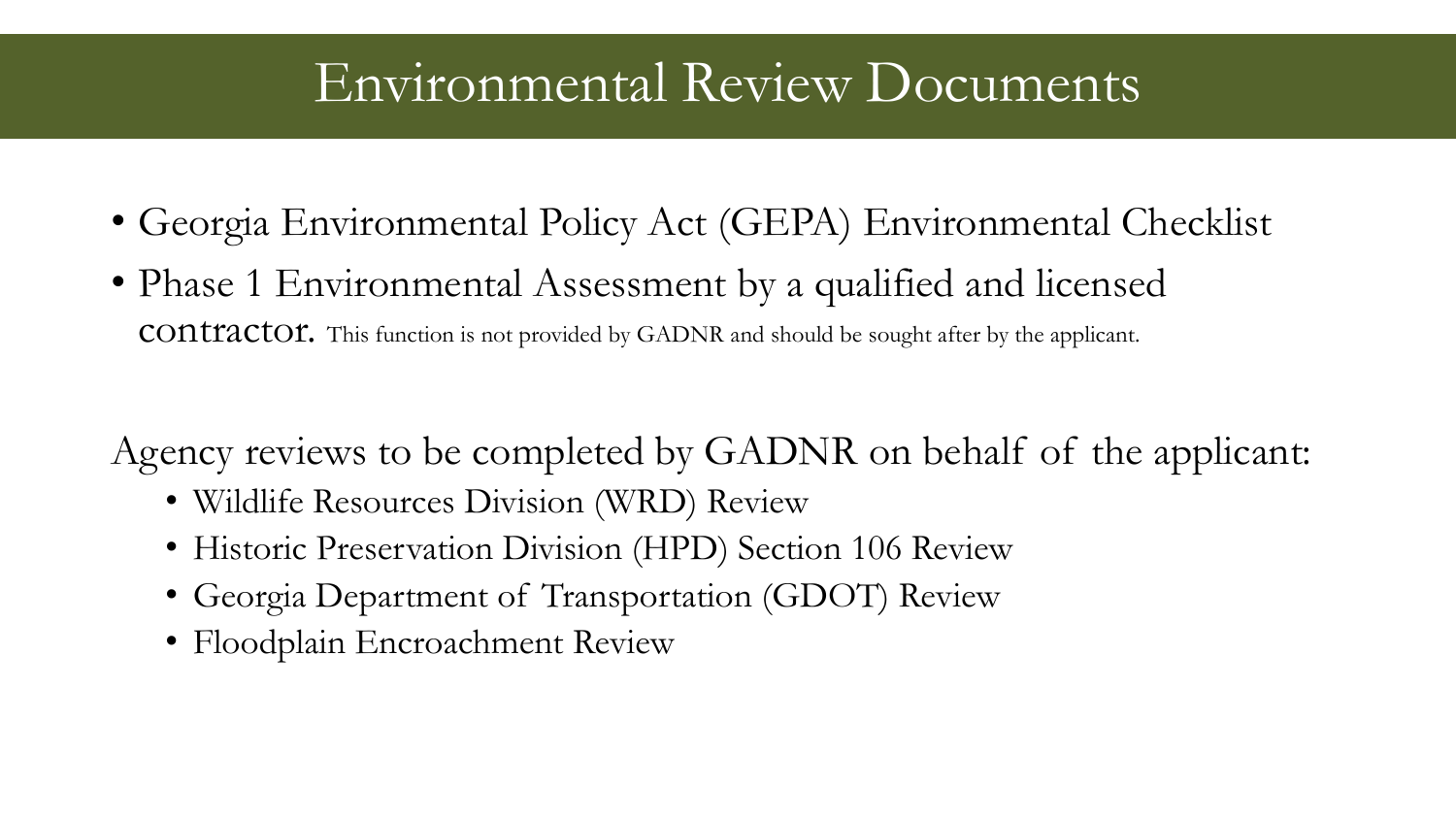# Project Budget – All Applicants

- Include Everything in your budget. Only included eligible items.
- Should be **DETAILED** in the Second-Level Application
- You must adhere to your budget. All project items must be completed to successfully close out at the end of your project and receive final reimbursement

**Budget changes may require a formal amendment request or completion of a new application - Be very conscious of this when considering changes**

| Phase #                                                                                                                                                                                          |                    | <b>BUDGET</b>                |                           |              |                         |                                                                                                |
|--------------------------------------------------------------------------------------------------------------------------------------------------------------------------------------------------|--------------------|------------------------------|---------------------------|--------------|-------------------------|------------------------------------------------------------------------------------------------|
| <b>ITEM DESCRIPTION</b>                                                                                                                                                                          | <b>GRANT FUNDS</b> | <b>MATCHING IN-KIND (\$)</b> | <b>MATCHING CASH (\$)</b> | <b>TOTAL</b> | TOTAL GRANT LESS REIMB. |                                                                                                |
| <b>Design &amp; Engineering</b><br>(15% of Grant amount maximum)                                                                                                                                 |                    |                              |                           |              | Ś                       | $\overline{0}$<br>R1<br><b>REIMB. REQUESTS</b><br>R <sub>2</sub><br>R3<br><b>GO HERE</b><br>R4 |
|                                                                                                                                                                                                  |                    |                              |                           |              |                         |                                                                                                |
| <b>Direct Labor Costs</b><br>Salaries or actual costs                                                                                                                                            |                    |                              |                           |              |                         | $R1-R6$<br>REIMB.#<br>R1<br>R <sub>2</sub>                                                     |
|                                                                                                                                                                                                  |                    |                              |                           |              |                         | R3<br>R4<br><b>Beginning Date of Project</b>                                                   |
| <b>Special Service Purchase Contract</b>                                                                                                                                                         |                    |                              |                           |              | Ś                       | R1<br><b>End Date of Project</b>                                                               |
|                                                                                                                                                                                                  |                    |                              |                           |              |                         | R <sub>2</sub>                                                                                 |
| Purchase or rental of equipment                                                                                                                                                                  |                    |                              |                           |              |                         | Percentage Complete<br>R1<br>R2                                                                |
|                                                                                                                                                                                                  |                    |                              |                           |              |                         | R3<br>R4<br>R5<br>R6                                                                           |
|                                                                                                                                                                                                  |                    |                              |                           |              |                         |                                                                                                |
| <b>Construction contract</b>                                                                                                                                                                     |                    |                              |                           |              | \$.                     | R1<br>R <sub>2</sub>                                                                           |
|                                                                                                                                                                                                  |                    |                              |                           |              |                         | R3<br>R4<br>R5<br>R6                                                                           |
| <b>Purchase of Materials</b>                                                                                                                                                                     |                    |                              |                           |              |                         |                                                                                                |
|                                                                                                                                                                                                  |                    |                              |                           |              |                         | R1<br>R <sub>2</sub><br>R3                                                                     |
|                                                                                                                                                                                                  |                    |                              |                           |              |                         | <b>R4</b>                                                                                      |
| Other (please be specific)                                                                                                                                                                       |                    |                              |                           |              |                         | R1<br>R <sub>2</sub>                                                                           |
| <b>TOTALS</b>                                                                                                                                                                                    |                    |                              |                           |              |                         |                                                                                                |
| *Volunteer labor rates:<br>General Laborer (no skills required): \$ 11.40 per hour<br>***Volunteers who donate job specific skills and/or equipment (for example, grading contractors, plumbers) |                    |                              |                           |              |                         |                                                                                                |
| can value their time and/or equipment at their standard rates but may not exceed the rate at:<br>https://www.wdol.gov/sca.aspx                                                                   |                    |                              |                           |              |                         |                                                                                                |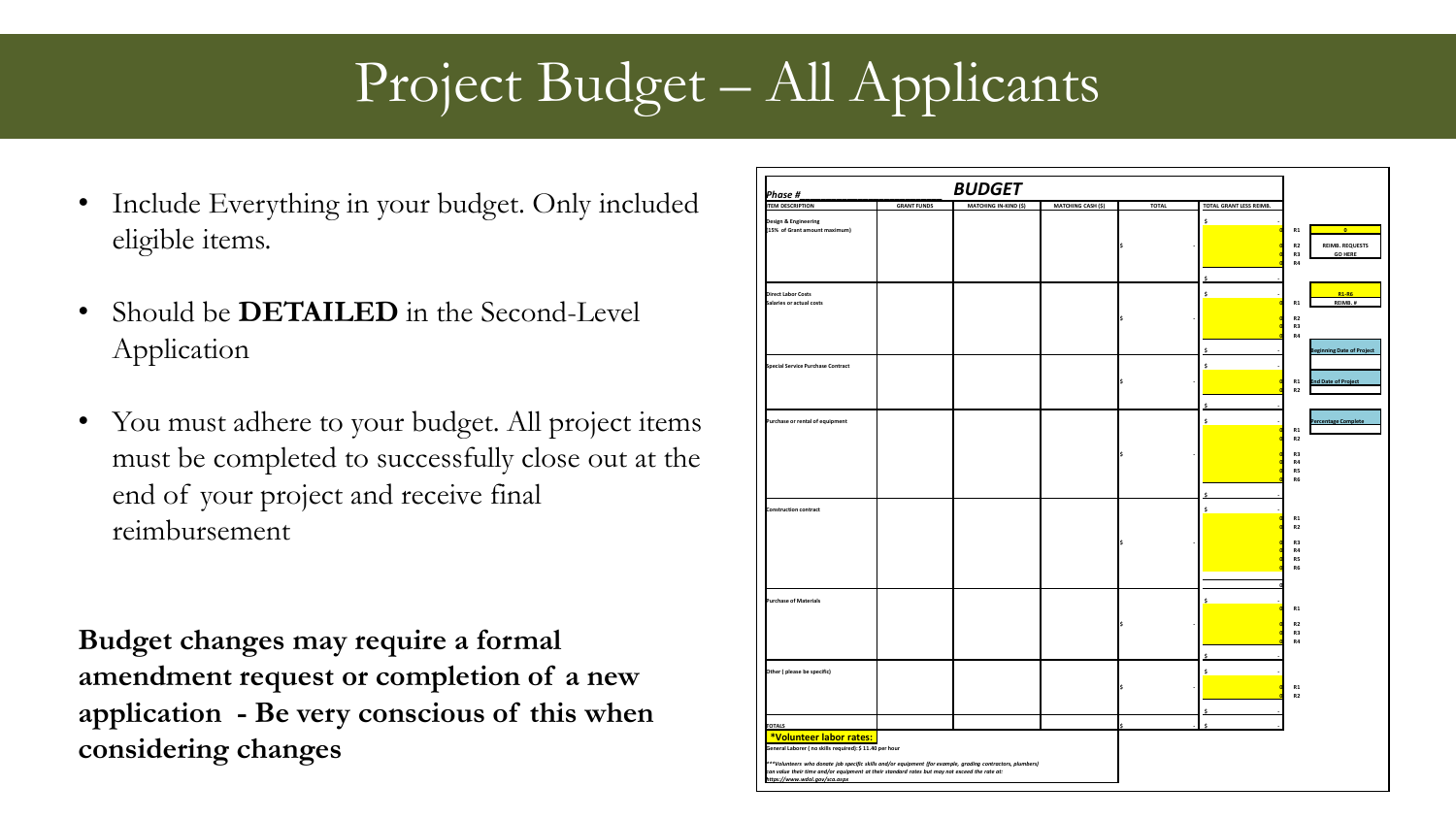# Independent Appraisal Review

- All appraisals are subject to an independent appraisal review **for applicants who are invited to the second-level application stage only**.
- This is required by GADNR to ensure compliance to appraisal standards and consistency with current fair market values.
- GADNR will assign the independent appraisal reviewer and forward the appraisals to the reviewer on behalf of the Applicant.
- Costs for the independent appraiser are the responsibility of the Applicant and are eligible for GOSP Match.
	- Applicants will receive an invoice from the reviewer
	- Applicants should make payment directly to the reviewer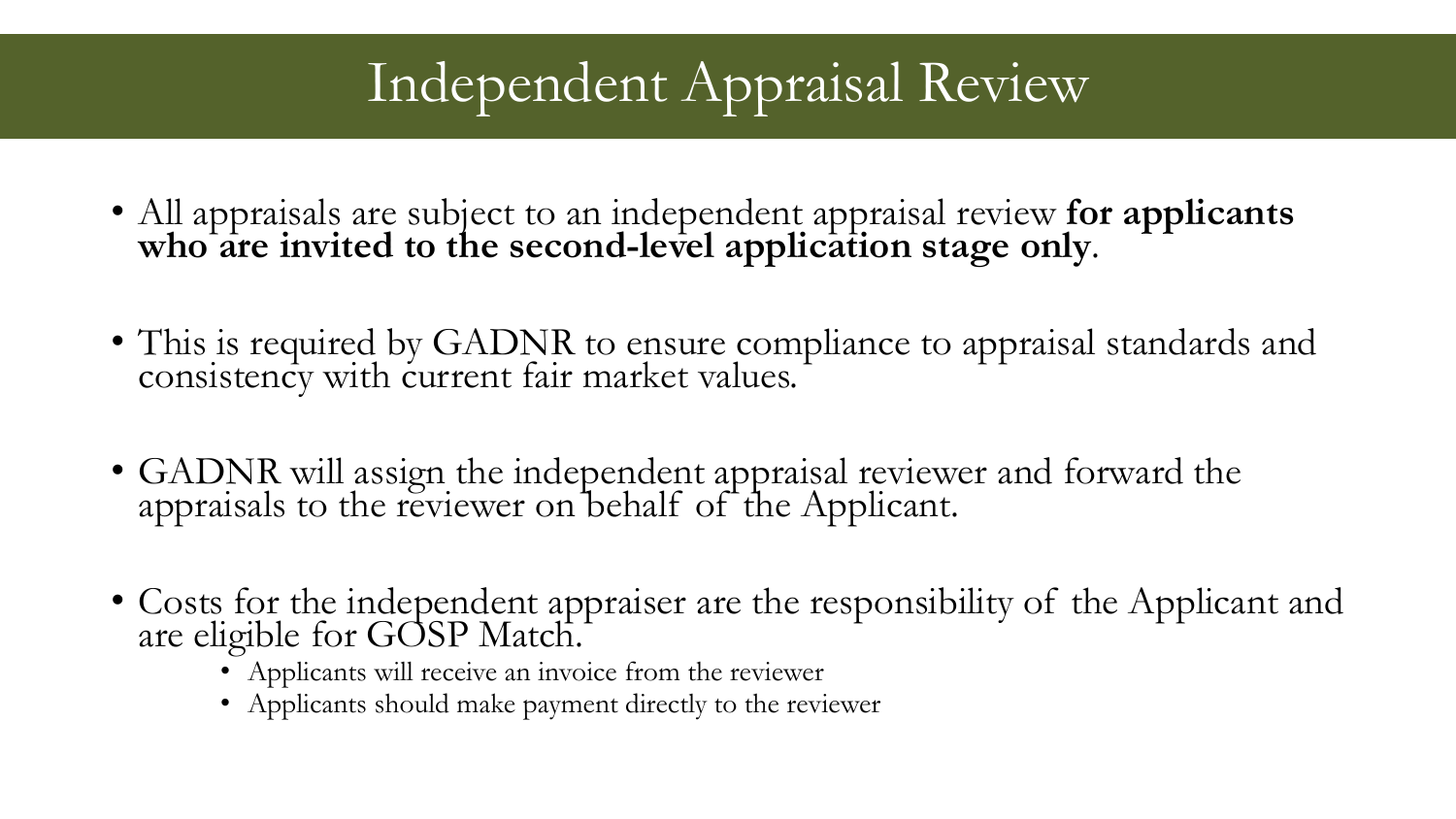



# Agreement and Project Launch

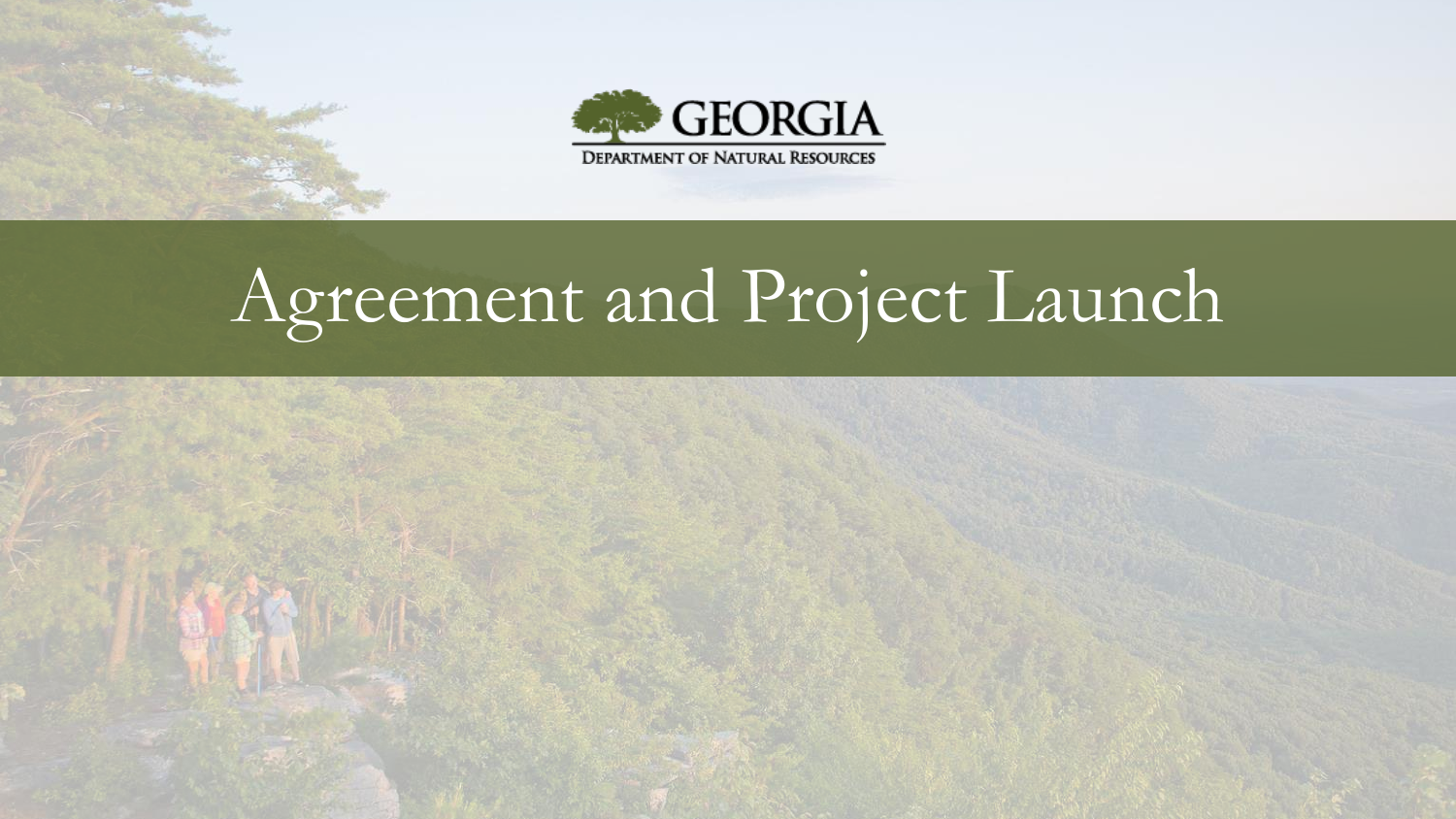#### After Your Application is Complete

- All applicants must attend a mandatory financial workshop prior to receiving a project agreement from GADNR.
- The day a mutually signed agreement is signed is considered "Day 1". Grantees are eligible for funding and have 24 months to complete their project measured from Day 1.
- The reimbursement process will be covered in depth during the Financial Workshop.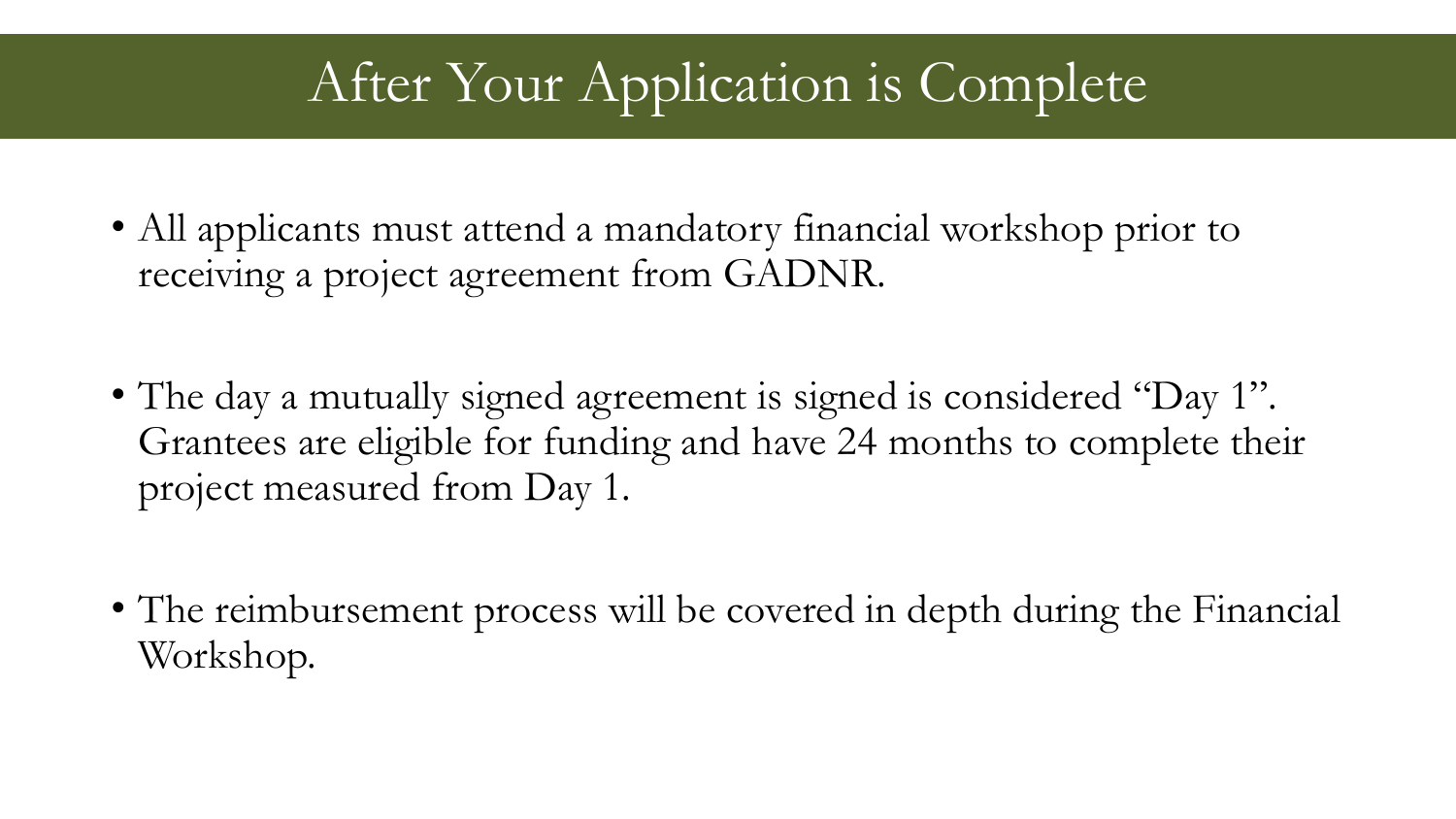#### Request for Reimbursement

• Project costs are eligible for reimbursement only if the cost is incurred **after the signed agreement date.**

- 25% of the total anticipated project reimbursable amount will be retained until final project close out.
- Submit reimbursements often.

• You must include proof of payment and/or labor with each reimbursement.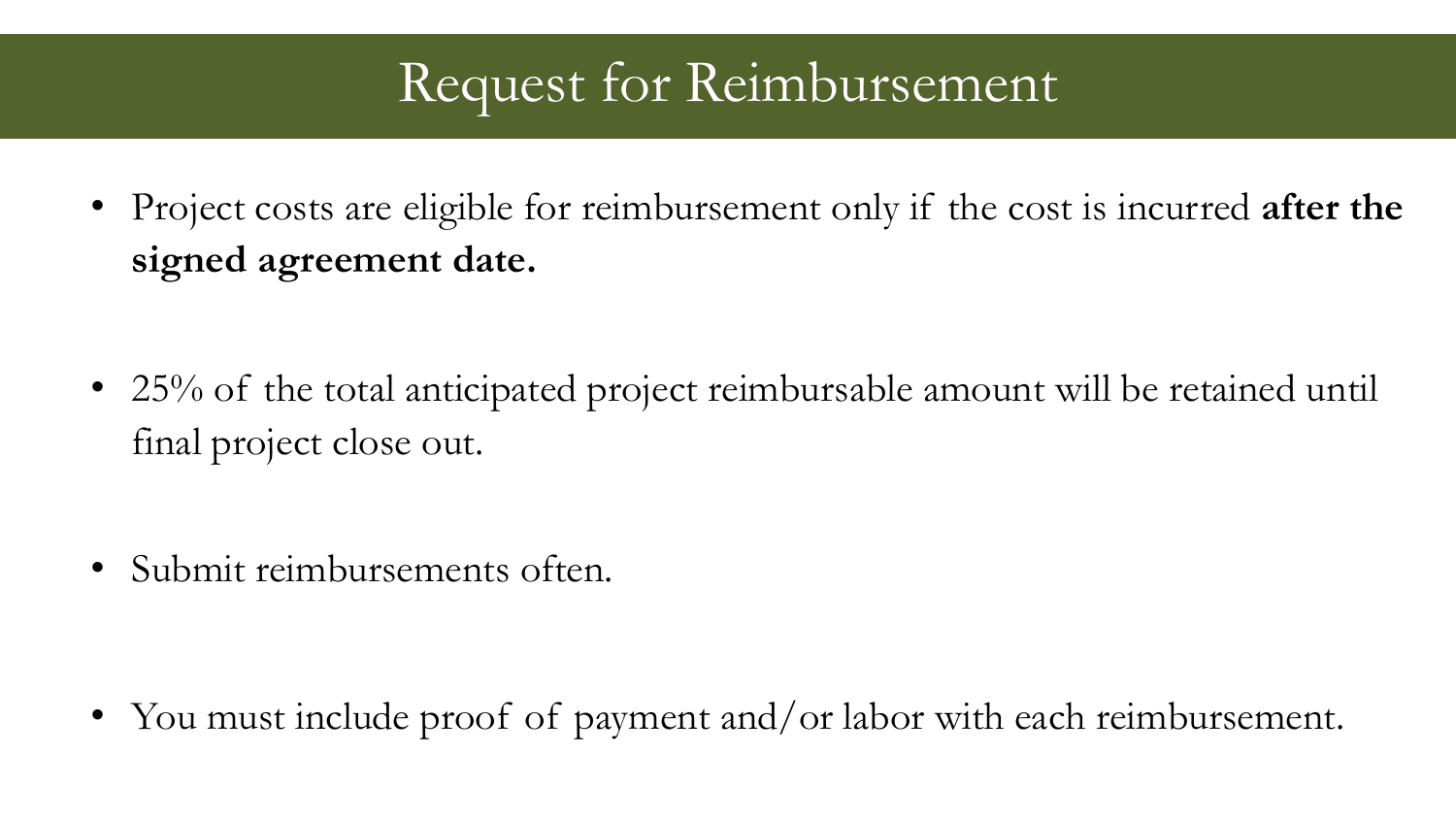#### In-Kind and Donations

|                    |                                                                                            |                                              |              | Donation / In Kind Accounting Form |             |                                                                                            |                               |                    |                      | <b>Expenditure Schedule</b>                                           | Match? | Reimbursible? |  |
|--------------------|--------------------------------------------------------------------------------------------|----------------------------------------------|--------------|------------------------------------|-------------|--------------------------------------------------------------------------------------------|-------------------------------|--------------------|----------------------|-----------------------------------------------------------------------|--------|---------------|--|
| <b>Donations</b>   |                                                                                            |                                              |              |                                    | In Kind     |                                                                                            |                               |                    |                      | <b>Grantee Expenditures</b>                                           |        |               |  |
| Date               | <b>Donated Material</b>                                                                    | <b>Unit Value</b>                            | <b>Units</b> | <b>Total Donation</b>              | Date        | <b>Stock Material</b>                                                                      | <b>Unit Value</b>             | Units              | <b>Total In Kind</b> | Capital expenditures for acquisition (incidental costs not allowed)   |        |               |  |
|                    |                                                                                            |                                              |              |                                    |             |                                                                                            |                               |                    |                      | <b>Equipment cost</b>                                                 |        |               |  |
|                    |                                                                                            |                                              |              |                                    |             |                                                                                            |                               |                    |                      | <b>Direct Materials</b>                                               |        |               |  |
|                    |                                                                                            |                                              |              |                                    |             |                                                                                            |                               |                    |                      | <b>Contractual Services</b>                                           |        |               |  |
|                    |                                                                                            |                                              |              |                                    |             |                                                                                            |                               |                    |                      | <b>Real Property</b>                                                  |        |               |  |
|                    |                                                                                            |                                              |              |                                    |             |                                                                                            |                               |                    |                      | Pre award Design and Engineering 18 months or less before application |        |               |  |
| Date               | <b>Donated Services</b>                                                                    | Unit/Hourly Value Units/Hours Total Donation |              |                                    | Date        | <b>Force Account Labor</b>                                                                 | <b>Unit Value</b>             | <b>Units</b>       | <b>Total In Kind</b> | Post Award Design and engineering                                     |        |               |  |
|                    |                                                                                            |                                              |              |                                    |             |                                                                                            |                               |                    |                      | Cash                                                                  |        | N/A           |  |
|                    |                                                                                            |                                              |              |                                    |             |                                                                                            |                               |                    |                      | Appraisals                                                            |        |               |  |
|                    |                                                                                            |                                              |              |                                    |             |                                                                                            |                               |                    |                      | Pre award Environmental review/engineering 18 months or less before a |        |               |  |
|                    |                                                                                            |                                              |              |                                    |             |                                                                                            |                               |                    |                      | Post award Environmental review/engineering                           |        |               |  |
|                    |                                                                                            |                                              |              |                                    |             |                                                                                            |                               |                    |                      | <b>In-kind and Donations</b>                                          |        |               |  |
| Date               | <b>Donated Equipment Usage</b>                                                             | Units/Hourly Rate Units/Hours Total Donation |              |                                    | Date        | <b>Contractual Services</b>                                                                | <b>Hourly Value</b>           | Hours              | <b>Total In Kind</b> | Grantee's own stock Materials                                         |        | N             |  |
|                    |                                                                                            |                                              |              |                                    |             |                                                                                            |                               |                    |                      | Grantee Force account                                                 |        | N             |  |
|                    |                                                                                            |                                              |              |                                    |             |                                                                                            |                               |                    |                      | Grantee's own equipment use                                           |        |               |  |
|                    |                                                                                            |                                              |              |                                    |             |                                                                                            |                               |                    |                      | Work from other public agencies                                       |        |               |  |
|                    |                                                                                            |                                              |              |                                    |             |                                                                                            |                               |                    |                      | Equipment from other public agencies                                  |        |               |  |
|                    |                                                                                            |                                              |              |                                    |             |                                                                                            |                               |                    |                      | The costs of space in privately owned buildings                       |        |               |  |
| Date               | <b>Donated Real Property</b>                                                               | Per Acre Value                               | Acres        | <b>Total Donation</b>              | Date        |                                                                                            | <b>Hourly Value</b>           | Hours              | <b>Total In Kind</b> | <b>Donated Materials</b>                                              |        |               |  |
|                    |                                                                                            |                                              |              |                                    |             |                                                                                            |                               |                    |                      | Donated services                                                      |        |               |  |
|                    |                                                                                            |                                              |              |                                    |             |                                                                                            |                               |                    |                      | Donated real property                                                 |        |               |  |
|                    |                                                                                            |                                              |              |                                    |             |                                                                                            |                               |                    |                      | <b>Volunteer labor</b>                                                |        |               |  |
|                    |                                                                                            |                                              |              |                                    |             |                                                                                            |                               |                    |                      | Donated cash                                                          |        | N             |  |
|                    |                                                                                            |                                              |              |                                    |             |                                                                                            |                               |                    |                      | Discounts accounted for as a donation                                 |        | N             |  |
| Date               | Donated Cash From Whom                                                                     |                                              |              | <b>Total Donation</b>              | Date        |                                                                                            | <b>Hourly Value</b>           | Hours              | <b>Total In Kind</b> |                                                                       |        |               |  |
|                    |                                                                                            |                                              |              |                                    |             |                                                                                            |                               |                    |                      |                                                                       |        |               |  |
|                    |                                                                                            |                                              |              |                                    |             |                                                                                            |                               |                    |                      |                                                                       |        |               |  |
|                    |                                                                                            |                                              |              |                                    |             |                                                                                            |                               |                    |                      |                                                                       |        |               |  |
|                    |                                                                                            |                                              |              |                                    |             |                                                                                            |                               |                    |                      |                                                                       |        |               |  |
|                    |                                                                                            |                                              |              |                                    |             |                                                                                            |                               |                    |                      |                                                                       |        |               |  |
| Date:              | Other not Listed in Schedule *                                                             | Units/Hourly Rate Units/Hours Total Donation |              |                                    | <b>Date</b> | Other not Listed in Schedule *                                                             | Units/Hourly Rate Units/Hours |                    | Total In Kind        |                                                                       |        |               |  |
|                    |                                                                                            |                                              |              |                                    |             |                                                                                            |                               |                    |                      |                                                                       |        |               |  |
|                    |                                                                                            |                                              |              |                                    |             |                                                                                            |                               |                    |                      |                                                                       |        |               |  |
|                    |                                                                                            |                                              |              |                                    |             |                                                                                            |                               |                    |                      |                                                                       |        |               |  |
|                    |                                                                                            |                                              |              |                                    |             |                                                                                            |                               |                    |                      |                                                                       |        |               |  |
|                    |                                                                                            |                                              |              |                                    |             |                                                                                            |                               |                    |                      |                                                                       |        |               |  |
|                    | * Anything requested in this section must receive preapproval from DNR prior to submission |                                              |              |                                    |             | * Anything requested in this section must receive preapproval from DNR prior to submission |                               |                    |                      |                                                                       |        |               |  |
|                    |                                                                                            |                                              |              |                                    |             |                                                                                            |                               |                    |                      |                                                                       |        |               |  |
| <b>Grand Total</b> |                                                                                            |                                              |              |                                    |             |                                                                                            |                               | <b>Grand Total</b> |                      |                                                                       |        |               |  |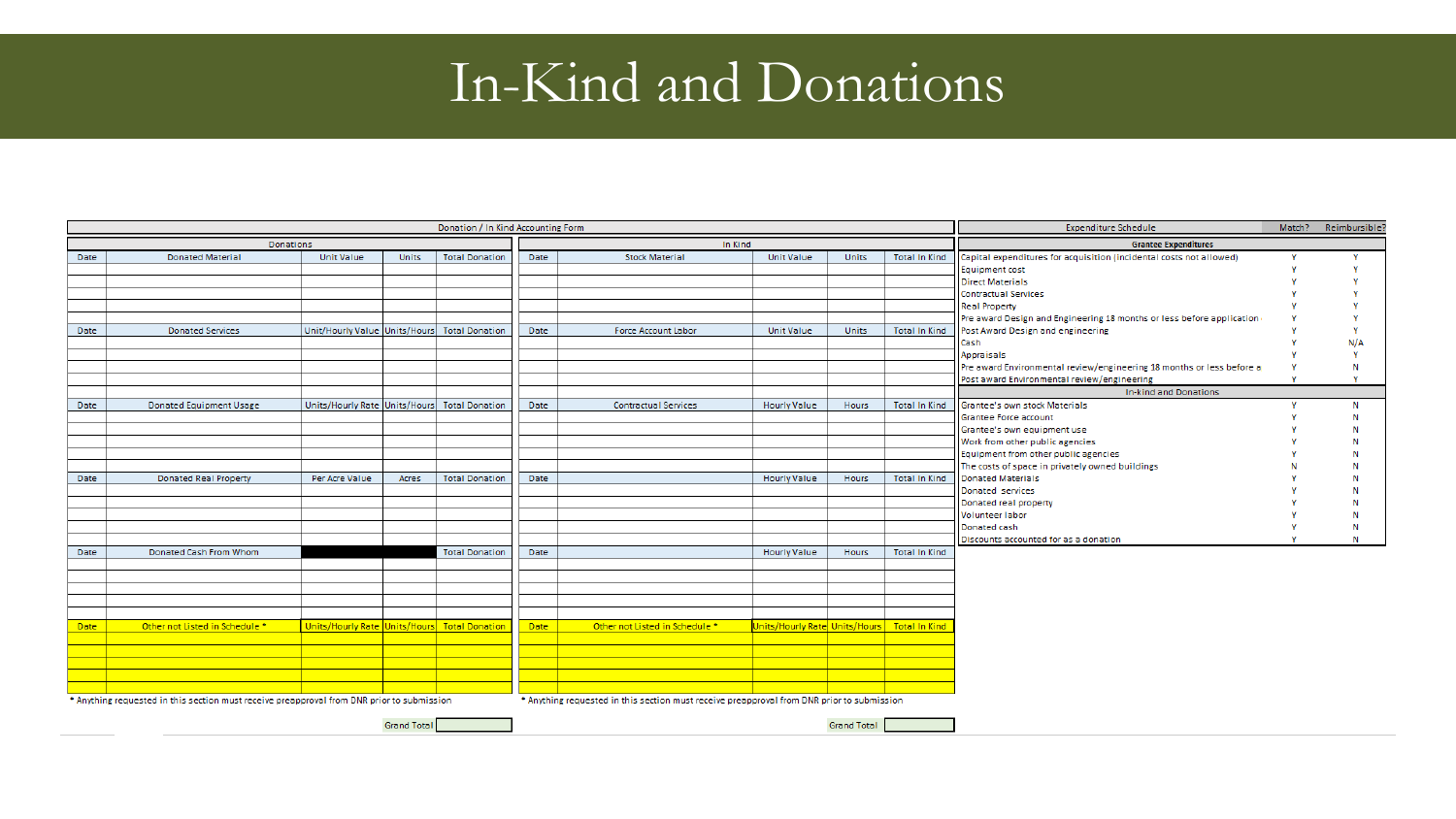#### **Volunteer Time Sheet**

|                                                        |                                                                                       |             | <b>Volunteer</b>  |         |                  |                    |              |                        |
|--------------------------------------------------------|---------------------------------------------------------------------------------------|-------------|-------------------|---------|------------------|--------------------|--------------|------------------------|
|                                                        |                                                                                       |             | <b>Time Sheet</b> |         |                  |                    |              |                        |
| Phase #                                                |                                                                                       |             | Project Site:     |         |                  |                    |              | <b>Office Use Only</b> |
| Name (Print Legible)                                   | Signature                                                                             | Skill Level | Date of Work      | Time In | Time Out         | <b>Total Hours</b> | Dollar Value |                        |
|                                                        |                                                                                       |             |                   |         |                  |                    |              |                        |
|                                                        |                                                                                       |             |                   |         |                  |                    |              |                        |
|                                                        |                                                                                       |             |                   |         |                  |                    |              |                        |
|                                                        |                                                                                       |             |                   |         |                  |                    |              |                        |
|                                                        |                                                                                       |             |                   |         |                  |                    |              |                        |
|                                                        |                                                                                       |             |                   |         |                  |                    |              |                        |
|                                                        |                                                                                       |             |                   |         |                  |                    |              |                        |
|                                                        |                                                                                       |             |                   |         |                  |                    |              |                        |
|                                                        |                                                                                       |             |                   |         |                  |                    |              |                        |
|                                                        |                                                                                       |             |                   |         |                  |                    |              |                        |
|                                                        |                                                                                       |             |                   |         |                  |                    |              |                        |
|                                                        |                                                                                       |             |                   |         |                  |                    |              |                        |
|                                                        |                                                                                       |             |                   |         |                  |                    |              |                        |
|                                                        |                                                                                       |             |                   |         |                  |                    |              |                        |
|                                                        |                                                                                       |             |                   |         |                  |                    |              |                        |
|                                                        |                                                                                       |             |                   |         |                  |                    |              |                        |
|                                                        |                                                                                       |             |                   |         |                  |                    |              |                        |
|                                                        |                                                                                       |             |                   |         |                  |                    |              |                        |
|                                                        |                                                                                       |             |                   |         |                  |                    |              |                        |
|                                                        |                                                                                       |             |                   |         |                  |                    |              |                        |
|                                                        |                                                                                       |             |                   |         |                  |                    |              |                        |
|                                                        |                                                                                       |             |                   |         |                  |                    |              |                        |
|                                                        |                                                                                       |             |                   |         |                  |                    |              |                        |
|                                                        |                                                                                       |             |                   |         |                  |                    |              |                        |
|                                                        |                                                                                       |             |                   |         |                  |                    |              |                        |
|                                                        |                                                                                       |             |                   |         |                  |                    |              |                        |
|                                                        |                                                                                       |             |                   |         |                  |                    |              |                        |
|                                                        |                                                                                       |             |                   |         |                  | Total:             | $\Omega$     |                        |
| I supervised the individuals in the work listed above: |                                                                                       |             |                   |         |                  |                    |              |                        |
|                                                        | Volunteer labor rates: Laborer (no skills required): \$11.40 per hour. Volunteers who |             | <b>Name</b>       |         | <b>Signature</b> |                    | Date         |                        |



*donate job specific skills and/or equipment (Ex. grading contractors, plumbers) can value their time and/or equipment at their standard rate not to exceed rate at https://www.wdol.gov/sca.aspx*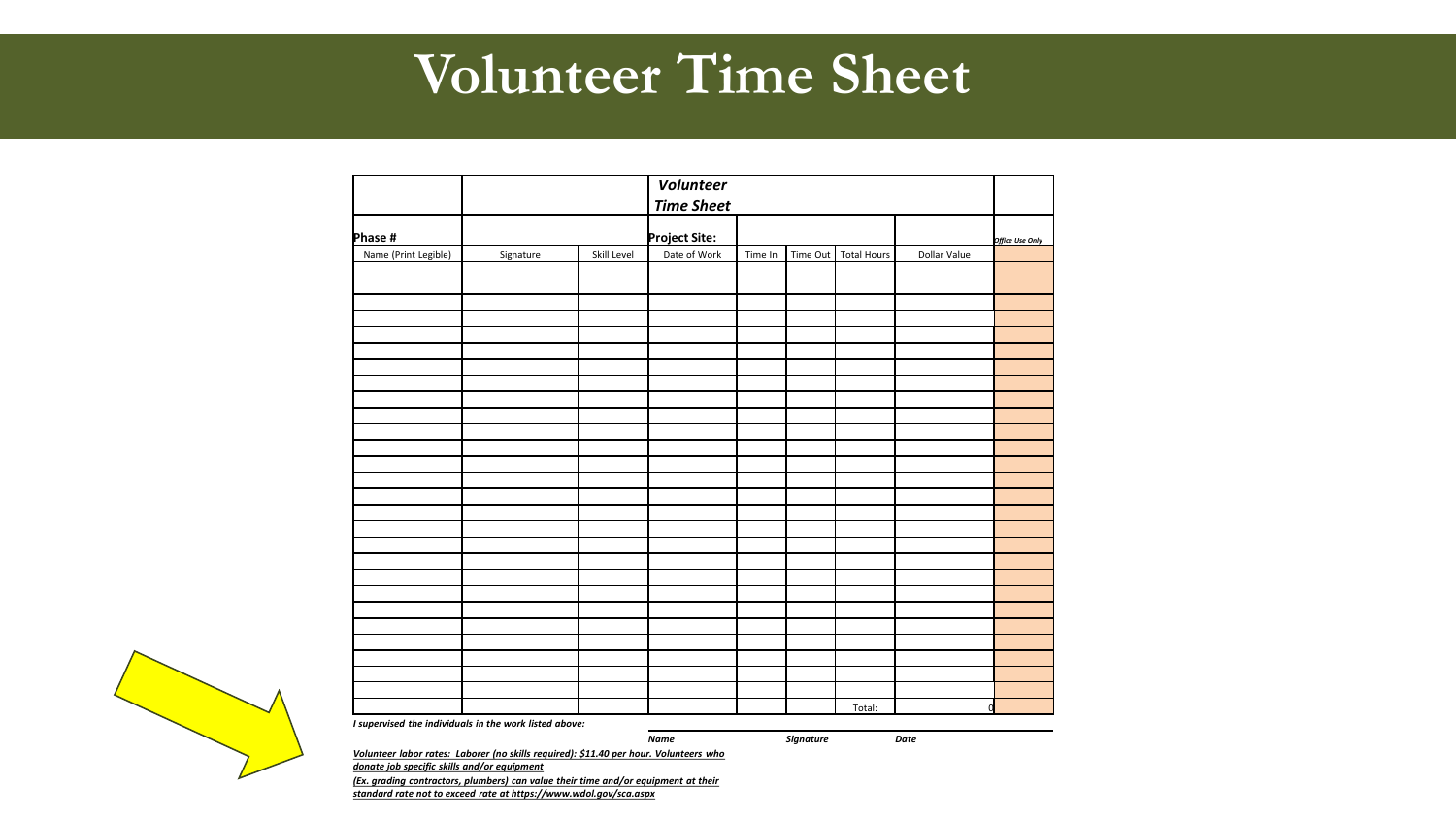#### Quarterly Reports

- Template available at [www.gadnr.org/grants](http://www.gadnr.org/grants)
- Quarter to date and project to date financial updates
- Progress report with supporting photos and receipts
- Addressing delays, potential changes, and/or cost overruns
- This is an official document signed by your Authorizing Officer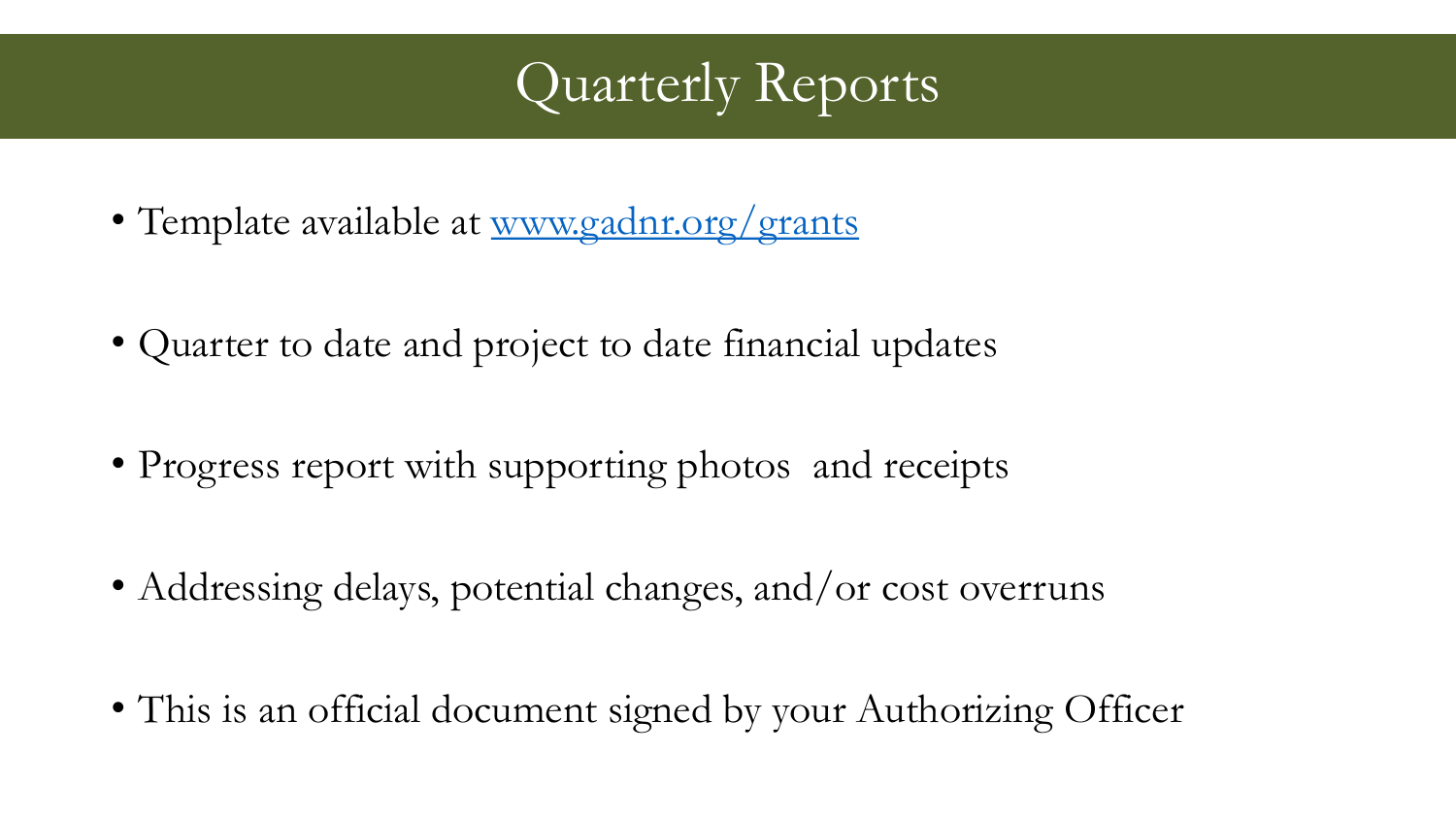



# Close Out and Post-Completion

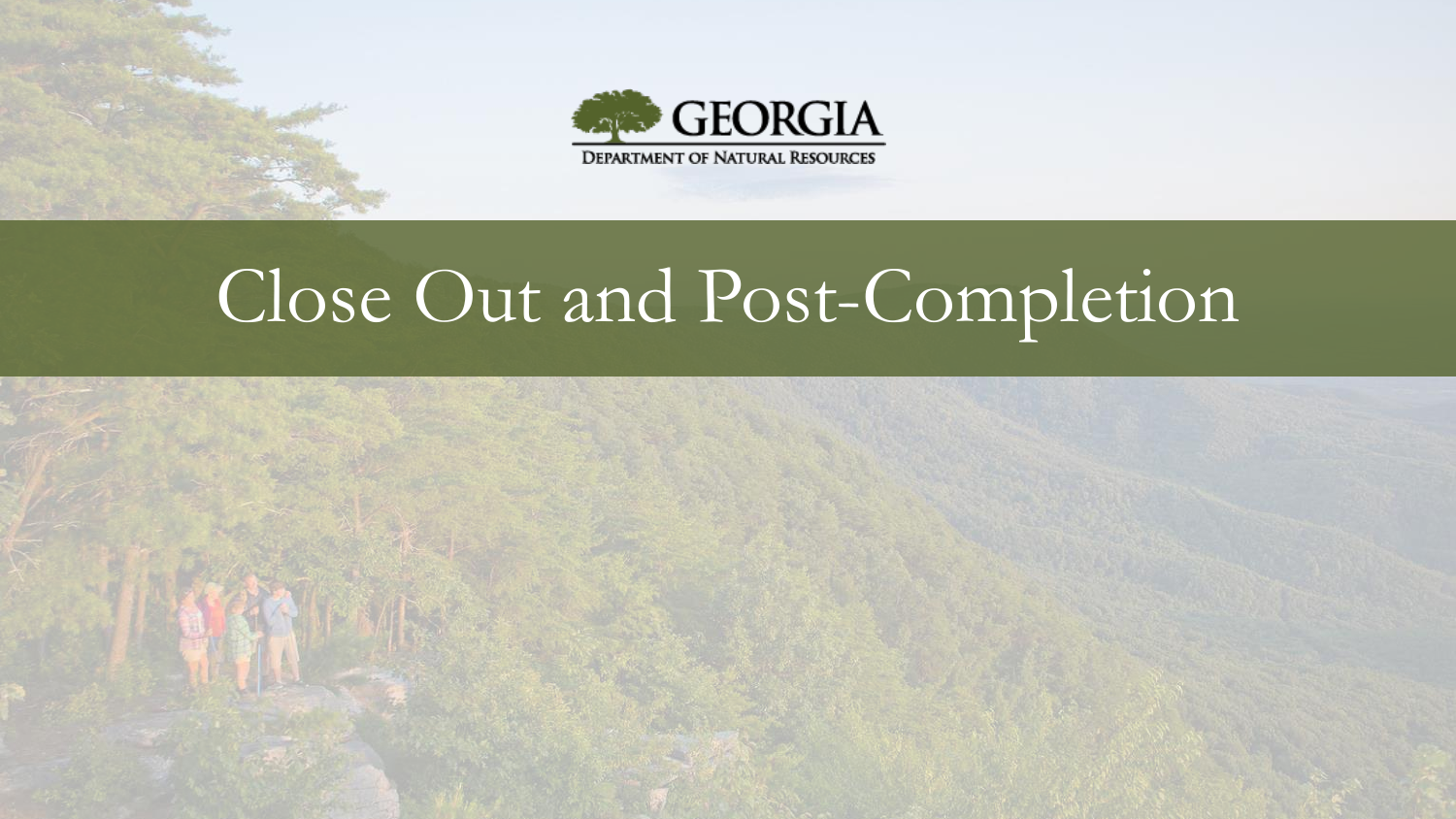#### Close out

- Close out must occur within 45 days of project completion.
- Grantee completes a final quarterly report and marks it as "Final". It shall include:
	- Indication that the project is complete, accessible, and open to the public
	- Photos of the completed work
	- "As built" plans in .pdf format
- Grantee completes a final reimbursement request and marks it as "Final"
- For acquisitions only A copy of an updated property deed with required protective language and recording stamp from the local jurisdiction's County Clerk's office.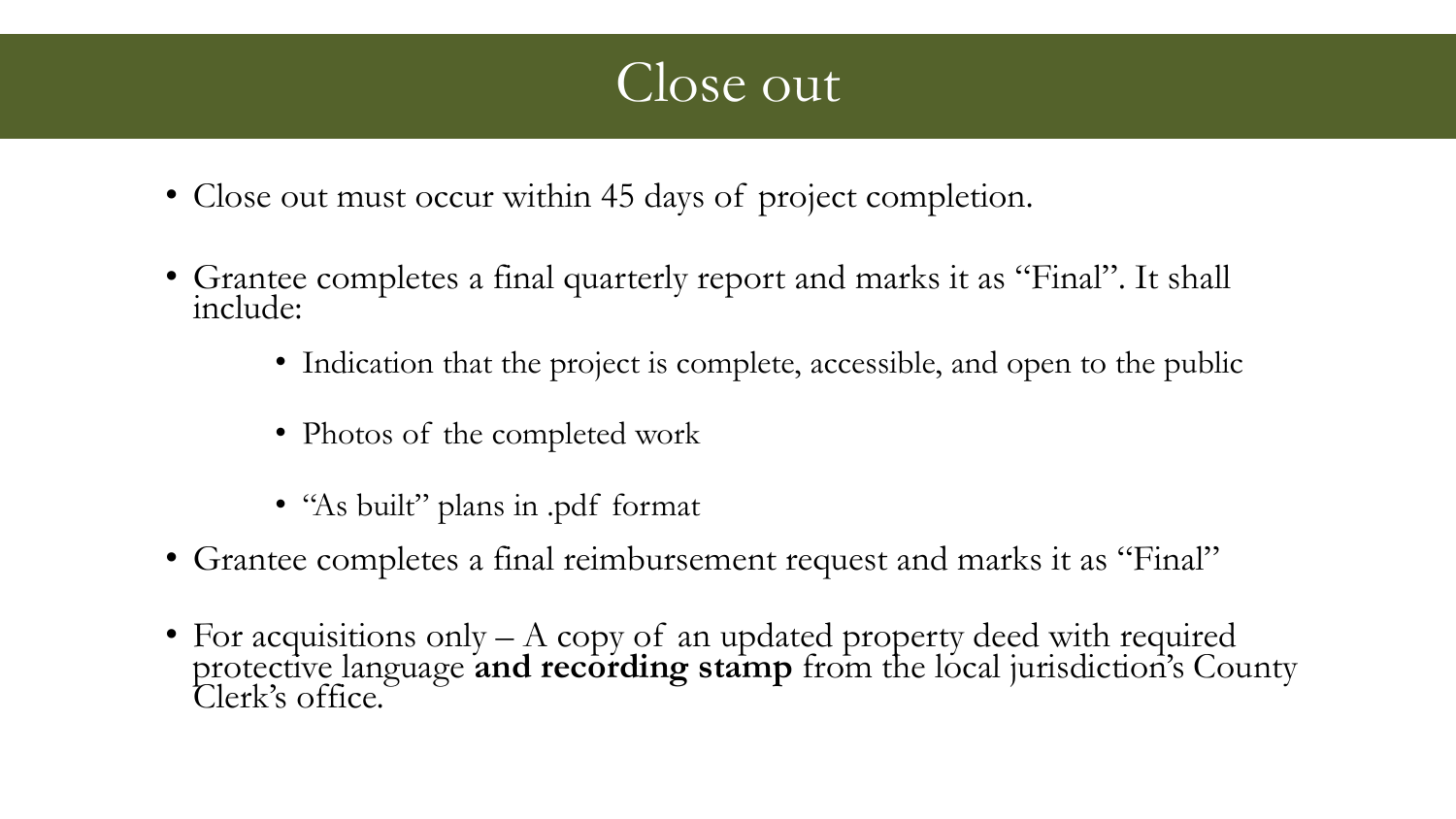

- GADNR Audit of all documents and reimbursement requests and payments
- Audit of Match totals
- For Acquisitions: New deed with GADNR Protective Language included and recorded with the applicable County Clerk's Office (copy of stamped deed required)
- GADNR Final Inspection Completed
- Appropriate publicity executed both on site (signage) and on your entity's web page
- Mutually sign the Final GADNR Inspection Form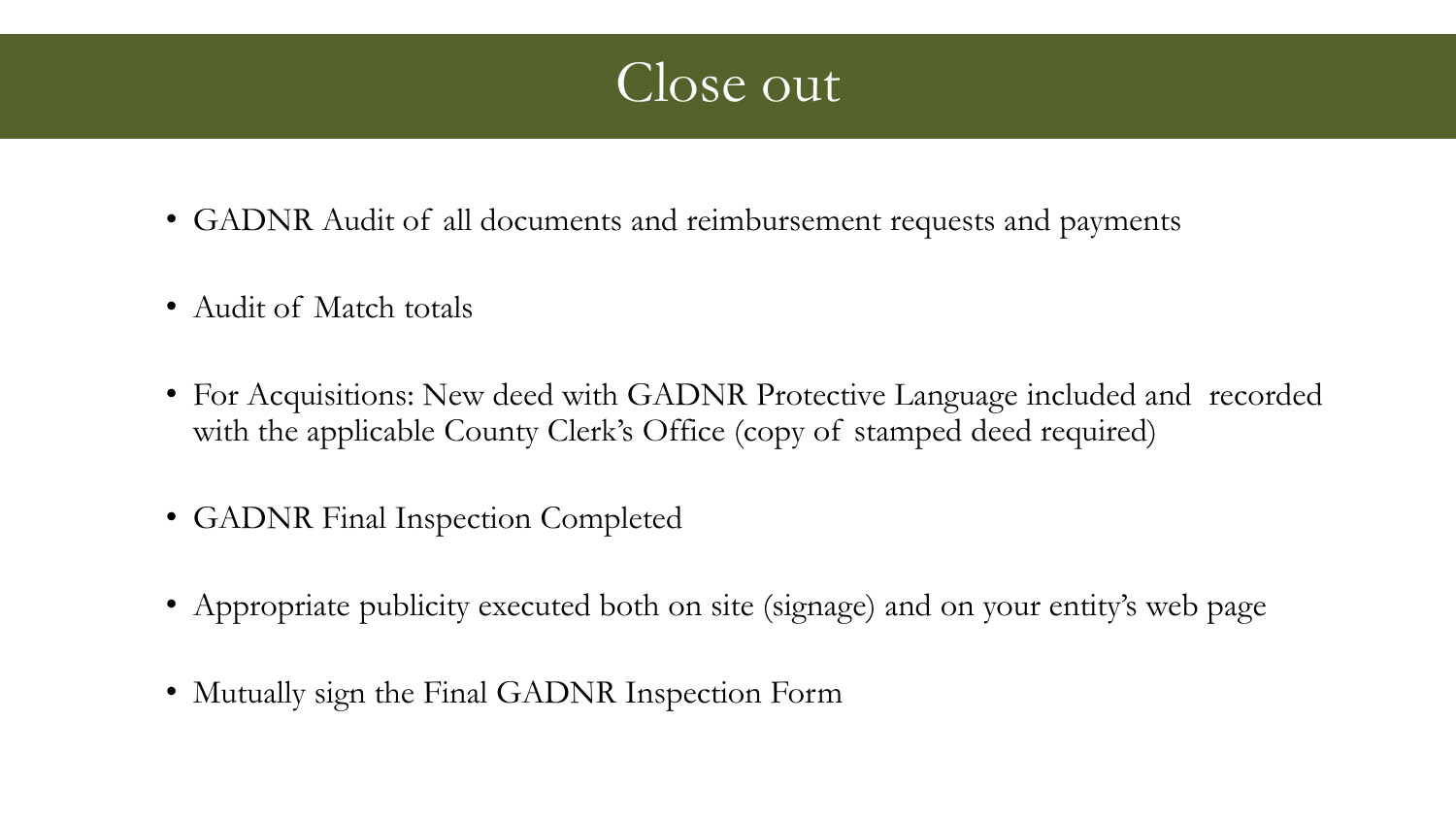

- Final payment of the 25% retainage paid by GADNR upon satisfaction of all parties' commitments and responsibilities.
- If payment of the full 25% would create a shortfall of the applicant's match, GADNR will adjust the payable retainage amount accordingly.
- In the instance of funding overpayment by GADNR, the grantee is required to refund an amount back to GEFA equivalent to the overage.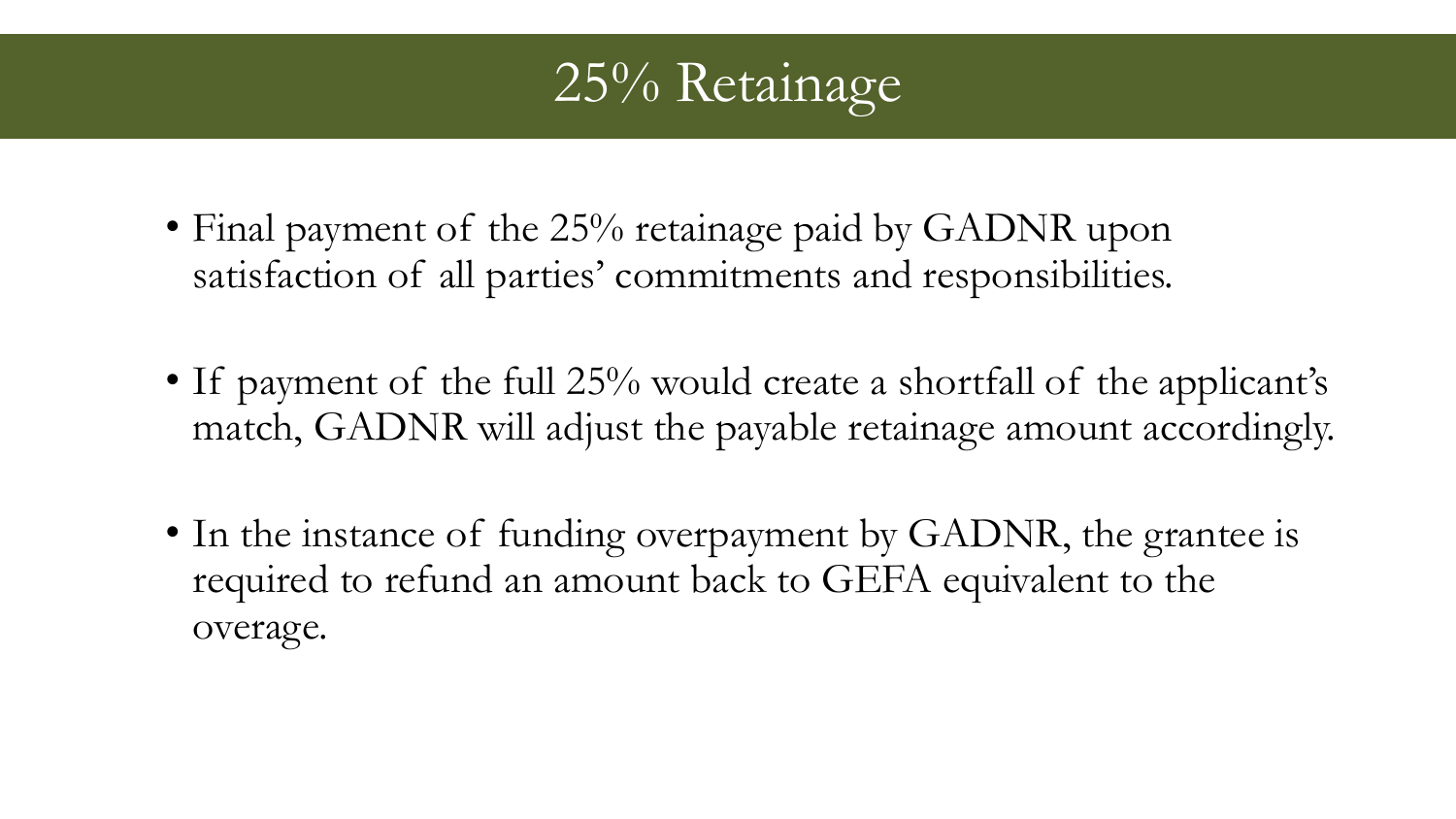#### **Long-term Obligations for GOSP Recipients**

- All documents must be retained for at least 5 years.
- Funding recipients must retain legal control and oversight of the property.
- Funding recipients must properly maintain the property.
- Real Property or conservation easements acquired with GOSP funds shall remain protected as conservation lands into perpetuity.
- Grant recipients may charge reasonable user fees.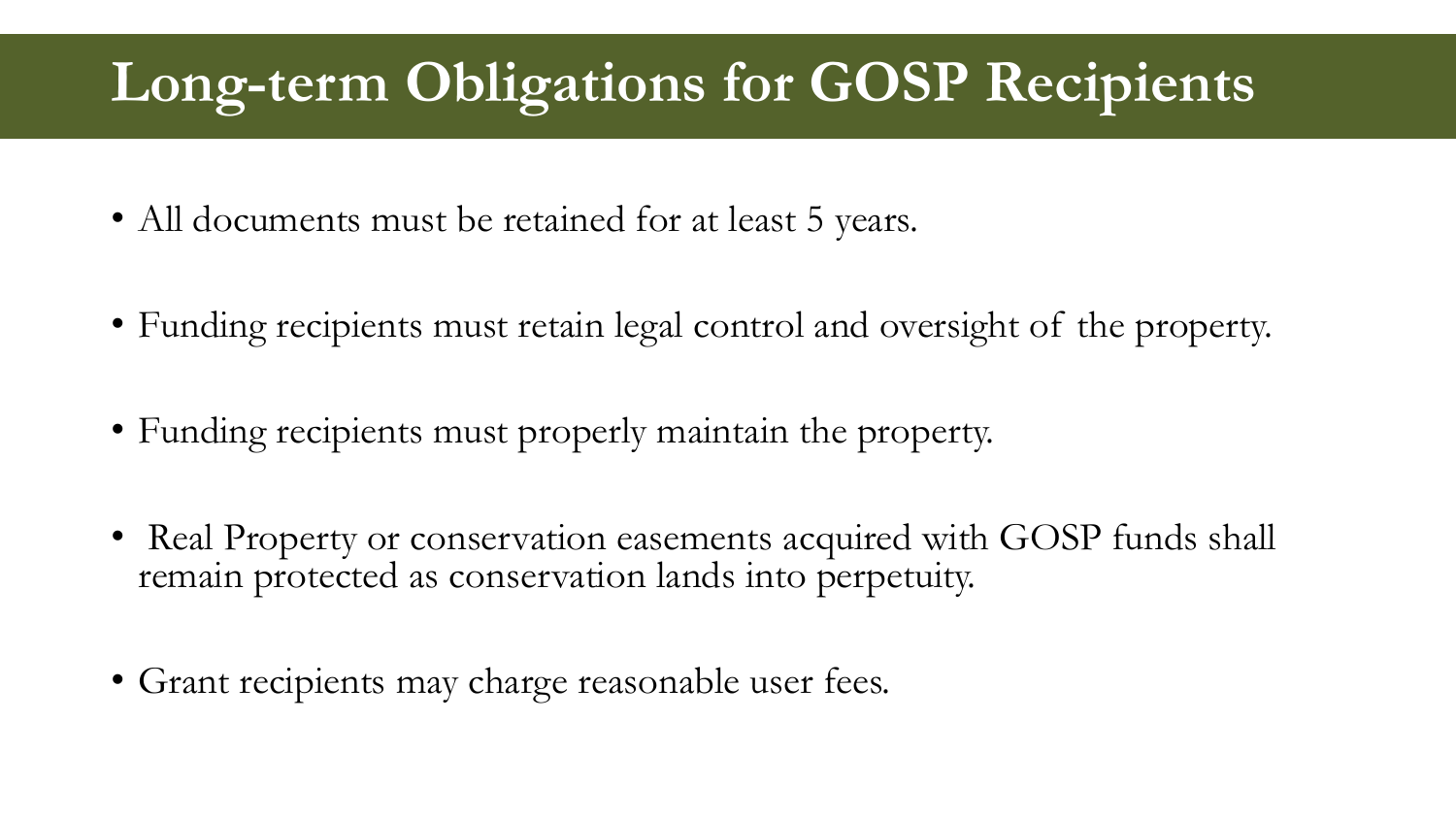Georgia Outdoor Stewardship Program (GOSP) Educational Workshop

A copy of this presentation is available at www.gadnr.org/grants



Thank you and please enjoy the park!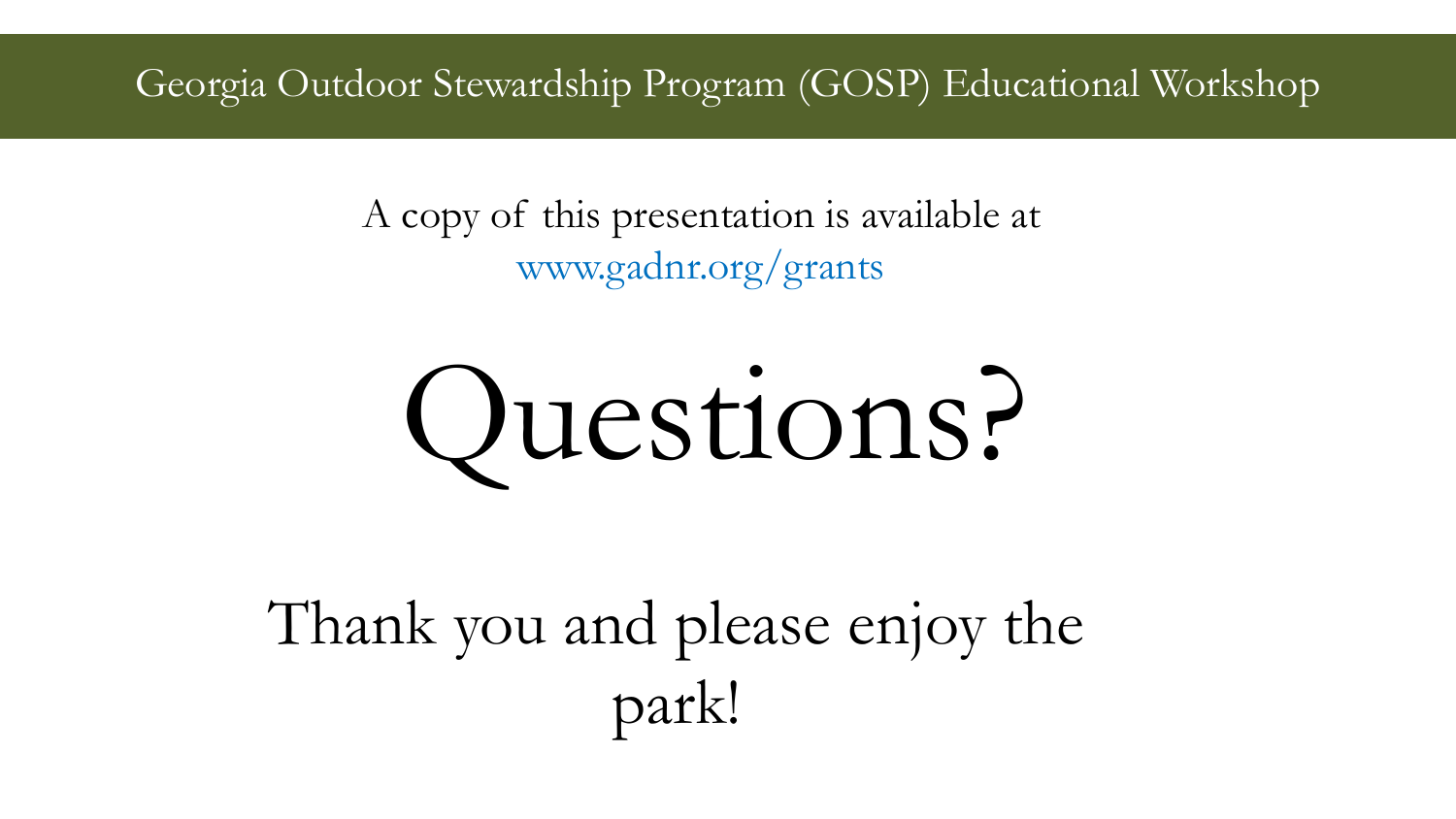



# The Full Application Practice

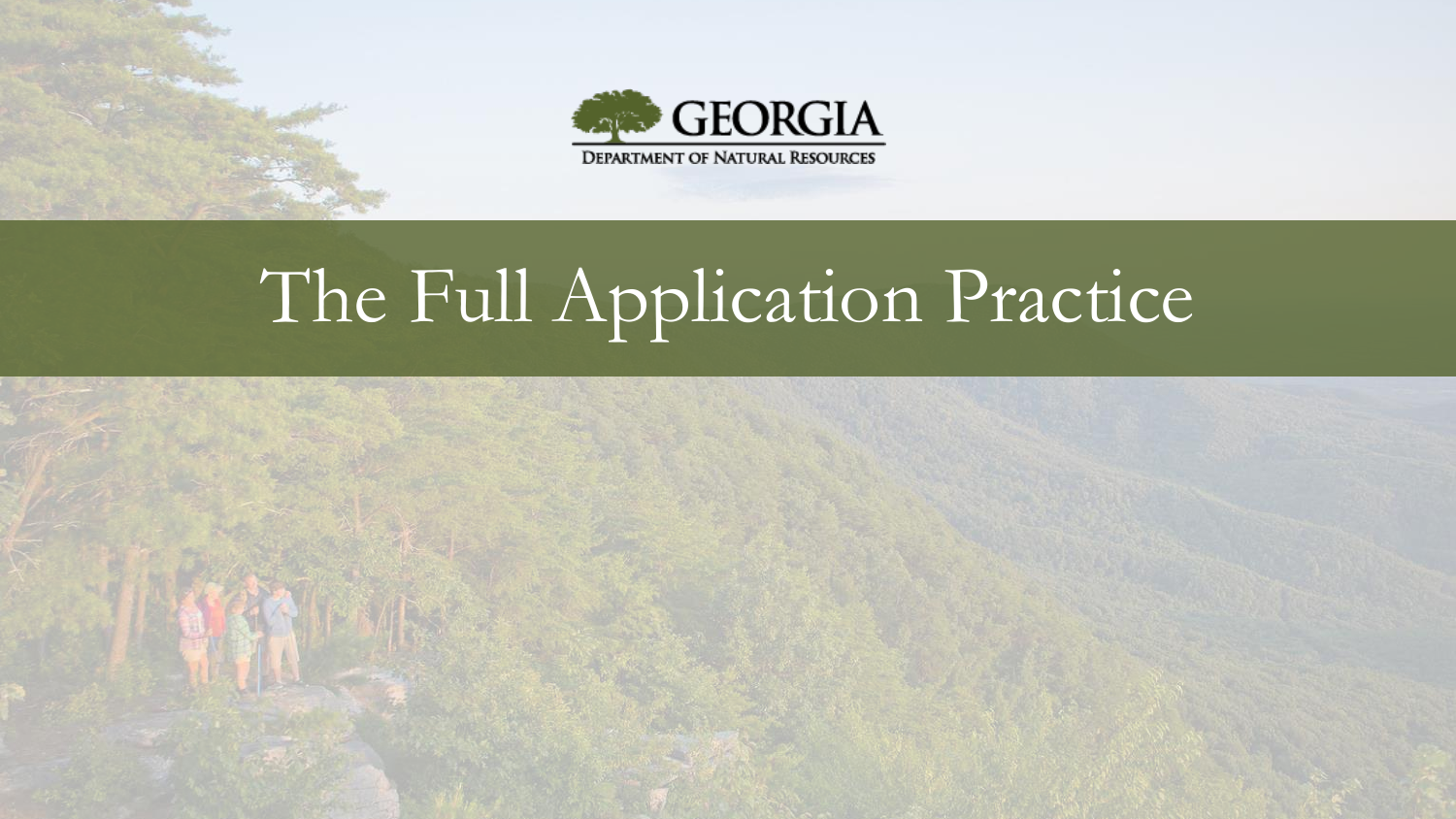#### The Online Application Process

## $\bullet 100\%$  online process

### • Available at www.gadnr.org/grants

•Let's do a dry-run…